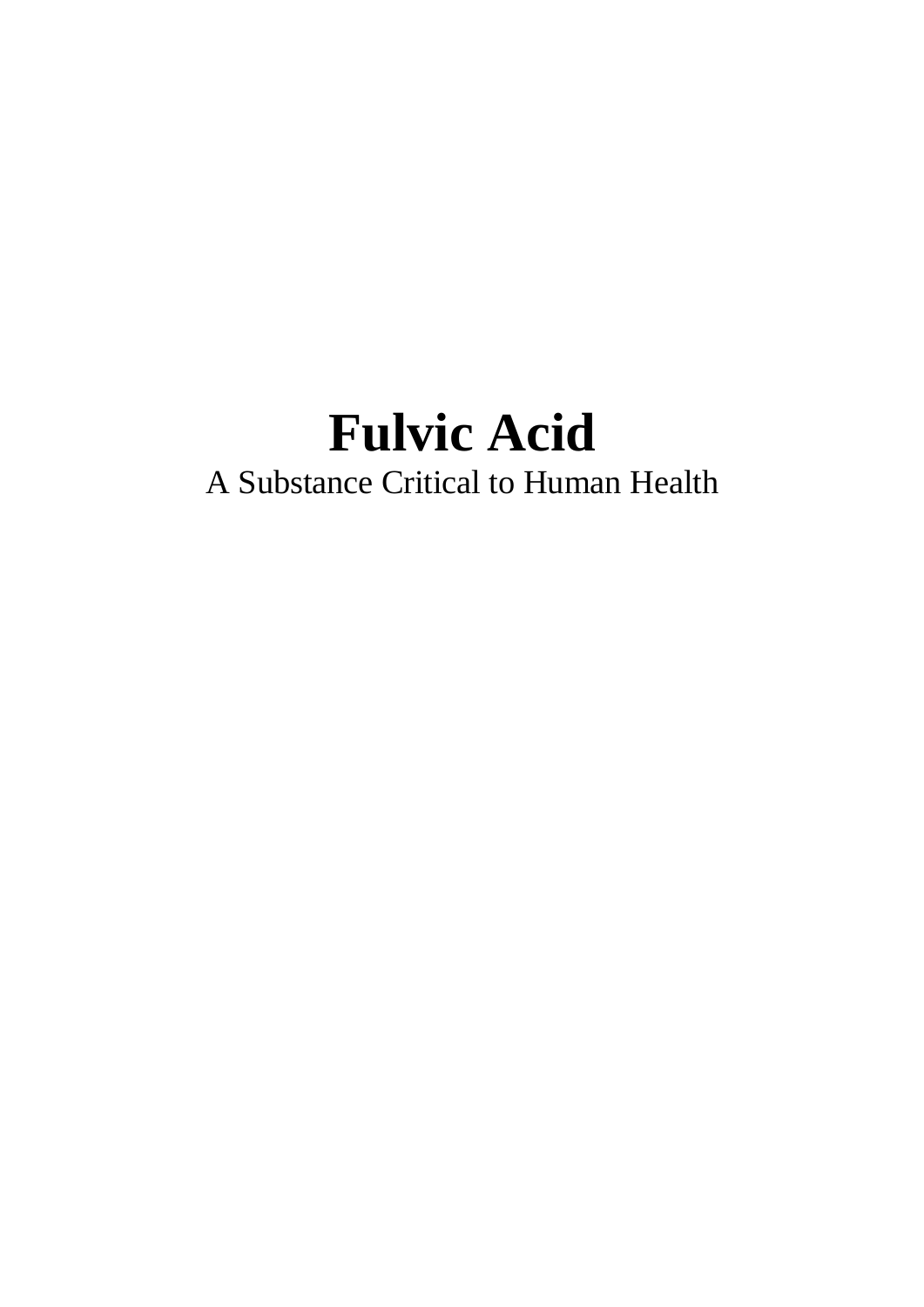## **Table of Contents**

| The Healing & Regenerative Influences of Low Molecular Weight Humic Substances (Fulvic Acid) On Human Tissues and Cells |  |
|-------------------------------------------------------------------------------------------------------------------------|--|
|                                                                                                                         |  |
|                                                                                                                         |  |
|                                                                                                                         |  |
|                                                                                                                         |  |
|                                                                                                                         |  |
|                                                                                                                         |  |
|                                                                                                                         |  |
|                                                                                                                         |  |
|                                                                                                                         |  |
|                                                                                                                         |  |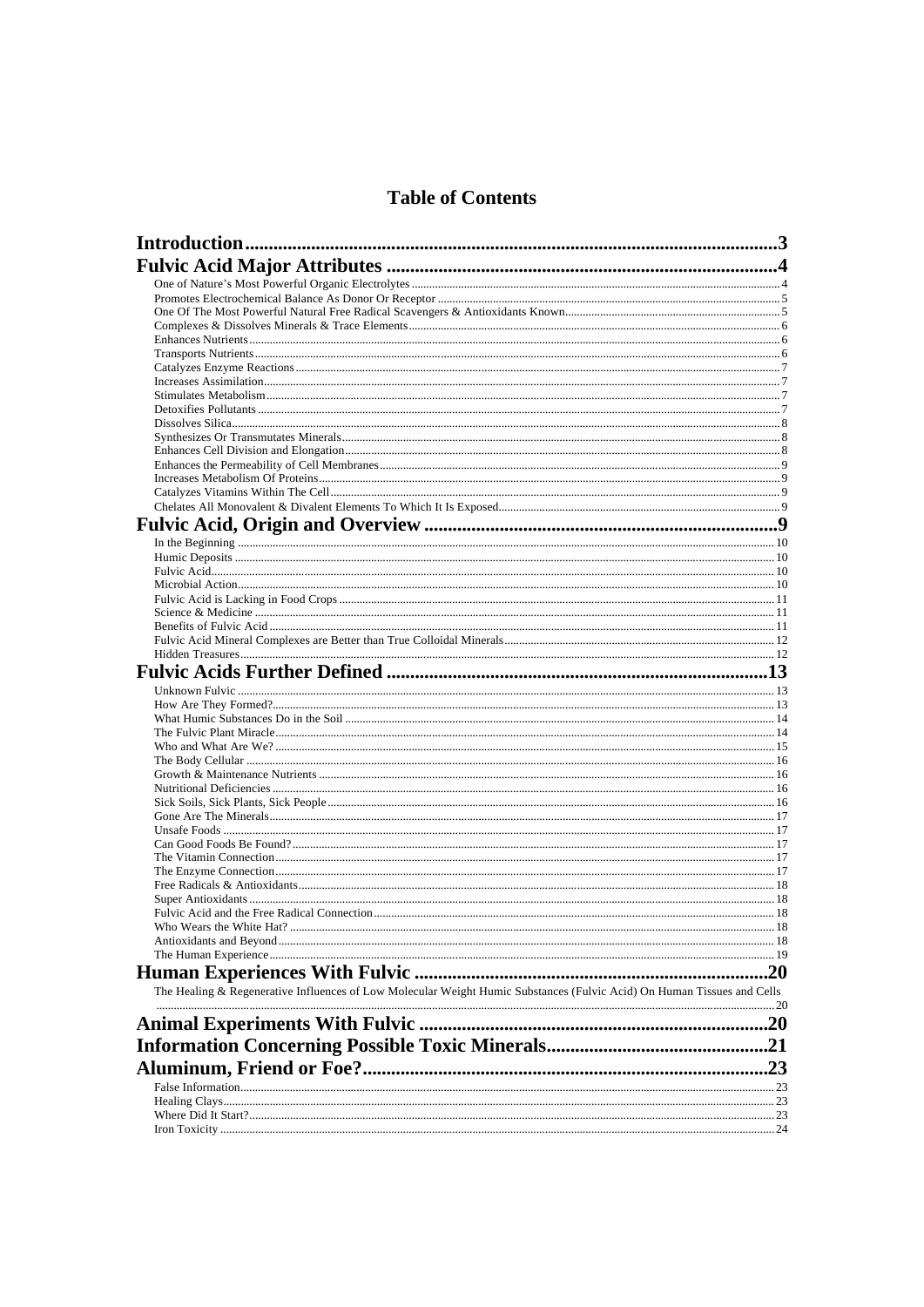| Analysis Information And Observations By Two Major Produces Of Fulvic Acid Containing Mineral Extracts 30                         |  |
|-----------------------------------------------------------------------------------------------------------------------------------|--|
| Radioactive Reactions with Fulvic and Humic Substances30                                                                          |  |
| According to Szaloy, radioactive elements react with humic substances and require only a brief time until equilibrium is reached. |  |
|                                                                                                                                   |  |
|                                                                                                                                   |  |
|                                                                                                                                   |  |
|                                                                                                                                   |  |
|                                                                                                                                   |  |
|                                                                                                                                   |  |
|                                                                                                                                   |  |
|                                                                                                                                   |  |
|                                                                                                                                   |  |
|                                                                                                                                   |  |
| Noted Observations Concerning Fulvic Acid, Vegetal Silica, & Arthritis 34                                                         |  |
|                                                                                                                                   |  |
|                                                                                                                                   |  |
|                                                                                                                                   |  |
|                                                                                                                                   |  |
|                                                                                                                                   |  |
|                                                                                                                                   |  |
|                                                                                                                                   |  |
|                                                                                                                                   |  |
|                                                                                                                                   |  |
|                                                                                                                                   |  |
|                                                                                                                                   |  |
|                                                                                                                                   |  |
|                                                                                                                                   |  |
|                                                                                                                                   |  |
|                                                                                                                                   |  |
|                                                                                                                                   |  |
|                                                                                                                                   |  |
|                                                                                                                                   |  |
|                                                                                                                                   |  |
|                                                                                                                                   |  |

## Introduction

Fulvic acid is rapidly being recognized as one of the key elements in many outstanding health and<br>scientific breakthroughs of the 21<sup>st</sup> century. Scientists and doctors throughout the world are beginning to discover fulvic acid, and are starting to recognize its extraordinary potential, Interest in the medical community has been escalating rapidly. We have no doubt that this will increase dramatically as our ongoing findings are released to the world.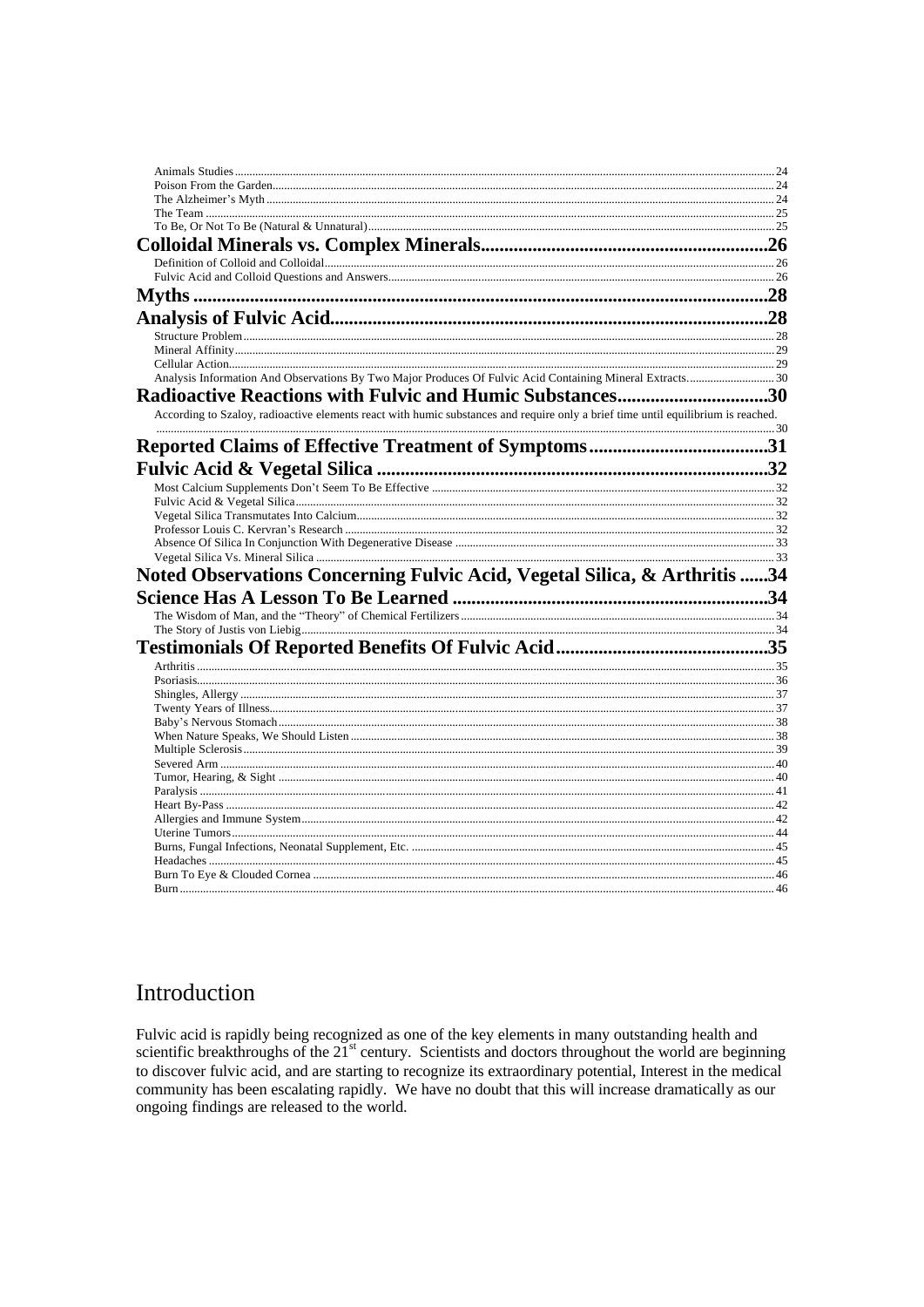We are now receiving many requests for fulvic acid information and resources from prestigious scientists and research clinics in the United States and abroad. The growing interest and excitement is simply amazing.

Until recent only very small amounts of fulvic acid have been available for scientific testing. Most of the studies to date have been done on plant cells. In reviewing and evaluating these reports, it is important to bear in mind that leading scientists like Roger J. Williams, recognize and agree with the following fact;

*'the building blocks present in the metabolic machinery of human beings are, in the great majority of cases, exactly the same as the building blocks contained in the metabolic machinery of other organisms of extremely different types." Roger J. Williams*

Although the majority of research and experimentation that has been done on fulvic acid is in relation to plants; it is important to realize that human beings have been ingesting fulvic acid complexes regularly for over 60 years in supplemental form, and for thousands of years from natural food and plant sources. The new discoveries involving fulvic acid are very similar in nature to the recent important discoveries of valuable phytochemicals in vegetables that have always existed, but were hitherto unknown. Fulvic acid has always occurred naturally in organic plants and soils, yet its recent discovery and tremendous value is now just beginning to be recognized.

Accumulating testimonials from regular users, continue to substantiate the fact that the same beneficial properties related to plant studies and cells, hold true in relation to animals and humans as well. Clinical studies on animals and humans are beginnings, and updated information will be forthcoming. Preliminary findings show that the most prominent diseases and health problems of our day have been dramatically effected in positive ways by supplementation or treatment with fulvic acid and other preparations enhanced, extracted, or chelated using fulvic acid.

Uses beneficial to humans are not the only focus here either. The known agricultural benefits have enormous potential to heal soils of the world. Yet the majority of the agricultural community is virtually unaware of the implications. Industrial use for treatment of sewage and landfill wasted, neutralization of radioactive and toxic wastes, and a myriad of other uses are just beginnings to be realized. Fulvic acid has already been found to have tremendous potential.

## Fulvic Acid Major Attributes

1

#### **One of Nature's Most Powerful Organic Electrolytes<sup>1</sup>**

Fulvic acid is an organic natural electrolyte that can balance and energize biological properties it comes into contact with<sup>2</sup>. An electrolyte is a substance that is soluble in water or other appropriate medium that is capable of conducting electrical current<sup>3</sup>.

<sup>&</sup>lt;sup>1</sup> Senesi, N. (1990). Analytica Chimica Acta, 232, 51-75. Amsterdam, The Netherlands: Elsevier.

<sup>&</sup>lt;sup>2</sup> Vital electrolytes – Baker, W.E. (1973). Geochimica et Cosmochimica Acta, 37, 269-281.

<sup>&</sup>lt;sup>3</sup> Gamble, D.S., & Schnitzer, M. (1974). Trace Metals and Metal-Organic Interactions in Natural Waters. Ann Arbor, Mi: Ann Arbor Science.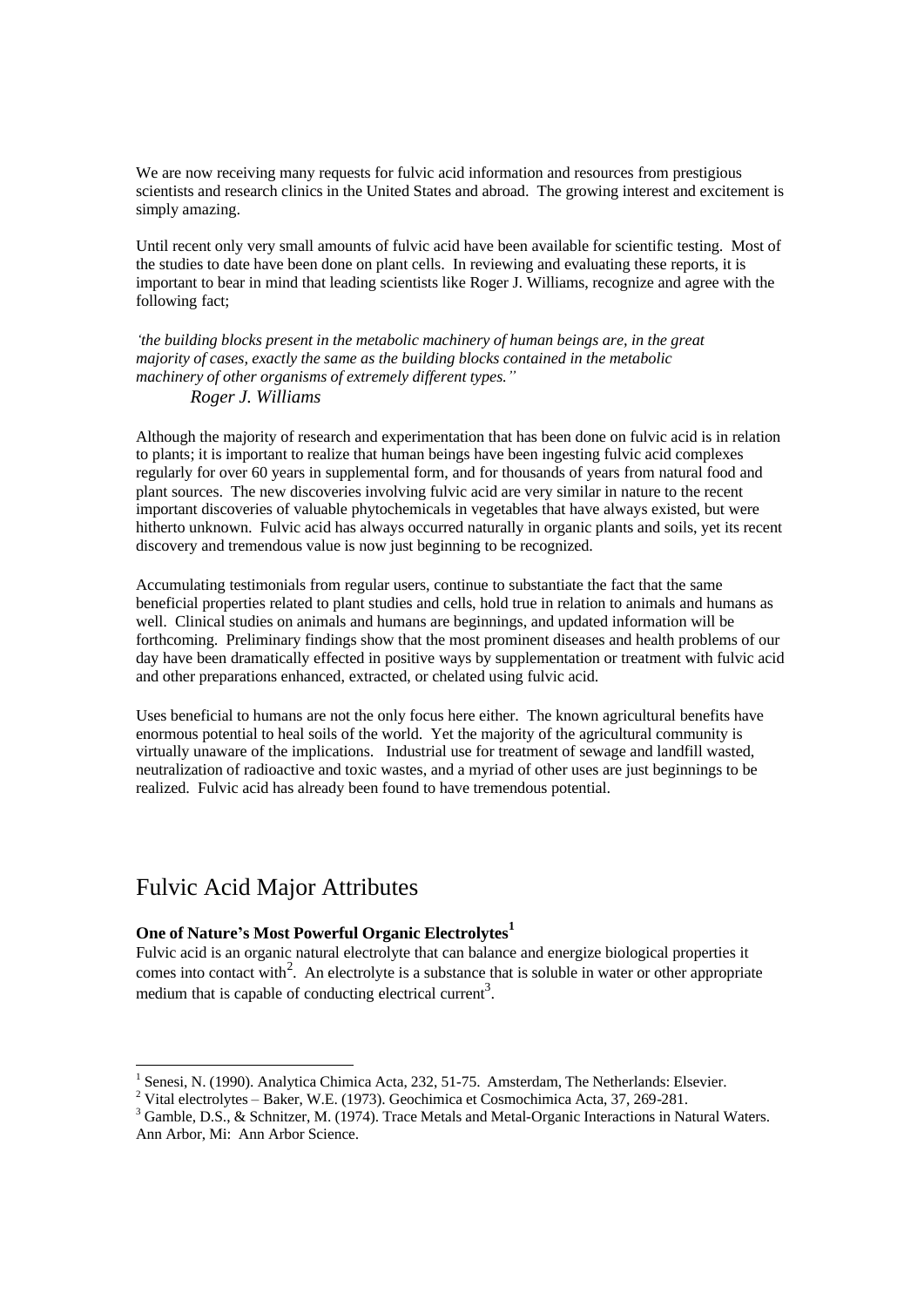The power of an electrolyte has been shown in repeated tests on animal cells (giant amoebae), to be able to restore life in what researchers termed "a beautiful demonstration" and "astonishing." When the electrolyte potential was taken away during the test, the cell ruptured and disintegrated into the surrounding fluid causing death. Upon reintroducing electrical potential the cell reconstructed and became active and healthy<sup>4</sup>!

It was also determined from these same studies, that similar results could be expected of the progressive weakness among humans that results from unchecked hemorrhage, overwhelming emotional stress, uncontrolled infections, unbalanced diet, prolonged loss of sleep, and surgical shock. These examples are all accompanied by a steady decrease in electrical potential that can eventually be reduced to zero at death. These studies show convincingly that that the physical well being of plants, animals, and humans is determined by proper electrical potential<sup>5</sup>.

Fulvic acid has proven to be a powerful organic electrolyte, serving to balance cell life. If the individual cell is restored to its normal chemical balance and thereby in turn its electrical potential, we have given life where death and disintegration would normally occur within plant and animal cells<sup>6</sup>. Fulvic acid has the outstanding ability to accomplish this objective in numerous ways<sup>7</sup>.

#### **Promotes Electrochemical Balance As Donor Or Receptor**

Fulvic acid is available at times as an electron donor and at other times as an electron acceptor, based on the cell's requirements for balance<sup>8</sup>. One of the reactions that occurs is always an oxidation reaction in which the chemical species loses electrons as a donor. The other reaction is a reduction in which the active species gains electrons as an acceptor<sup>9</sup>. A recent study of the binding of a donor molecule to fulvic acid in solution revealed direct evidence for donor-acceptor charge-transfer mechanisms.10 Trace minerals in the fulvic acid electrolyte could also be beneficial in this process by serving as electrodes.<sup>11</sup>

#### **One Of The Most Powerful Natural Free Radical Scavengers & Antioxidants Known**<sup>12</sup>

Free radicals of fulvic acid behave as electron donors or acceptors, depending upon the need for balance in the situation.<sup>13</sup> Fulvic acid can in the same way take part in oxidation-reduction reactions

-

 $4$  Power of an electorlyte – Crile, G. (1926). A bipolar theory of living porcesses. New York: McMillan. <sup>5</sup> Decrease in electrical potential- Crile, G. (1926). A bipolar theory of living porcesses. New York:

McMillan

<sup>&</sup>lt;sup>6</sup> powerful electrolyte – Jackson, William R. (1993). Humic, Fulvic and Microbial Balance: Organic Soil Conditioning, 329. Evergeen, Colorado: Jackson Research Center.

<sup>&</sup>lt;sup>7</sup> New Electronic Encyclopedia. (1991). Photosynthesis. Grolier Electronic Publishing.

<sup>&</sup>lt;sup>8</sup> Donor and acceptor – Jackson, William R. (1993). Humic, Fulvic and Microbial Balance: Organic Soil Conditioning. Evergreen, Colorado: Jackson Research Center.

 $9$  Donor and receptor – Rashid, M.A. (1985). Geochemistry of marine humic substances. New York: Springer-Verlag.

<sup>10</sup> Donor, receptor- Sposito, G., Holtzclaw, K.M., LeVesque, C.S., & Johnston, C.T.(1982). Trace metal chemistry in arid-zone field soils amended with sewage sludge. II. Comparative study of the fulvic acid fraction. Soil Science Society America Journal, 46. 265-270.

 $<sup>11</sup>$  Mineral complexes in fulvic may serve as electrodes – Rashid, M.A. (1985). Geochemistry of marine</sup> humic substances. New York: Springer-Verlag.

<sup>&</sup>lt;sup>12</sup> Free radical – Senesi, N. (1990) Analytica Chmica Acta, 232, 51-75. Amsterdam, The Netherlands: Elsevier.

<sup>&</sup>lt;sup>13</sup> Free radical – Senesi, N., Chen, Y., & Schnitzer, M. (1977b). The role of humic acids in extracellular electron transport and chemical determination of pH in natural waters. Soil Biology and Biochemitstry, 9, 397-403.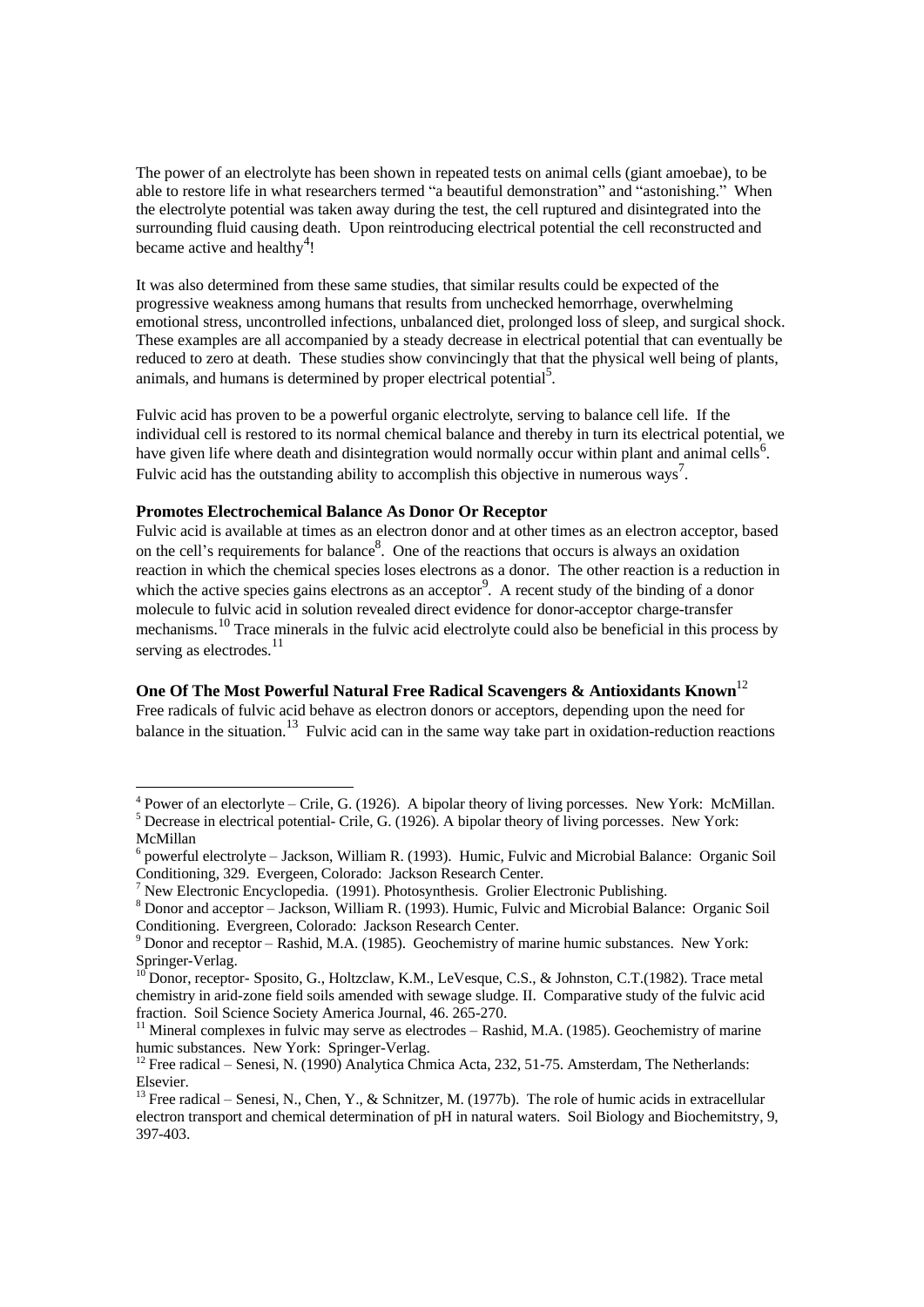with transition metals.<sup>14</sup>(see the detailed report on free radicals and antioxidants beginnings on page 21)

#### **Complexes & Dissolves Minerals & Trace Elements**<sup>15</sup>

Fulvic acid is especially active in dissolving minerals and metals when in solution with water. The metallic minerals simply dissolve into ionic form, and disappear into the fulvic structure becoming bio-chemically reactive and mobile. The fulvic acid actually transforms these minerals and metals into elaborate fulvic acid molecular complexes that have vastly different characteristics from their previous metallic mineral form. Fulvic acid is nature's way of "chelating" metallic minerals, turning them into readily absorbable bio-available forms. Fulvic acid also has the unique ability to weather and dissolve silica that it comes into contact with.

#### **Enhances Nutrients**<sup>16</sup>

Fulvic acid enhances the availability of nutrients and makes them more readily absorbable. It also allows minerals to regenerate and prolongs the residence time of essential nutrients. It prepares nutrients to react with cells. It allows nutrients to inter-react with one another, breaking them down into the simplest ionic forms chelated by the fulvic acid electrolyte.

#### **Transports Nutrients**<sup>17</sup>

-

Fulvic acid readily complexes with minerals and metals making them available to plant roots and easily absorbable through cell walls. It makes minerals such as iron, that are not usually very mobile, easily transported through plant structures. Fulvic acids also dissolve and transport vitamins, coenzymes, auxins, hormones, and natural antibiotics<sup>18</sup>that are generally found throughout the soil, making them available. These substances are effective in stimulating even more vigorous and healthy growth.<sup>19</sup> These substances are produced by certain bacteria, fungi, and actinomycetes in decomposing vegetation in the soil. It has been determined that all known vitamins can be present in healthy soil<sup>20</sup>. Plants manufacture many of their own vitamins, yet these from the soil further supplement the plant. Upon ingestion these nutrients are easily absorbed by animals and humans, due to the fact that they are in the perfect natural plant form as nature intends. Fulvic acid can often transport many times its weight in dissolved minerals and elements.<sup>21</sup>

<sup>&</sup>lt;sup>14</sup> Oxidation reduction – Senesi, N., Chen, Y., & Schnitzer, M. (1977b). The role of humic acids in extracellular electron transport and chemical determination of pH in natural wates. Soil Biology and Biochemistry, 9, 397-403.

<sup>&</sup>lt;sup>15</sup> Dissolves metals and minerals – Ong, H.L., Swanson, V.D., & Bisque, R.E. (1970) Natural organic acids as agents of chemical weathering (130-170). U.S. Geological Survey Professional Paper 700 c. Washngton, DC: U.S. Geological Survey.

<sup>&</sup>lt;sup>16</sup> Enhance and transport nutrients – Christman, R.F., & Gjessing, E.T. (1983). Aquatic and terrestrial humic materials. The Butterworth Grove, Kent, England: Ann Arbor Science.

Also: Prakash, A. (1971). Terrigenous organic matter and coastal phytoplankton fertility. In J.D. Costlow (Ed), Fertility of the sea, 2, 351-368. (Proceedings of an International Symposium on Fertilty of the Sea, Sao Paulo, Brazil, London, and New York: Gordon and Breach Science)

<sup>&</sup>lt;sup>17</sup> Enhance and transport nutrients – Prakish, A. (1971). Fertility of the Sea, 2, 351-368.

<sup>&</sup>lt;sup>18</sup> Williams, S. T. (1963). Are antibiotics produced in soil? Pedobiologia,  $23,427-435$ .

<sup>&</sup>lt;sup>19</sup> Stimulate growth- Konovona, M.M. (1966). Soil organic matter. Elmsford, NY: Pergamon.

<sup>&</sup>lt;sup>20</sup> All known vitamins in soil – Konovova, M. M. (1966). Soil organic matter. Elmsford, NY: Pergamon. <sup>21</sup> Many times its weight- Deb, B. C. (1949). The movement and precipitation of iron oxides in podzol

soils. Journal of Soil Science, 1, 112-122.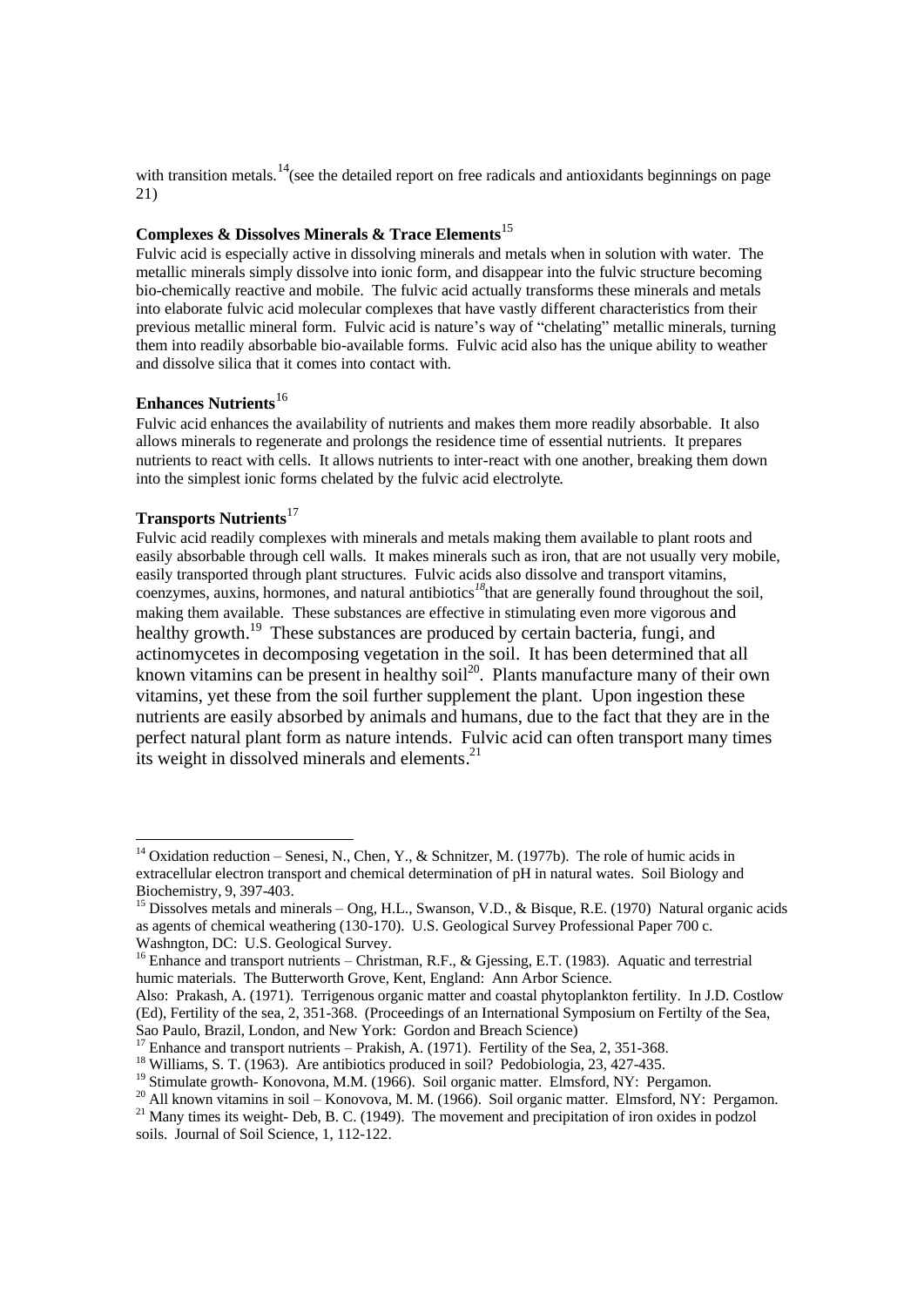## **Catalyzes Enzyme Reactions**<sup>22</sup>

Fulvic acid has close association with enzymes.<sup>23</sup> It increases activity of enzymes, and especially influences respiratory catalysts. Fulvic acids increase the activity of several enzymes including alkaline phosphates, transaminase, and invertase.

## **Increases Assimilation**<sup>24</sup>

Fulvic acid metal organic complexes are of a low molecular weight $^{25}$ , and because of this they are also of low molecular size, and are capable of a high degree of penetration into cells. Fulvic acid complexes and chelates are able to readily pass through semi-permeable membranes such as cell walls. Yet it is important to note that it has also been determined that fulvic acids not only have the ability to transport nutrients through cell membranes, they also have the ability to sensitize cell membranes and various physiological functions as well.<sup>26</sup>

#### **Stimulates Metabolism**<sup>27</sup>

Fulvic acid appears to cause the genetic mechanism of plants to function at a higher level. It has been concluded that any means by which plant cells are exposed to fulvic acid can improve growth.<sup>28</sup> Oxygen is absorbed more intensely in the presence of fulvic acids.<sup>29</sup>Fulvic acid aids in penetrating roots and then quickly transports to the shoots of plants.<sup>30</sup> Fulvic acid relieves oxygen deficiency and increases the vital activity of cells. Fulvic acids change the pattern of the metabolism of carbohydrates, resulting in an accumulation of soluble sugars. These soluble sugars increase the pressure of osmosis inside the cell wall and enable plants to withstand wilting. Fulvic acid enhances growth and may stimulate the immune system.<sup>31</sup>

#### **Detoxifies Pollutants**<sup>32</sup>

 $\overline{a}$ 

An important aspect of humic substances is related to their sorptive interaction with environmental chemicals, either before or after they reach concentrations toxic to living organisms.<sup>33</sup> The toxic

<sup>&</sup>lt;sup>22</sup> Catalyzes enzyme reactions – Khristeva, L. A., Luk'Yanonko, M.V. (1962). Role of physiologically active substances in soil-humic acids, bitumens and vitamins B, C, P-P A and D in the life of plants and their replenishment. Soviet Soil Science, 10, 1137-1141.

 $^{23}$  Fulvic and enzymes – Pardue, H.L, Townshend, A., Clere, J.T., VanderLinden (Eds.), (1990, May 1). Analytica chimica Acta, Special Issue, Humic and Fulvic compounds, 232 (1), 1-235. (Amsterdam, Netherlands: Elsevier Science Publishers)

Increase assimilation- Buffle

<sup>&</sup>lt;sup>25</sup> low molecular weight, Aiken, G.R., McKnight, D.M., & VacCarthy, P.1985). Humic substances of soil, sediment and water, New York: Wiley-Interscience.

<sup>&</sup>lt;sup>26</sup> Sensitize cell membranes- Rashid, M.A. (1985). Geochemistry of Marine Humic Substances. New York: Spriner-Verlag.

<sup>&</sup>lt;sup>27</sup> Stimulte metabolism-Rashid, M.A. (1985). Geochemistry of Marine Humic Substances. New York: Springer-Verlag.

<sup>28</sup> Genetic and growth-Jackson, William R. (1993). Humic, Fulvic and Microbial Balance: Organic Soil Conditioning, 538. Evergreen, Colorado: Jackson Research Center.

 $^{29}$  Oxygen is absorbed – Kononova, M.M. (1966). Soil organic matter. Elmsford, NY: Pergamon.

<sup>&</sup>lt;sup>30</sup> Rapid transport to shoots- Kononova, M.M. (1966). Soil organic matter. Elmsford, NY: Pergamon

 $31$  immune system – Syltic, P.W. (1985). Effects of very small amounts of highly active biological substances on plant growth. Biological Agriculture and Horticulture, 2, 245-269; and, Research reports and studies, Appropriate Technology Ltd. Dallas, TX: Murray Sinks II of ATL (Publisher).

<sup>&</sup>lt;sup>2</sup> Modify damage by toxic compounds – Christman, R.F., & Gjessing, E.T. (1983). Aquatic and terrestrial humic materials. The Butterworth Grove, Kent, England: Ann Arbor Science. Also: Prakash, A. (1971). Terrigenous organic matter and coastal phytoplankton fertility. In J.D. Costlow (Ed.), Fertility of the sea, 2, 351-368. (Proceedings of an International Symposium on Fertility of the Sea, Sao Paulo, Brazil, London, and New York: Gordon and Breach Science)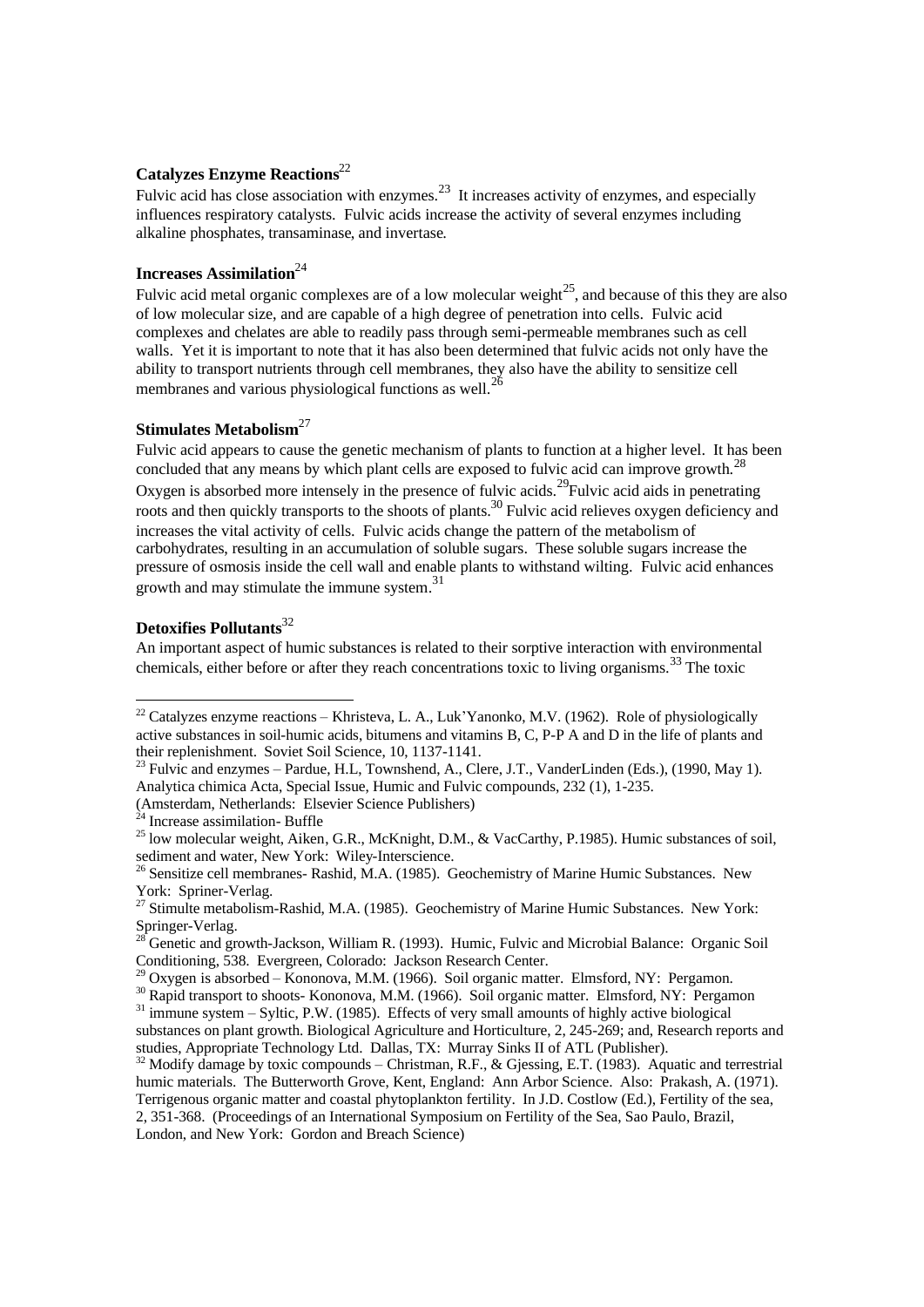herbicide known as Paraquat is rapidly detoxified by humic substances (fulvic acids).<sup>34</sup> Fulvic acids have a special function with respect to the demise of organic compounds applied to soil as pesticides.<sup>35</sup> It has been established that fulvic acid is vital in helping to form new species of metal ions, binding with organic pollutants such as pesticides and herbicides, and catalyzing the breakdown of toxic pollutants. Radioactive substances react rapidly with fulvic acid, and only a brief time is required for equilibrium to be reached.<sup>36</sup> All radioactive elements are capable of reacting with fulvic acid and thus forming organo-metal complexes of different adsorptive stability and solubility.

#### **Dissolves Silica**

Fulvic acids are especially important because of their ability to complex or chelate metal ions and interact with silica.<sup>37</sup> It has been shown that these interactions may increase the concentrations of metal ions and silica found in water solutions to levels that are far in excess of their assumed dissolution ability $38$ .

#### **Synthesizes Or Transmutates Minerals**<sup>39</sup>

Fulvic acid complexes have the ability to bio-react one with another, and also inter-react with cells to synthesize or transmutate new mineral compounds. The transmutation of vegetal silica and magnesium to form calcium in animal and human bones is a typical example of new synthesis of minerals. <sup>40</sup> (See Fulvic Acid & Vegetal Silica beginning on page 40.)

#### **Enhances Cell Division and Elongation**<sup>41</sup>

Fulvic acid stimulates and balances cells, creating optimum growth and replication conditions.

1

<sup>37</sup> dissolves and weathers silica- Huang, W.H., & Deller, W.D. (1970). Dissolution of rock-forming silicate minerals in organic acids; simulated first-stage weathering of fresh mineral surfaces. American Mineralogical Journal, 55, 2076-2094.

<sup>38</sup> Dissolves silica- Kodama, H., Schnitzer, M., & Jaakkimainen, M. (1983). Chlorite and biotite weathering by fulvic acid solutions in closed and open systems. Canadian Journal of Soil Science, 63, 619- 629.

<sup>39</sup> Transmutate or synthesis of new minerals – Shnitzer, M., Dodama. H. (1977). Reactions of minerals with soil humic substances. In J.B. Dixon & S.B. Weed (Eds.), Minerals in soil environments (Chap.21)). Madison, WI: Soil Science Society of America.

<sup>41</sup> Cell clongation – Poapst, P.A., & Schnitzer, M. (1971). Fulvic acid and adventitious root formation. Soil Biology and Biochemistry, 3, 215-219.

<sup>33</sup> enviromental chemicals -

<sup>34</sup> paraquat – Fisher, A.M., Winterle, J.S., & Mill, T. (1967). Primary photochemical processes in photolysis mediated by humic substances. In R.G. Zika & W. J. Cooper (Eds). Photochemistry of environmental aquatic system (141-156). (ACS Sympoium Series 327). Washington DC: American Chemical Society.

<sup>35</sup> Pesticides – Aiken, G.R., McKnight, D.M., & MacCarthy, P. (1985). Humic substances os oil, sediment and water. New York: Wiley-Interscience.

 $36$  Radioactive properties – Szalay, A. (1958). The signifiicance of humus in the geochemical enrichment of uranium. Proceedings of the  $2<sup>nd</sup>$  International Conference on the Peaceful Uses of Atomic Energy, 2, 12-186 (London: Pergamon)

<sup>&</sup>lt;sup>40</sup> See "The Fulvic Acid, Vegetal Silica Miracle" later in this report, and further documentation of Kervran, Louis C., Biological Transmutations.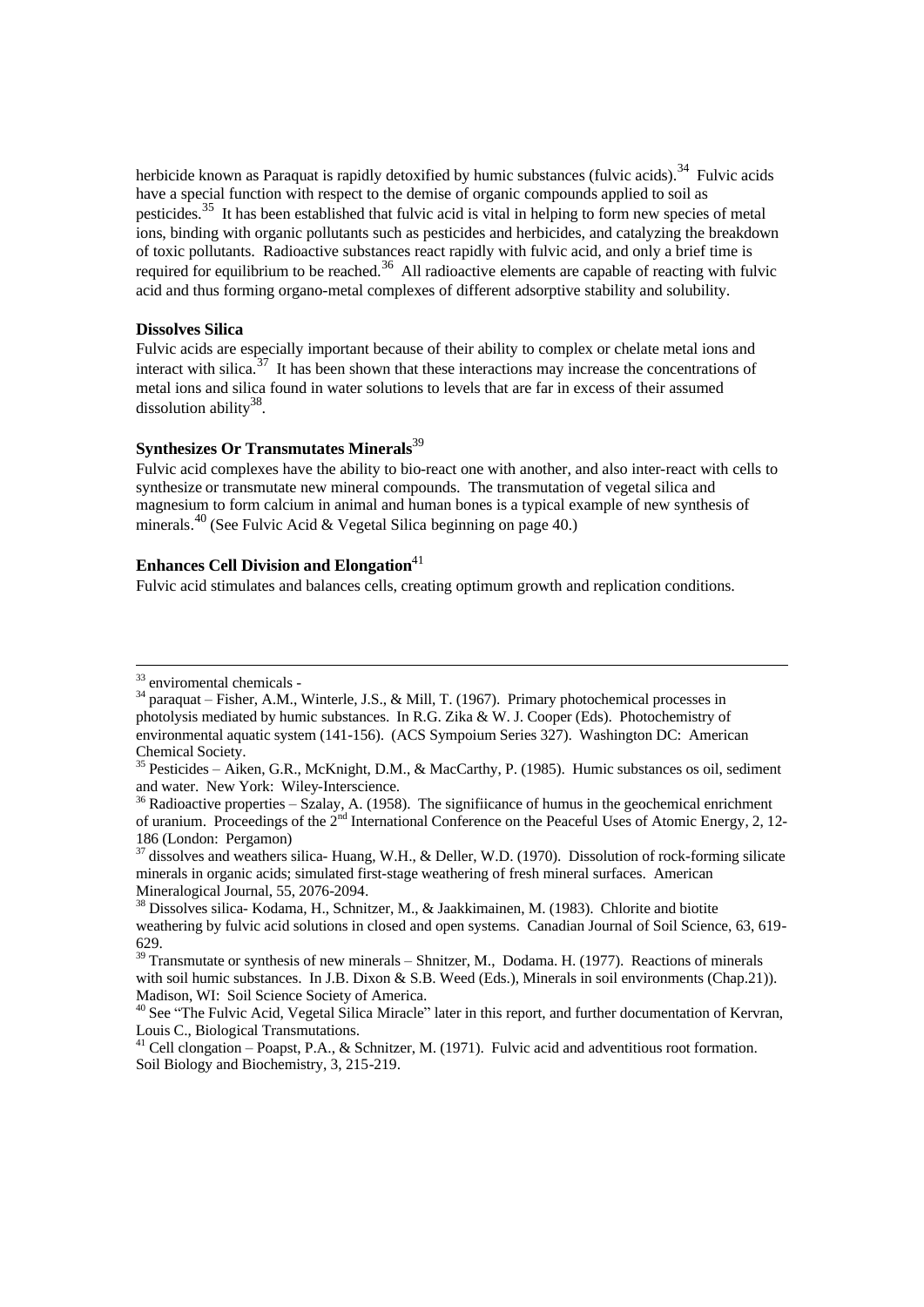#### **Enhances the Permeability of Cell Membranes**<sup>42</sup>

Fulvic acids act as specific cell sensitizing agents and enhance the permeability of the cell membrane.<sup>43</sup>

#### **Increases Metabolism Of Proteins**<sup>44</sup>

Fulvic acid intensifies the metabolism of proteins, RNA, and DNA.<sup>45</sup> It has been found that fulvic acid definitely increases DNA contents in cells<sup>46</sup>, and also increases and enhances the rate of RNA syntheses.<sup>47</sup>

#### **Catalyzes Vitamins Within The Cell**<sup>48</sup>

Fulvic acid has the ability to complex vitamins into its structure, where they are presented to the cell in combination with complexed minerals. In this perfect natural condition, they are able to be catalyzed and utilized by the cell. In absence of adequate trace minerals, vitamins are unable to perform their proper function.

#### **Chelates All Monovalent & Divalent Elements To Which It Is Exposed**

Fulvic acid has the power to form stable water soluble complexes with monovalent, divalent, trivalent, and ployvalent metal ions. It can aid the actual movement of metal ions that are normally difficult to mobilize or transport.<sup>49</sup> Fulvic acids are excellent natural chelators and cation exchangers, and are vitally important in the nutrition of cells.

## Fulvic Acid, Origin and Overview

<sup>1</sup> <sup>42</sup> Enhance permeability of cell membranes – Christman, R.F., & Gjessing, E.T. (1983). Aquatic and terrestrial humic materials. The Butterworth Grove, Kent, England: Ann Arbor Science. Also: Prakash, A. (1971). Terrigenous organic matter and coastal phytoplankton fertility. In J.D. Costlow (Ed.), Fertility of the sea, 2, 351-368. (Proceedings of an International Symposium on Fertility of the Sea, Sao Paulo, Brazil, London, and New York: Gordon and Breach Science ) low molecular weight, Aiken, G.R., McKnight, D.M., & VacCarthy, P. 1985). Humic substances of soil, sediment and water, New York: Wiley – Interscience.

<sup>&</sup>lt;sup>43</sup> Sensitizing agent – Prakash, A. (1971). Terrigenous organic matter and coastal phytoplankton fertility. In J.D. Costlow (Ed.), Fertility of the sea, 2, 351-368. (Proceedings of an International Symposium on Fertility of the Sea, Sao Paulo, Brazil, London, and New York: Gordon and Breach Science)

<sup>&</sup>lt;sup>44</sup> increase metabolism of proteins – Christman, R.F., & Gjessing, E.T. (1983). Aquatic and terrestrial humic materials. The Butterworth Grove, Kent, England: Ann Arbor Science. Also: Prakash, A. (1971). Terrigenous organic matter and coastal phytoplankton fertility. In J.D. Costlow (Ed.), Fertility of the sea, 2, 351-368. (Proceedings of an International Symposium on Fertility of the Sea, Sao Paulo, Brazil, London, and New York: Gordon and Breach Science)

<sup>45</sup> proteins, DNA, RNA – Khristeva, L.A., Soloche, K.I., Dynkina, R.L., Kovalenko, V.E., & Gorobaya, A.I. (1967). Influence of physiologically active substances of soil humus and fertilizers on nucleic acid metabolism, plant growth and subsequent quality of the seeds. Humus et Planta, 4, 272-276.

<sup>46</sup> Proteins, DNA, RNA – Jackson, William R. (1993). Humic, Fulvic and Microbial Balance: Organic Soil Conditioning, 569-570. Evergreen, Colorado: Jackson Research Center.

<sup>47</sup> Synthesis of RNA and DNA – Khristeva, L.A. (1968). About the nature of physiologically active substances of the soil humus and of organic fertilizers and their agricultural importance. In F.V. Hernando (Ed,), Pontifica academec scientarium citta del vaticano (701-721). New York: John Wiley.

 $48$  Catalyst to vitamins within the cell – Williams, Dr. Roger J. (1977). The Wonderful World Within You. Bio-Communications Press. Wichita, Kansas.

 $^{49}$  Transport metal ions – Schnitzer, M., & Khan, S.U. (1972). Humic substances in the environment New York: Decker.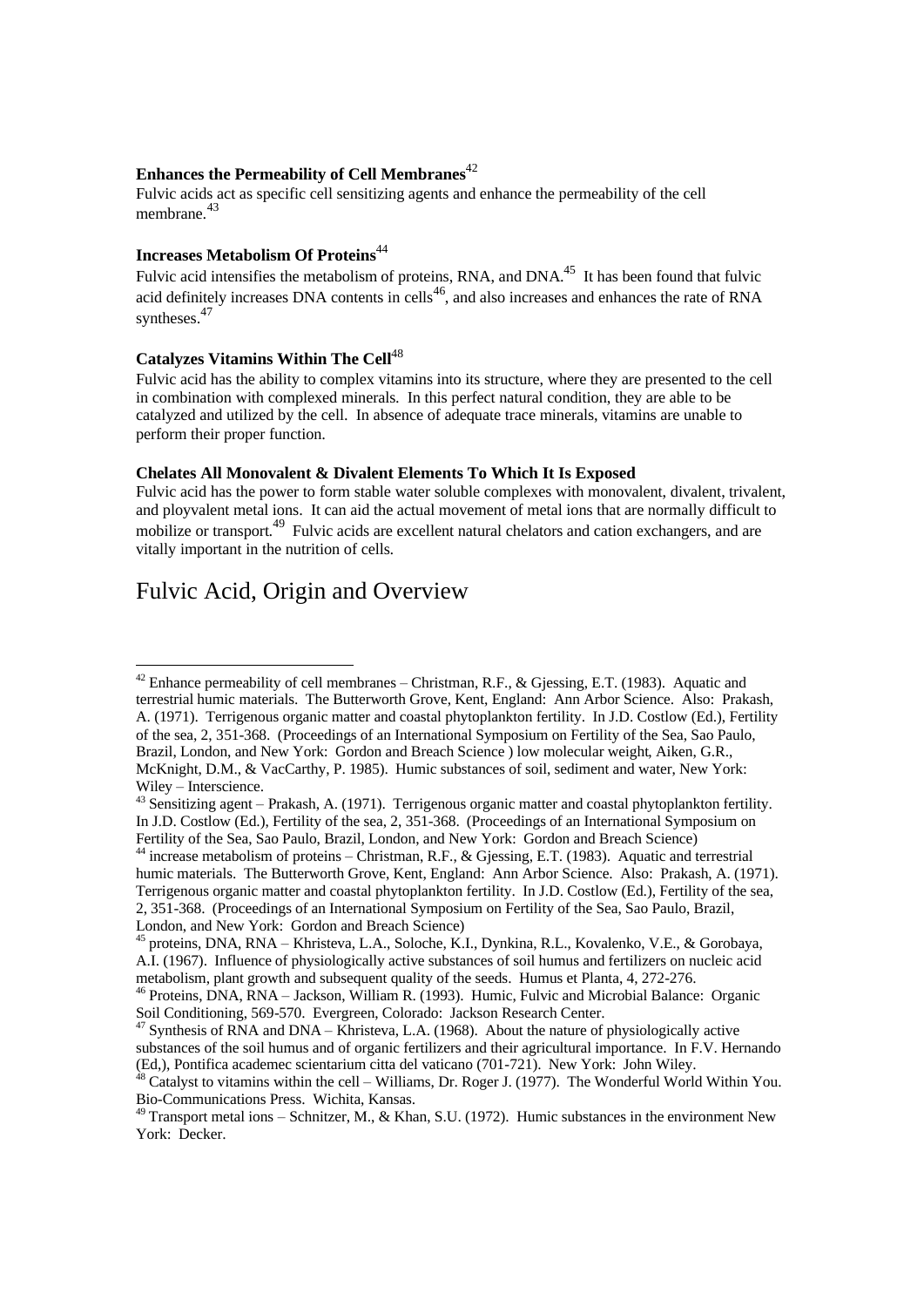#### **In the Beginning**

In the beginning the Earth was blessed with optimum organic growing conditions. The soil had a wealth of minerals, trace elements, and rich humus soil teaming with microbes. The Earth's minerals had not yet leached and eroded into the seas, and because of that, the soil was exceptionally fertile. The vegetation was very lush and abundant, as is evidenced by ancient remains that we know were formed into coal and oil deposits.

#### **Humic Deposits**

But there have been found other most unusual remains that geologists call humic deposits. They also came from that ancient lush vegetation. These humic deposits never did turn into oil or coal, because they were not exposed to the same tremendous pressures, and were very near the surface where there was abundant microbial activity. These deposits are quite rare and can be found in various areas of the world. Some of these deposits are exceedingly rich in a little known substance called fulvic acid.

#### **Fulvic Acid**

Fulvic acid has been discovered to be one of the most important natural miracles related to life itself. Fulvic acid is part of the humic structure in rich composting soil It is an acid<sup>50</sup> created in extremely small amounts by the action of millions of beneficial microbes, working on decaying plant matter in a soil environment with adequate oxygen.<sup>51</sup> It is of low molecular weight<sup>52</sup> and is biologically very active. Because of its low melecular weight, it has the necessity and ability to readily bond minerals and elements into its molcular structure causing them to dissolve and become mobilized fulvic complexes. Fulvic acid from humic deposits usually carries 60 or more minerals and trace elements dissolved into its molecular complexes. These are then in ideal natural form to be absorbed and interact with living cells.<sup>53</sup> Plants roots and cells readily absorb high amounts of fulvic acid, and maintain it in their structure.<sup>54</sup> In fact it has been discovered that these fulvic acid complexes are absolutely essential for plants to be healthy.<sup>55</sup>

#### **Microbial Action**

<u>.</u>

We know that ancient plant life had ample fulvic acid as is evidenced by the exceedingly rich and unusual deposits that are located in various areas of the world. This fulvic acid in these deposits came from massive amounts of vegetation and its further decomposition by microbes. Fulvic acid is then a naturally occurring organic substance that comes entirely from microbial action on decomposing plants, plants themselves, or ancient deposits of plant origin.

 $50$  Acidity of fulvic acid – Schnitzer, M. (1977). Recent findings of the characterization of humic substances extracted fromsoils from widely differing climatic zones. Proceedings of the Symposium on Soil Organic Matter Studies, Braunsweig (117-131).

<sup>&</sup>lt;sup>51</sup> Environment with adeequate oxygen – Schnitzer, M. (1977). Recent findings of the characterization of humic substances extracted from soils from widely differing climatic zones. Proceedings of the Symposium on Soil Organic Matter Studies, Braunsweig (117-131).

 $52^{\circ}$  Low molecular weight – Aiken, G. R., McKnight, D.M., & MacCarthy, P. 1985). Humic substances of soil, sediment and water, New York: Wiley-Interscience.

<sup>53</sup> Absorption by cells – Azo, S. & Sakai, I (1963). Studies on the physiological effects of humic acid. Part 1. Uptake of humic acid by crop plants and its physiological effects. Soil Science and Plant Nutrition, 9(3), 1-91. (Tokyo)

<sup>&</sup>lt;sup>54</sup> translocation of trace elements to leaf tissues – Aiken, G.R., McKnight, D.M., & VacCarthy, P. 1985). Humic substances of soil, sediment and water, New York: Wiley-Interscience.

<sup>&</sup>lt;sup>55</sup> Important for the health of plants – Christman, R.F., & Gjessing, E.T. (1983). Aquatic and terrestrial humic materials. The Butterworth Grove, Kent, England: Ann Arbor Science. Also: Prakash, A. (1971). Terrigenous organic matter and coastal phytoplankton fertility. In J.D. Costlow (Ed.), Fertility of the sea, 2, 351-368. (Proceedings of an International Symposium on Fertility of the Sca, Sao Paulo, Brazil, London, and New York: Gordon and Breach Science)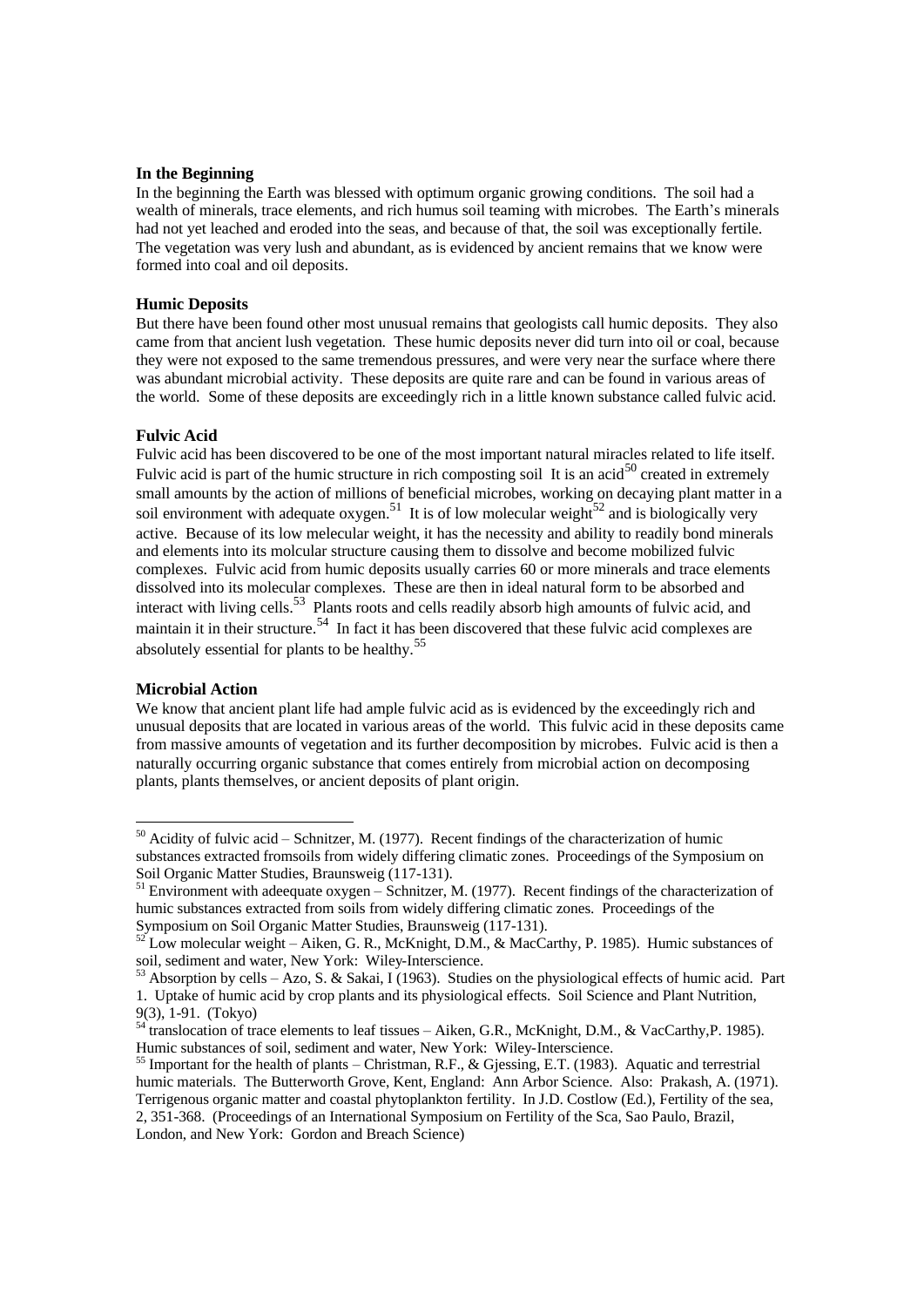#### **Fulvic Acid is Lacking in Food Crops**

It seems obvious that most of the agricultural and food crops of today would also contain adequate amounts or at least some fulvic acid and its related mineral complexes, but few do. As human beings it would be reasonable to assume that we should be consuming fulvic acid complexes in the plants we eat, and consequently have fulvic acid in our systems. It is obvious that this is the way nature intended it. But this not the case, nor has it been for a long time.

Our soils are sick from poor agricultural practices, pesticides, chemical fertilizers (see page 43 for the most revealing story of the "Father of N-P-K"), erosion, and mineral depletion,  $^{56}$  as well as sterile conditions brought on by these practices, that prohibit microbial activity. Because of this our plants are sick, containing very little nutrition, especially minerals. For generations adequate fulvic acid that should have been contained in the plants we eat has been missing from our diets, yet it is essential for our cell metabolism. Scientists have found that nutritionally we need 90 different nutrients in our diets. Over 60 of these are minerals and trace elements. We are simply not getting them today from the plants we eat.

Re-mineralization of soils would be of little benefit without fulvic acid and return to better farming practices. Re-mineralization of our bodies without the fulvic acid that should be contained in the plants we eat, has proven just as useless. People are sick with degenerative and deficiency related diseases now more than ever. With fulvic acid supplementation and return to proper diet and farming practices these situations have the potential to be reversed.

#### **Science & Medicine**

Fulvic acid is still not well known or understood by most of the scientific<sup>57</sup> or medical community. Fulvic acids have not been able to be synthesized by chemists<sup>58</sup>, and are unable to be clearly defined<sup>59</sup> because of their extremely complex nature. This perplexity warrants little opportunity for science or medicine to exploit fulvic acid, or profit from new patents. Accumulating claims of encouraging health benefits by the public have been simply remarkable (see testimonials beginning page 45). Many of these health assertions have also shown that they could be disease preventative in nature and dramatically increase longevity. This demonstrates that fulvic acid could potentially pose a substantial long range threat to the future of pharmaceutical companies, medical doctors, and health professionals. It is good news for the public and the alternative health industry. Yet until now, fulvic acid has been entirely overlooked or misunderstood by the majority of alternative health concerns as well.

#### **Benefits of Fulvic Acid**

-

Some scientists have recently been studying fulvic acid, and have come up some amazing facts. They tell us that fulvic acid is one of the finest natural electrolytes known to man. It helps with human enzyme production, hormone structures, and is necessary for the utilization of vitamins. It has been found to be essential to living cells in carrying on metabolic process. It maintains the ideal

 $56$  depleted minerals in soil – Senate Document #264.

<sup>&</sup>lt;sup>57</sup> Impossible to define- Vaughan, D., & Malcolm, R.E. (1985b). Soil organic matter and biological activity. Plant and soil Science, 16, 1-443. (Dordrecht, Netherlands: Martinus Nijhoff/Dr.W.Junk) <sup>8</sup> unable to be synthesized – not clearly defined. Murray, K., & Linder, P.W. (1983). Fulvic acids:

Structure and metal binding. I. A random molecular model. Journal of Soil Science, 34, 511-523.  $59$  Unable to define – Senesi, N., Chen, Y., & Schnitzer, M. (1977b). the role of humic acids in

extracellular electron transport and chemical determination of pH in natural waters. Soil Biology and Biochemistry, 9, 397-403.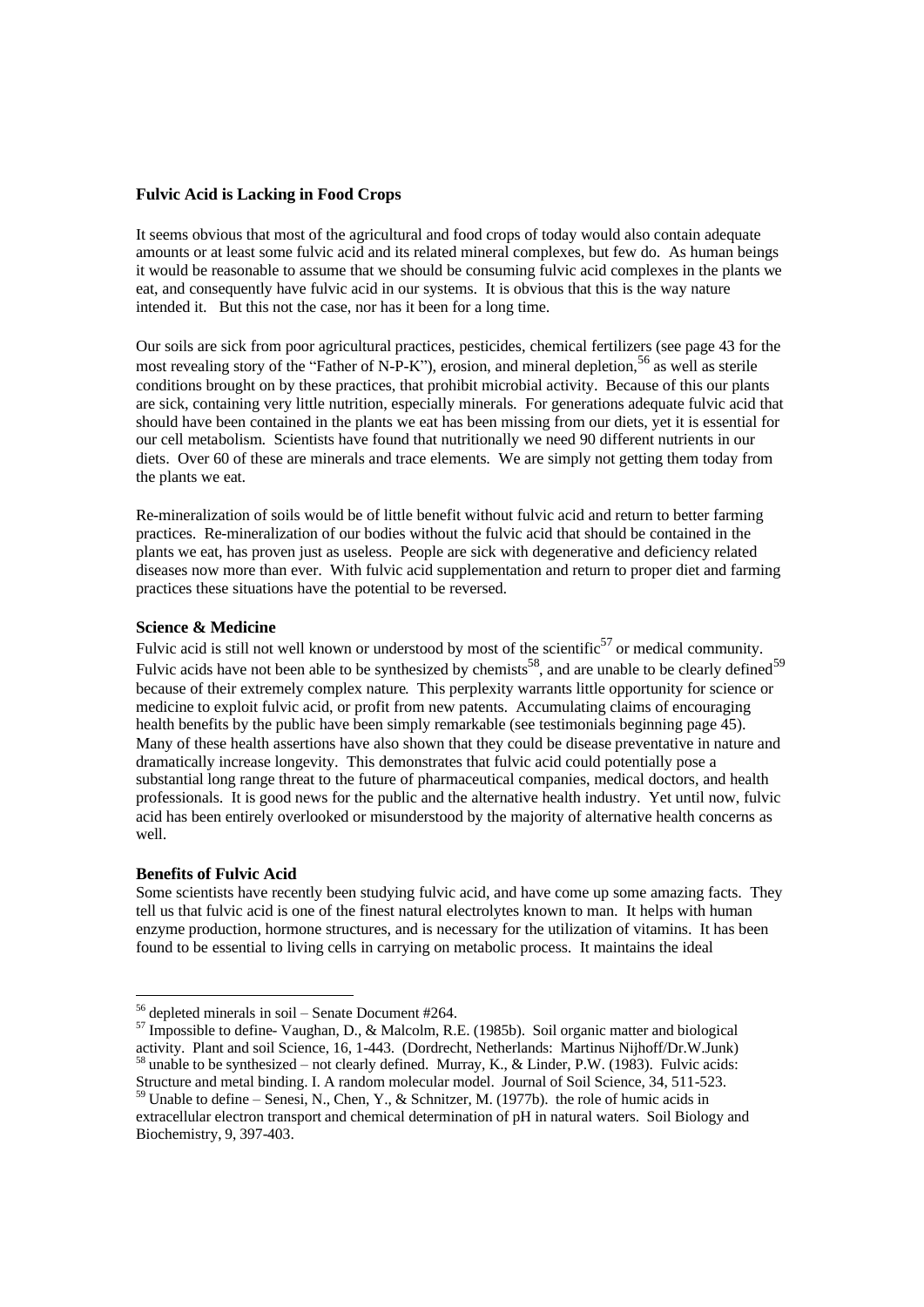environment<sup>60</sup> for dissolved mineral complexes, elements, and cells to bio-react electrically with one another causing electron transfer, catalytic reactions, and transmutations into new minerals.<sup>61</sup> It is also one of the most powerful natural antioxidants and free radical scavengers known. It has the unique ability to react with both negatively and positively charged unpaired electrons and render free radicals harmless. It can either alter them into new useable compounds or eliminate them as waste. Fulvic acid can similarly scavenge heavy metals and detoxify pollutants. Fulvic acid helps to correct cell imbalances.

#### **Fulvic Acid Mineral Complexes are Better than True Colloidal Minerals**<sup>62</sup>

You may have heard all the excitement about colloidal minerals lately. But actual true colloidal minerals don't really work (see further information beginning page 31). It is the fulvic acid in conjunction with the minerals that works! Colloidal minerals themselves are not readily useable by cells. Until now, the alternative health community has praised the virtues of colloidal minerals. Most so called colloidal mineral preparations have fulvic acid in them, yet it may be of low or inconsistent volume or stability, and are usually incorrectly labeled as colloidal by suppliers. These dealers are obviously totally unaware of fulvic acid or its values.

Buyers beware! Some dealers are marketing highly diluted or counterfeit preparations. It has been determined that some preparations may have had sulfuric acid or other acids added to the extraction vats to help them increase the dissolved solid content. Some of the preparations, especially those coming from certain ancient lake beds could be very unsafe. True colloidal minerals are still in metallic form only smaller in size. To discern if a preparation is truly colloidal you can obtain a laser penlight from Radio Shack for about \$20. A simple laser test will show a beam of light as visible in passing through a colloidal mineral solution (unless it has nothing in it), because the light is reflecting off of solids. A solution with an adequate level of stabilized fulvic acid containing the very same minerals shows no visible beam because the minerals are dissolved into a molecular fulvic complex. In fact the solution can contain much higher mineral concentration<sup>63</sup> when dissolved<sup>64</sup> into fulvic acid.<sup>65</sup> It is most important to realize that fulvic acid is the perfect vehicle provided and intended by nature for transport of minerals to living cells.<sup>66</sup> If a product has fulvic acid in it you can usually tell by the unusual acidic taste that is unique only to fulvic acids.

#### **Hidden Treasures**

-

 $60$  Effect on total Earth environment – Buffle, J. (1988). Complexation reactions in aquatic systems: An analytical approach. Chichester: Horwood.

 $61$  Transmutate or synthesis of new minerals – Shnitzer, M., & Dodama, H. (1977). Reactions of minerals with soil humic substances. In J.B. Dixon & S.B. Weed (Eds.), Minerals in soil environments (Chap. 21)). Madison, WI: Soil Science Society of America.

 $62$  See further studies on colloids in later sections of this report/

 $63$  complex more metal – Rashid, M.A. (1971). Role of humic acids of marine origin and their different molecular weight fractions in complexing Di-and Triavalent metals. Soil Science, 111, 298-306.

<sup>64</sup> Dissolves more metal – Hoffman, M.R., Yost, E.C., Eisenreich, S.J., & Mairer, W.J. (1981).

Characterization of soluble and colloidal phase metal complexes in river water ultrafiltration. A mass balance approach. Environmental Science Technology, 15, 655.

 $^{65}$  Mineral levels in excess of their assumed dissolution ability – Kodama, H., Schnitzer, M., & Jaakkimainen, M. (1983). Chlorite and biotite weathering by fulvic acid solutions in closed and open systems. Canadian Journal of Soil Science, 63, 619-629.

 $66$  Penetration of fulvic into plant cells – Prat, S., Smidova, M., & Cincerova, A.L. (1961). Penetration and effect of humus substances (fractions) on plant cells. International Congress of Biochemistry,  $5<sup>th</sup>$  (Abstract Commun. 329). (Moscow)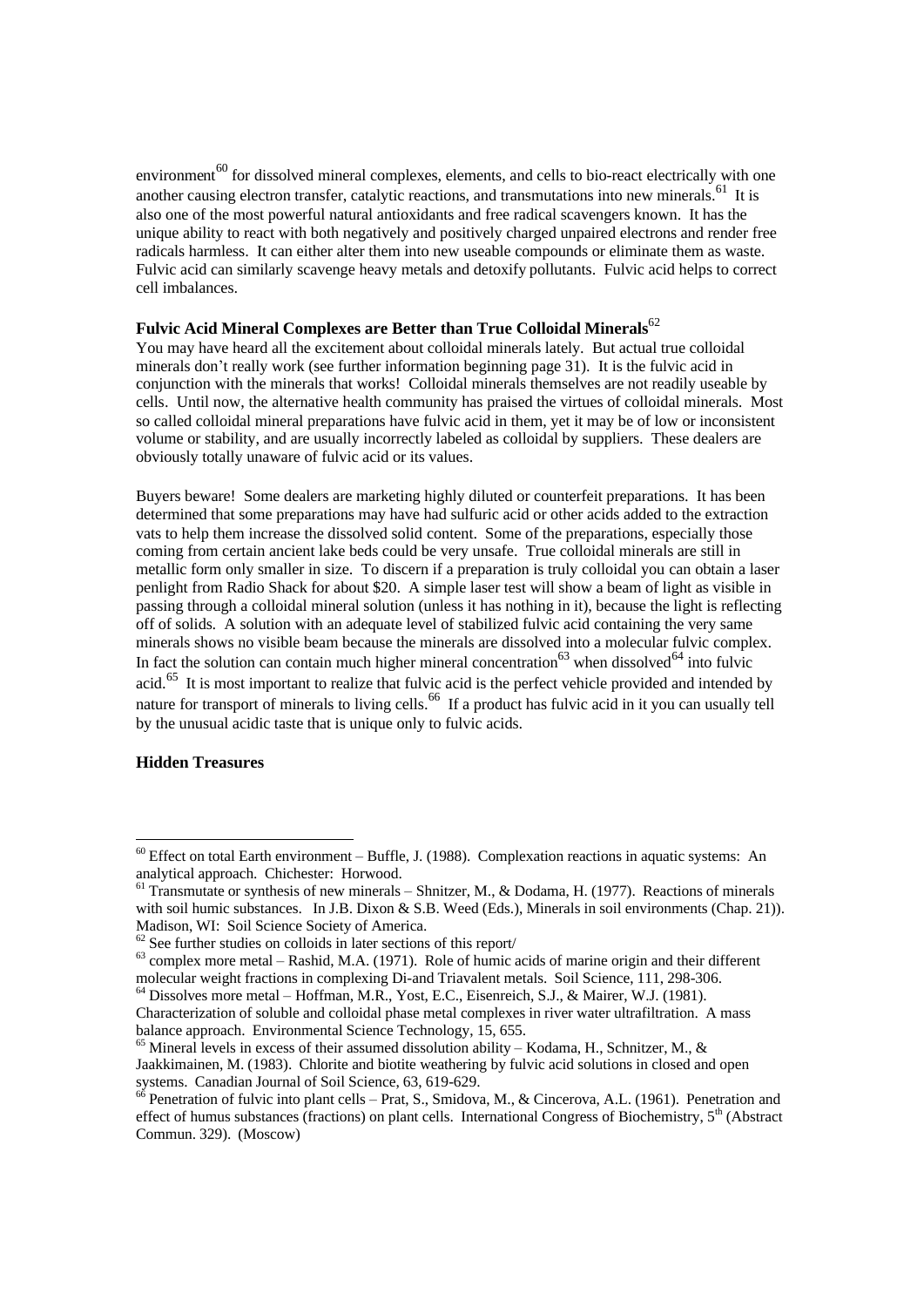Good quality fulvic acid from humic deposits has over 60 different mineral and trace element complexes that naturally occur along with the fulvic acid. These complexes are hidden treasures of the past, in the perfect plant form, just as nature provides. These trace minerals are an additional bonus to the miracle of fulvic acid. These fulvic complexes are hundreds of times smaller than living cells, and are amazingly absorbable by them. It is most important to know that fulvic acid has the unique ability to enhance, potentiate, and increase absorption of many other compounds such as vitamins, herbs, minerals, tinctures, and foods with which it is combined. Fulvic acid is one of natures miracles of unparalleled proportion!

## Fulvic Acids Further Defined

Fulvic Acids: What are They? Where Do They Come From? What Can They Do? Why Do We Need Them?

Though virtually unknown to the layman, there is perhaps no substance more vital to life, (with the possible exception of oxygen and water) than the biologically derived compounds known as HUMIC and FULVIC ACIDS. Fulvic acids enter into all life processes within plants and animals and as such wears many hats. When necessary; they act as "free radical"<sup>67</sup> scavengers, supply vital electrolytes, <sup>68</sup> enhance and transport nutrients,  $\frac{69}{3}$  make water wetter,  $\frac{70}{3}$  catalyze enzyme reactions,  $\frac{71}{3}$  increase assimilation,<sup>72</sup> stimulate metabolism,<sup>73</sup> chelate and humanize essential major and trace elements,<sup>74</sup> and demonstrate amazing capacity for electrochemical balance.<sup>75</sup>

#### **Unknown Fulvic**

<u>.</u>

Despite the fact that scientists worldwide have published thousands of papers relative to "fulvic acids" and their effect on living matter, they have received limited public exposure because of the inability to produce and commercialize these substances. Researchers consider water extracts of 30 parts per million (ppm) as being a high concentration. For obvious reasons the knowledge of fulvic acids have been confined primarily to a small specialized sector of the scientific community.

#### **How Are They Formed?**

Fulvic acid is a derivative of microbial degradation of humic substances. Microorganisms are essential to the process.<sup>76</sup> Each gram of healthy top soil has in excess of four billion microorganisms that participate in manufacturing bio-chemicals essential to healthy plants<sup>77</sup> and animals. If thy were to fail our lives would cease. A better perspective of their importance can be gained by looking at the

 $67$  "free radical" – Senesi, N. (1990) Analytica Chimica Acta, 232, 51-75. Amsterdam, The Netherlands: Elsevier.

<sup>68</sup> Vital electrolytes – Backer, W.E. (1973) Geochimica et Cosmochimica Acta, 37, 269-281.

<sup>69</sup> Enhance and transport nutrients – Prakash, A. (1971). Fertility of the Sea, 2, 351-368.

 $70$  Make water wetter – Rashid, M.A. (1985). Geochemistry of Marine Humic Substances. New York: Springer-Verlag.

<sup>71</sup> Catalyze enzyme reactions – Rashid, M.A. (1985). Geochemistry of Marine Humic Substances. New York: Springer-Verlag.

 $72$  Increase assimilation – Buffle, J. (1988). Complexation Reactions in Aquatic Systems: An Analytical Approach. Chichester: Horwood.

 $^{73}$  Stimulate metabolism – Rashid, M.A. (1985). Geochemistry of Marine Humic Substances. New York: Springer-Verlag.

 ${}^{4}$ Chelate…major and trace elements – Rashid, M.A. (1971). Soil Science, 111, 298-306.

<sup>&</sup>lt;sup>75</sup> Capacity for electrochemical balance – Senesi, N. (1990) Analytica Chimica Acta, 232, 51-75. Amsterdam, The Netherlands: Elsevier.

<sup>76</sup> Essential to the process – Christman, R.F., & Gjessing, E.T. (1983). Aquatic and Terrestrial Humic Materials. The Butterworth Grove, Kent, England: Ann Arbor Science.

 $^{77}$  Essential to healthy plants – California Fertilizer Association. (1985). Western Fertilizer Handbook. Danville, II: Interstate.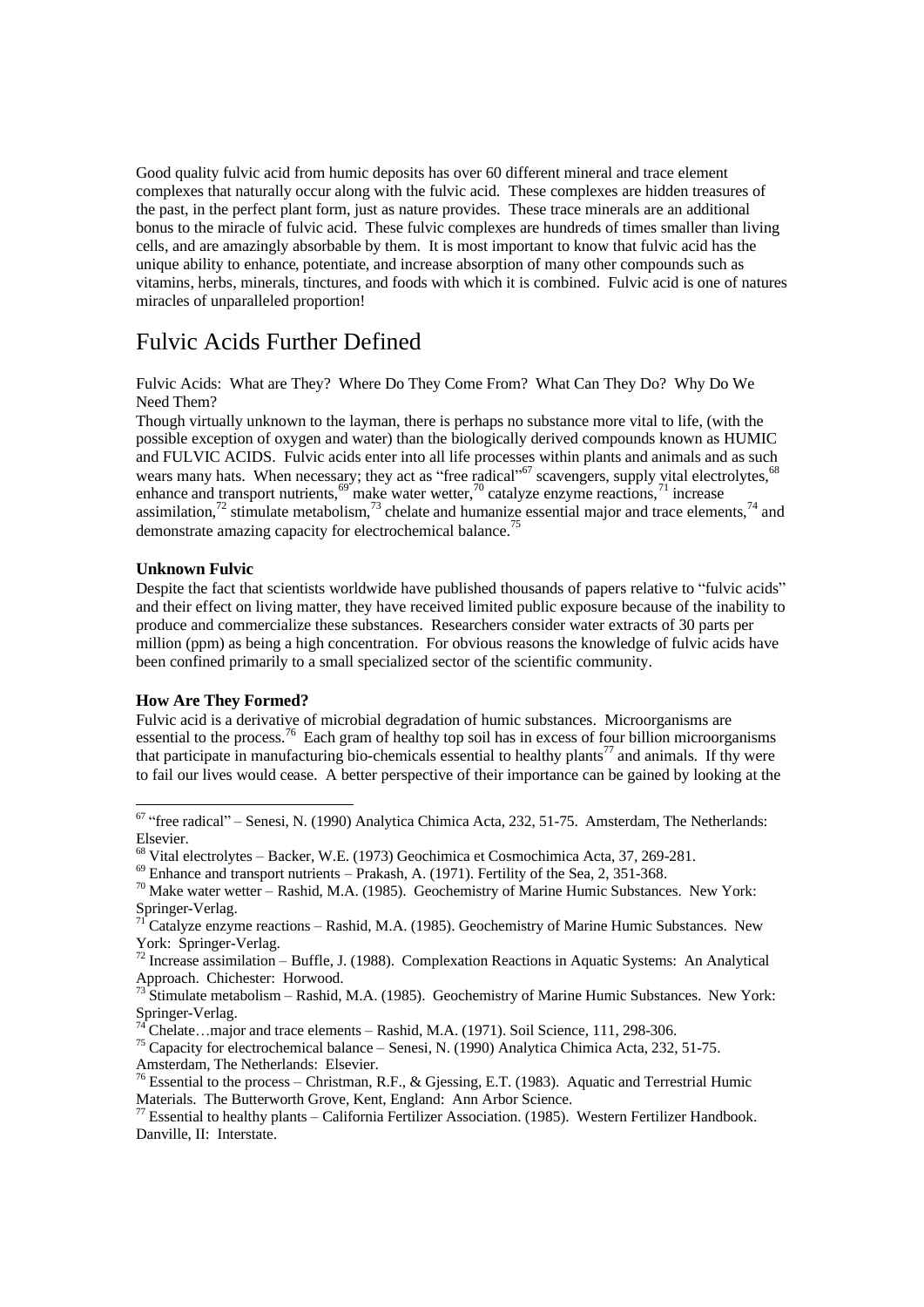work they do. Microorganism activity in preparing one acre of top soil, expends the equivalent energy of 10,000 people doing the same amount of work in the same amount fo time.<sup>7</sup>

#### **What Humic Substances Do in the Soil**

Scientists claim organic substances stimulate plant cellular growth and division, including auxin type reactions.<sup>79</sup> They enhance plant circulatory systems and promote optimum plant respiration<sup>80</sup> and transportation systems.<sup>81</sup> They decrease plant stress and premature deterioration.<sup>82</sup> They dramatically improve seed germination and promote greater fibrous root growth.<sup>83</sup> They increase the size and numbers of legume root nodules and increase resistance to drought and insect infestation.<sup>84</sup>

#### **The Fulvic Plant Miracle**<sup>85</sup>

-

In addition to duplicating many of the positive functions of humic acid, fulvic acid will:

Stimulate plant metabolism Give positive effect on plant RNA & DNA Act as a catalyst in plant respiration Increase metabolism of proteins Increase activity of multiple enzymes<sup>86</sup> Enhances the permeability of cell membranes Enhance cell division and cell elongation Aid Chlorophyll synthesis Increase drought tolerance, and prevent wilting<sup>87</sup> Increase crop yields Assist denitrification by microbes Buffer soil pH Contribute electrochemical balance as a donor or an acceptor Synthesize new minerals Chmically weather inorganic substances<sup>88</sup> Decompose silica to release essential mineral nutrients<sup>89</sup>

<sup>81</sup> Transpiration systems – Kononova, M.M. (1966). *Soil Organic Matter.* Elmsford, NY: Pergamon.

<sup>83</sup> Fibrous root growth – Kononova, M.M. (1966).*Soil Organic Matter.* Elmsford, NY: Pergamon.

<sup>84</sup> Insect infestation – Salk, P.L., & Parker, L.W. (1986). *A New Agricultural Biotechnology: Potential Applications in Arid and Semi-Arid Zones.* American Association for the Advancement of Science and the Government of LaRioja, Argentina.

 $^{78}$  Same amount of time – Greenland, D.J., (1965). Soils and Fertilizers. 35(5), 415-532.

<sup>79</sup> Auxin type reactions – Wilkins, M.D. (Ed.). (1984). *Advanced Plant Physiology.* Marshfield, MA: Pitman.

<sup>80</sup> Plant circulatory systems – Rashid, M.A. (1985). *Geochemistry of Marine Humic Substances.* New York: Springer – Verlag.

<sup>82</sup> Deterioration – Rashid, M.A. (1985). *Geochemistry of Marine Humic Substances.* New York: Springer-Verlag.

<sup>85</sup> The Fulvic iracle list – Jackson, William R. (1993). *Humic, Fulvic and Microbial Balance: Organic Soil Conditioning.* Evergreen, Colorado: Jackson Research Center.

<sup>86</sup> Increase enzyme activity – Malcolm, R.D., & Vaughan, D. (1979). Comparative effects of soil organic matter fractions on phosphatase activities in wheat roots. Plant and Soil, 51, 117-126. Also: Mato, M.C., Gonzales-Alonso, L.M., & Mendez, J. (1972). Inhibition of enzymatic indoleacetic acid oxidation by fulvic acids. Soil Biology and Biochmistry, 4, 475-478.

 $87$ Prevents wilting – Rashid, M.A. (1985). Geochemistry of marine humic substances. New York: Springer-Verlag.

 $\delta$ <sup>8</sup> Chemical weathering, Simonson, R.W. (1959). Outline of a generalized theory of soil genesis. *Soil Science Society America Proceedings,* 23, 152-156.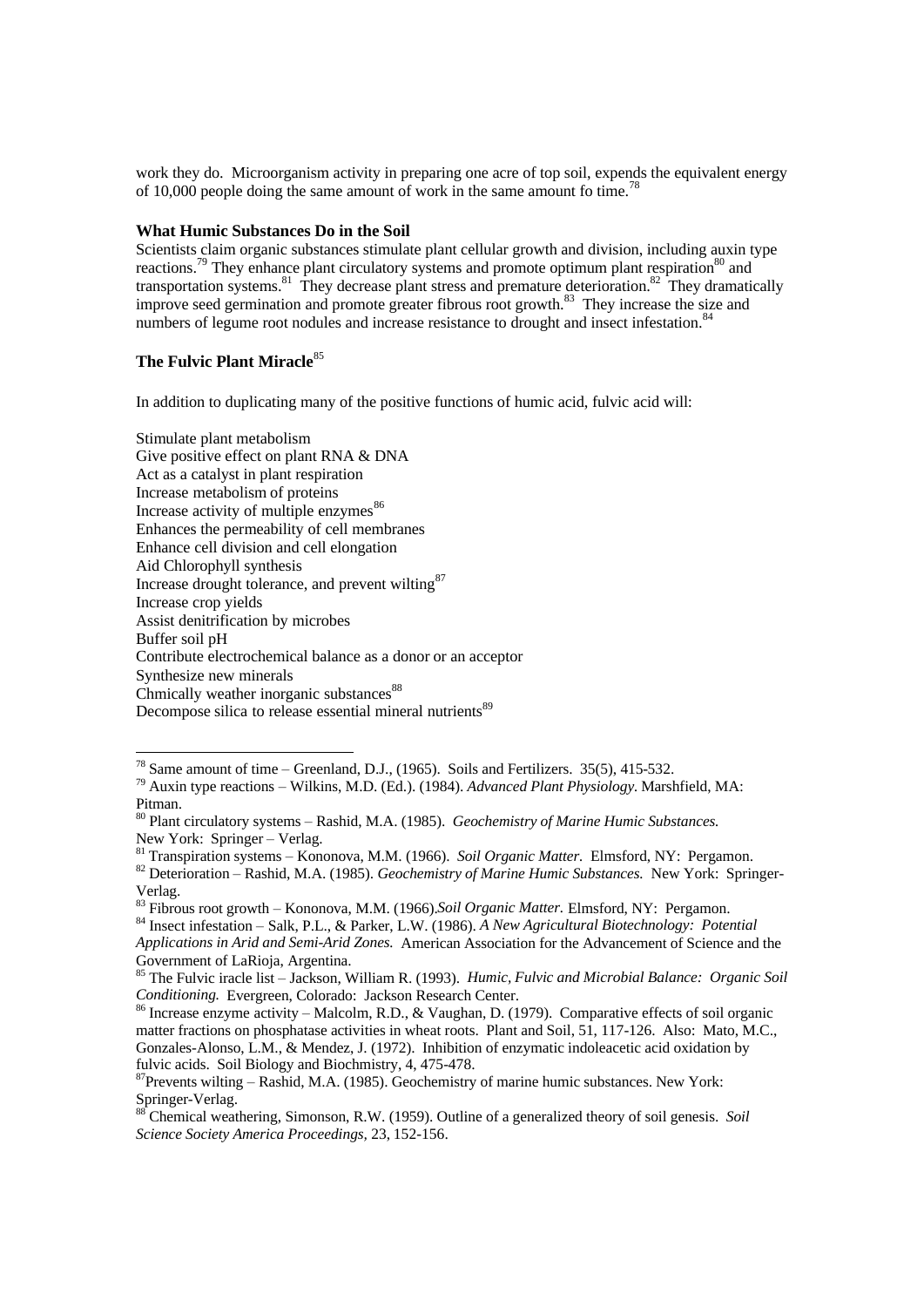Detoxify various pollutants (pesticides, herbicides, etc.)

The Energy Continuum (illustration)

 Sunlight  $\downarrow$  Plants (Photosynthesis) ¯-------------------------------------------¯ Animals Bio Mass -------------------------------------------- Coal (Stored energy for Oil and Gas Future Use) Peat Microbes (Humification – microbial decomposition)  $\downarrow$ humic and Fulvic Acids (Final energy product sustaining both plants and animals)

Note: THE TWO MAJOR LIFE FUNCTIONS WHICH CANNOT BE DUPLICATED BY MAN ARE PHOTOSYNTHESIS AND HUMIFICATION

#### **Who and What Are We?**<sup>90</sup>

<u>.</u>

Biologically as humans we consist of vaying armounts of the following major and minor elements;

<sup>&</sup>lt;sup>89</sup> Dissolves silica, Ponomareva, V.V., & Ragim-Zade, A.I. (1969). Comparative study of fulvic and humic acids as agents of silicate mineral decomposition. *Society Soil Science,* 1, 157-165. (Trans. From Pochvovedenic. (1969), 3, 26-36)

<sup>90</sup> Who and What Are You? – Williams, Dr.Roger J. (1977). *The Wonderful World Withing You.* Bio-Communications Press. Wichita, Kansas.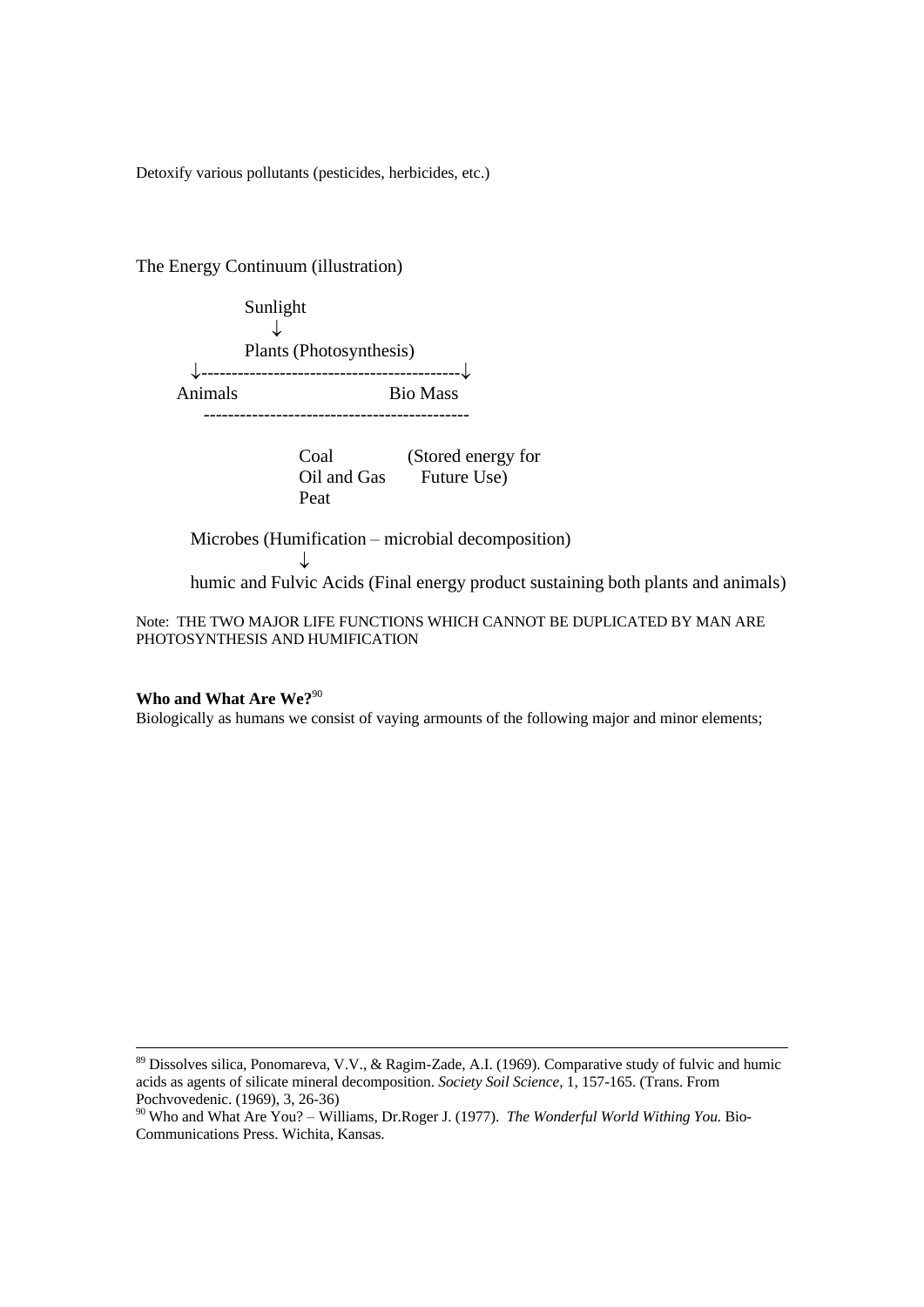| Calcium | <i>I</i> odine |
|---------|----------------|
| Iron    | Phosphorus     |
| Oxygen  | Chlorine       |
| Carbon  | Magnesium      |

Potassium Hydrogen Sulfur

Plus traces of aluminum, bromine, cobalt, copper, fluorine, manganese, nickel, silicon, sodium, zinc, and all the additionl (as yet) undiscovered trace element needs being added to the list as our knowledge increase.

#### **The Body Cellular**

The elements we are composed of (plus or minus a few billion) are components of approximately 60 trillion cells. An average cell contains about 1 quadrillion molecules, which is about 10,000 times as many molecules as the milky way has stars. Individual cells when properly nourished, are capable of producing many of their own amino acids, enzymes, and other factors necessary for all metabolic processes. Each cell, in addition to other processes, burns its own energy, maintains itself, manufactures its own enzymes, creates its own proteins, and duplicates itself.<sup>91</sup> It is essential to understand that the total metabolism of the body is the sum of the metabolic operations carried on in each individual cell.

#### **Growth & Maintenance Nutrients**

Scientists have identified at least 90 growth and maintenance nutrients which must be continuously supplied to the body to sustain healthful life. These growth and maintenance nutrients include amino acids, major and trace minerals, vitamins and other nutritional factors.<sup>92</sup> When these factors are supplied to our cells, the cells then create the building blocks for the total metabolic machinery of our life process. The building blocks present in the metabolic machinery of human beings are (in the great majority of cases) the same as the building blocks contained in the metabolic machinery of other organisms of extremely different types.<sup>9</sup>

Organisms vary in their capacity to produce some of these building blocks internally. Some organisms are capable of producing all amino acids within their cells. Humans can produce all but eight. Some organisms can produce many of the vitamins within their cells. We can only produce one.<sup>94</sup> The very complex processes of all metabolic functions are carried on within the cell. If we fail to supply the cell with the essential growth and maintenance nutrients we will experience a breakdown of these functions. When this breakdown is substantial we have the onset of disease or the manifestation of some related defect.

#### **Nutritional Deficiencies**

Total deficiencies in one or more of the growth and maintenance nutrients which human cells need for healthful metabolism is now a rare occurrence, but substantial deficiencies in the growth and maintenance nutrients is a common factor to every degenerative disease we experience.<sup>95</sup>

#### **Sick Soils, Sick Plants, Sick People**

All naturally fertile soils contain adequate amounts of humic and fulvic acids produces by resident microbes within the soil. Humic and fulvic acids assist the plant in obtaining its complete nutrition. Our modern agriculture aims at one goal (with few exceptions) which is market. Food quality is

<u>.</u>

<sup>91</sup> And duplicates itself – Williams, Dr.Roger J. (1977). *The Wonderful World Within You.* Bio-

Communications Press. Wichita, Kansas.

 $^{92}$ other nutritional factors – ibid.

 $93$  extremely different types – ibid.

 $94$  can produce only one – ibid.

 $95$  disease we experience – ibid.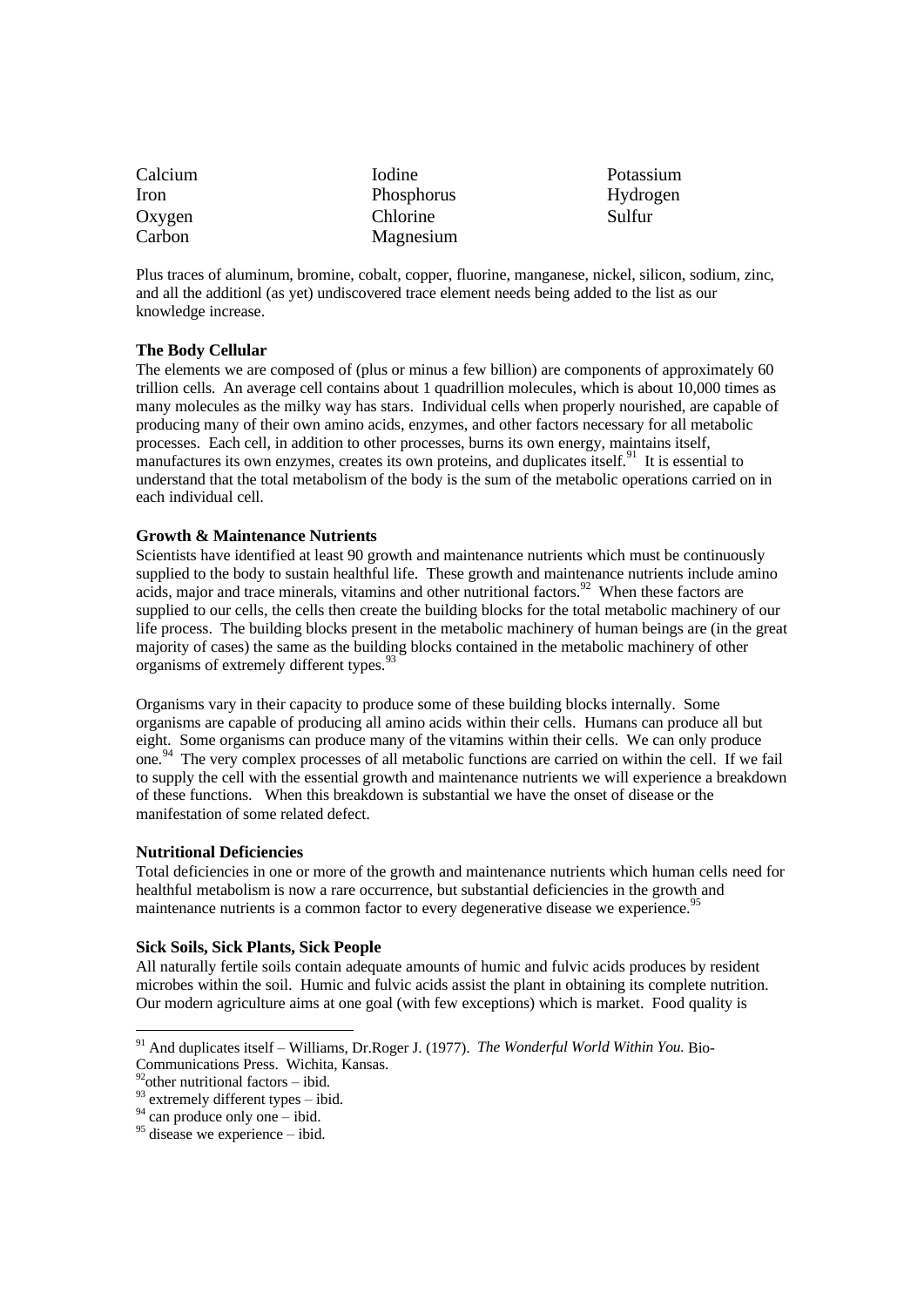sacrificed for food quantity. Since the farmer is paid by the bushel, yield is paramount to nutritional content. In his frantic effort for yield, he has succumbed to the Pied Pipers of agro-chemical companies with products to sell. He is further decoyed by bad advice from county agents and higher schools of learning that protect the "grant" status of moneys received from these same agro-chemical companies, who advocate the application of excessive amount of nitrate fertilizers to the soil. Such practices stun and destroy the indigenous microbial life within the soil. When microbial life is inhibited or destroyed, vital humic and fulvic acids are exhausted.

#### **Gone Are The Minerals**

When microbes are depleted from the soils, they are no longer present to convert inorganic minerals into organic minerals needed by plants. Excessive use of nitrate fertilizers inhibits the formation of normal plant proteins and stimulates an over-abundance of unused amino acids that attracts insects.<sup>96</sup>  $\overline{a}$ Since pests were created to eat diseased plants this introduces the ideal invironment for increased infestation because of increased insect food supply. The farmers reaction is more pesticides and fungicides to save his infested crop. This in turn inhibits or destroys even more vital microorganisms that are essential to mineral conversions to plant nutrients.

#### **Unsafe Foods**

These deficient, pesticide laden products are turned into "cash" which the farmer thinks is the bottom line. Lacking in organic trace elements and other nutritional factors, but long on chemical residues from pesticides, insecticides, herbicides, these nutritionally hollow products end up on the tables of America. Without taste, and deficient in organic minerals and nutrients, we pee, boil and overcook what remains and ask, "Why do I hurt?"

#### **Can Good Foods Be Found?**

A very small percentage of the agricultural lands of America are fertile enough to produce nutritious and healthy foods. An honest effort in attempting to select a healthful diet from grocery shelves may be a nutritional disaster. Unless you are fortunate enough to organically grow your own foods, supplementation is a necessity.

#### **The Vitamin Connection**

In this century common vitamin deficiency diseases have been reduced dramatically due to our awareness of the role of vitamins in nutrition. New breakthroughs are just beginning to emerge in the use of increased dosages for treatment of some ailments. It should be noted however that vitamins cannot complete their function in the cell's metabolism without the presence of certain minerals. This may explain the fascinating effects of humic and fulvic acids at work in living organisms. Fulvic acid chelates and binds scores of minerals into a bio-available form use by cells as needed. These trace minerals serve as catalysts to vitamins within the cell.<sup>97</sup> Additionally, fulvic acid is on to the most efficient transporters of vitamins into the cell.

#### **The Enzyme Connection**<sup>98</sup>

<u>.</u>

An enzyme is a catalyst that does not enter into a reaction but speeds up or casues a reaction to take place. Enzymes are complex proteins. The burning of glucose in cells for instance, requires the action of sveral enzymes, each working on the substrate of the previous reaction. Each cell of the body (when properly nourished) is capable of producing the enzymes needed for complete

<sup>96</sup> amino acids that attract insects – Chaboussou, F. (1980). *Les Plantes Malades des Pesticides – Bases Nouvelles D'une Prevention Contre Maladies et Parasites.* (Plants made sick by pesticides – New basis for the prevention of diseases and pests). Paris.

<sup>97</sup> Catalyst to vitamins within the cell – Williams, Dr. Roger J. (1977). *The Wonderful World Within You.* Bio-Communications Press. Wichita, Kansas.

<sup>&</sup>lt;sup>98</sup> Mader, S.S. (1990). Biology ( $3<sup>rd</sup>$  edition). Dubuque, Ia: William C. Brown.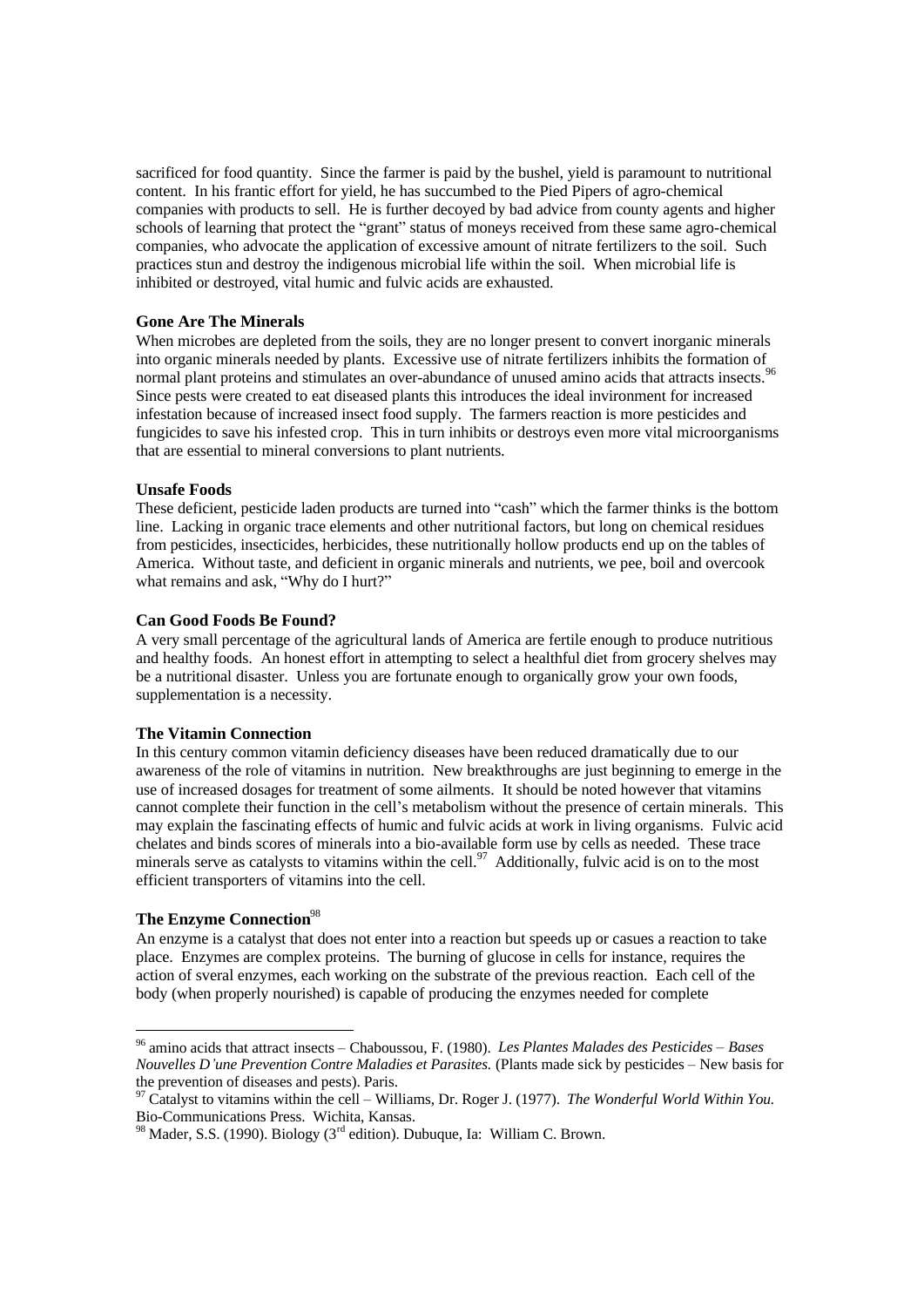metabolism.<sup>99</sup> Research has shown that fulvic acid improves enzymatic reactions in cells and produces maximum stimulation of enzyme development.<sup>100</sup> The fulvic acid molecule often contains produces within its structure coenzymes and important factors which the cells may utilize in stimulation of enzyme reactions and the manufacturing of, and formation of enzymes.<sup>1</sup>

Fulvic acid will in all probability, be found to be one of the key factors of enzyme reactions with all living cells.

#### **Free Radicals & Antioxidants**

Free radicals are highly reactive molecules or fragments of molecules that contain one or more unpaired electrons.<sup>102</sup> They circulate through the body causing great mischief in bonding to and injuring the tissues. In addition to destroying tissue, they magnify the probability that injured cells will become susceptible to a great many infections and disease, or mutate and cause cancer.

#### **Super Antioxidants**

In recent years frantic efforts have been make to locate and isolate compounds with extraordinary affinity for free radicals. Entire industries have evolved around such efforts, with nearly every vendor of health food products offering suitable solutions. Because of the limited public knowledge concerning the great contribution fulvic acid plays as a bi-directional super antioxidant, we need to consider certain facts.

#### **Fulvic Acid and the Free Radical Connection**

To gain knowledge of how antioxidants tie up free radicals we must understand their workings, and explode a general misconception. For antioxidant to bind a free radical the antioxidant molecule must have unpaired electrons of equal and opposite charge to that of the unpaired electrons of the free radical. In a sense the free radical scavenger is its self a free radical or it could not mate and neutralize the destructive effects of free radicals.

#### **Who Wears the White Hat?**

We have found that fulvic acid is a powerful, natural electrolyte that can act as an acceptor or as a donor in the creation of electrochemical balance. If it encounters free radicals with unpaired positive electrons it supplies an equal and opposite negative charge to neutralize the bad effects of the free radicals. Likewise, if the free radicals carry a negative charge, the fulvic acid molecule can supply positive unpaired electrons to nullify that charge.

#### **Antioxidants and Beyond**

-

Being a bio-available chelated molecule that can "also" chelate, fulvic acid wears the white hat. As a refiner and transporter of organic minerals and other cell nutrients, it has the ability to turn bad guys into good guys by chelating and humanizing free radicals. Depending upon the chemical makeup of the free radical, they can be incorporated into and become a part of life sustaining bio-available nutrients. They may become an asset instead of a liability. In the event that the chemical makeup of

<sup>99</sup> for complete metabolism – Williams, Dr.Roger J. (1977). *The Wonderful World Within You.* Bio-Communications Press. Wichita, Kansas.

<sup>100</sup> maximum stimulation of enzyme development – Jackson, William R. PhD. (1993). *Humic, Fulvic and Microbial Balance: Organic Soil Conditioning.* Evergreen, Colorado.

<sup>101</sup>enzyme reactions and formation – Jackson, William R. PhD. (1993). *Humic, Fulvic and Microbial Balance: Organic Soil Conditioning.* Evergreen, Colorado.

<sup>&</sup>lt;sup>102</sup>free radicals, Senesi, N. (1990). Molecular and quantitative aspects of the chemistry of fulvic acid and its interactions with metal ions and organic chemicals: Bari Italy. *Analytica Chimica Acta, 232, 51-75.* Amsterdam, The Netherlands: Elsevier.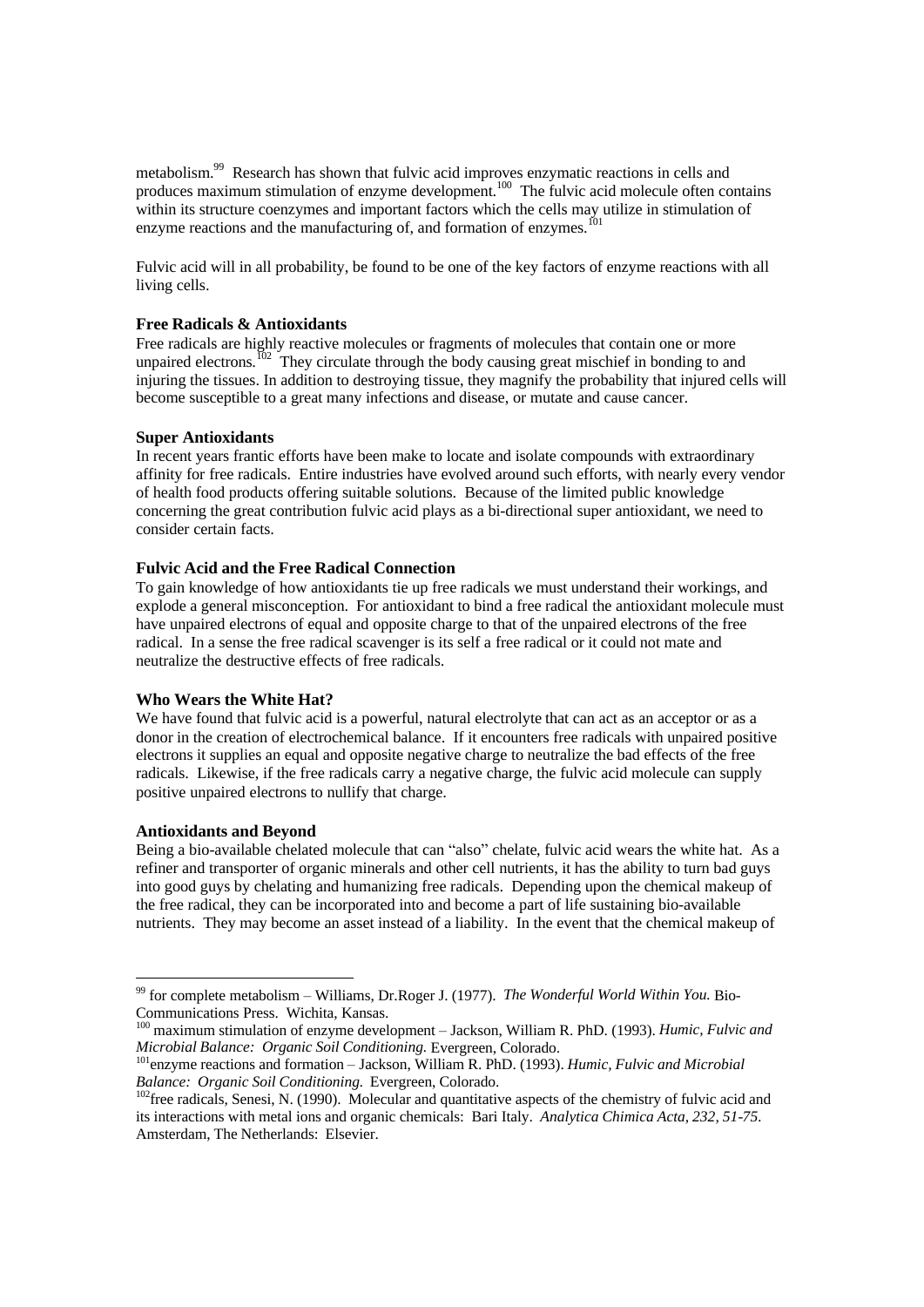the free radical is of no particular benefit, it is chelated, mobilized, and carried out of the body as a waste product.

Bibliography to Fulvic Free Radical Data

Mowrey, Daniel B., Ph. D. (1993). P.34 *Herbal Tonic Therapies.* Keats Publishing Inc.

Todd, Gary Price, M.D., (1985)., p.20-24, 113-118, *Nutrition Health & Disease.* Whitford Press.

Steelenk, C.A., & Tollin, G. (1962). *"Biochimica Biophysica Acta"*. p.59, 25-34.

Senesi, N., Chen, Y., & Schnitzer, M. (1977). *Soil Biology & Biochemistry.*

Vaughan, D., Malcolm, R. B., & Ord, 13. G. (1985). *Soil Organic Matter & Biological Activity.* Dordriecht, Netherlands: Martinus Nijhoff.

Jackson, William R., Ph D. (1993). p. 261-282. *Humic, Fulvic and Microbial Balance: Organic Soil Condition.*  Evergreen, Colorado.

#### **The Human Experience**

The following public statement was made by the late Dr. Clyde Sandgrin prior to the discovery and naming of active ingredients in humic extract solutions later found to be fulvic acid mineral complexes:

*"If I had to chose between the liquid mineral and electricity, electricity would have to go."*

Reported claims of benefits are little short of astonishing. For internal use they are: Increased energy Alleviates anemia Chelates body toxins Reduces high blood pressure Potentizes vitamin & mineral supplements Magnifies the effect of herbal teas and tinctures Chelates all monovalent and divalent metals Is a powerful natural electrolyte Restores electrochemical balance Stimulates body enzyme systems Helps rebuild the immune system

Reported claims of external beneficial use:

Treating open wounds Healing burns with minimum pain or scarring Eliminating discoloration due to skin bruises Killing pathogens responsible for athletes foot Acting as a wide spectrum anti-microbial and fungicide Treating rashes and skin irritations Helping to heal cuts and abrasions Helping heal insect bites and spider bites Neutralizing poison ivy and poison oak.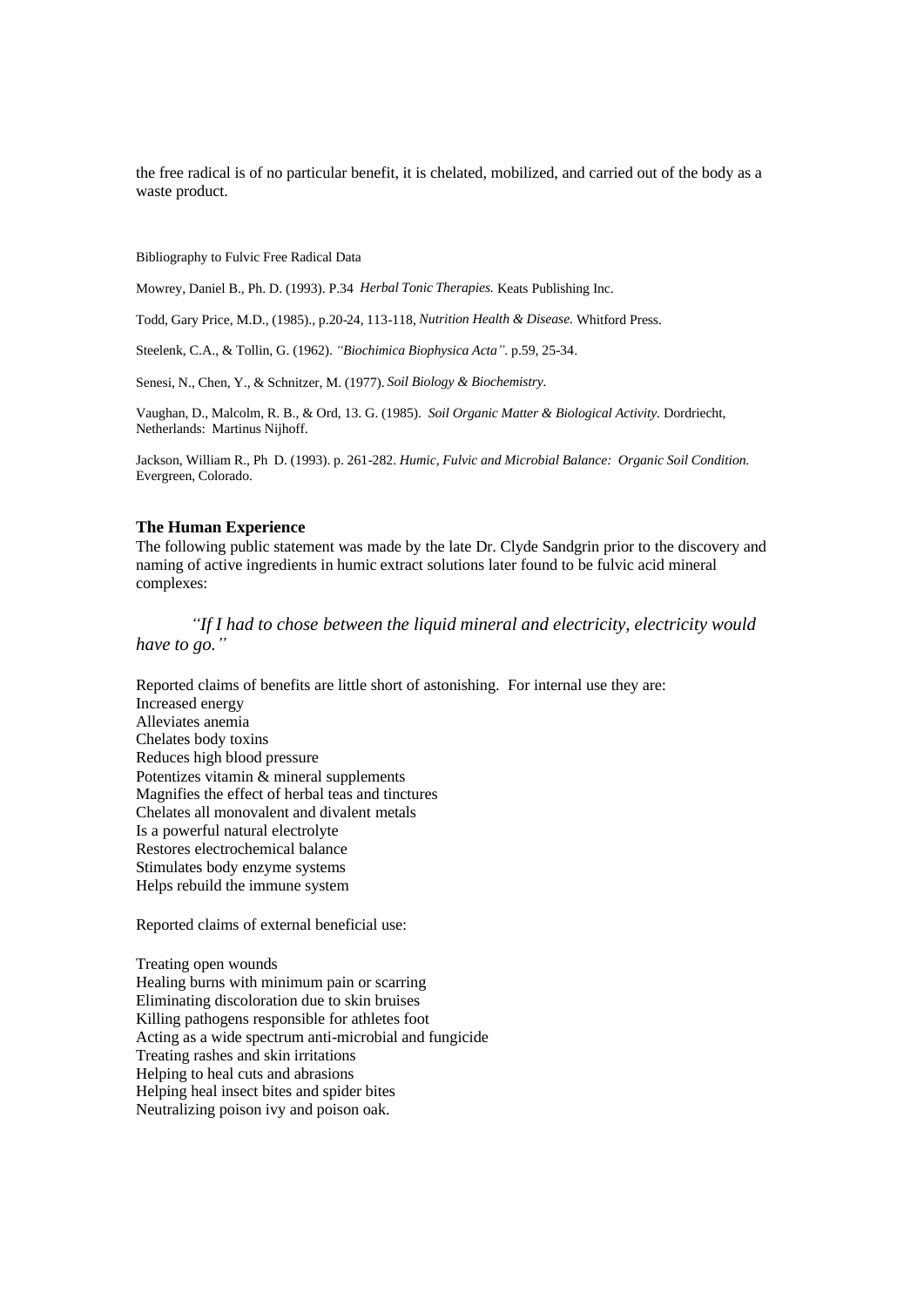## Human Experiences With Fulvic

#### **The Healing & Regenerative Influences of Low Molecular Weight Humic Substances (Fulvic Acid) On Human Tissues and Cells**

Tests<sup>103</sup> were conducted by Dr. W. Schlickewei<sup>104</sup> and five associates<sup>105</sup>at the University Hospital in Freiburg, German, on human patients requiring transplantation or replacement of bone during surgery. The transplantation of bone tissue is required in about 15% of all cases of replacement surgery of the locomotor apparatus, and it is generally applied to reconstitute and repair actual defects in bone.

Human donor tissues have become scarce due to special legal requirements and necessary additional testing because such tissues have a high danger of transmitting the HIV virus and hepatitis. There are also obvious disadvantages to using bone grafts from other areas of the same patient's body because they require a second operation and prolong the length of time in surgery. The only other known substitute source available in large enough quantities for clinical use, was animal bone in the form of inorganic calcium compounds (bovine calcium hydroxyapatirte), and although these were well tolerated by the body, they showed no signs of being resorbed.

Remarkable bone regeneration and resorption characteristics were identified when the animal bone implants were impregnated with a low molecular weight humic substance (fulvic acid) prior to transplant in to patients. The bone implant then became highly osteoconductive, and served the host tissue as a "guide-line" for the deposition of newly developing bone tissue. The same transplant procedure without the fulvic acid showed no signs of regeneration during the course of the experiment.

While on the lookout for a new group of active agents with the ability to promote wound healing, the doctors came across the humic substances. The doctors said that the bone resorption is most easily explained by the known ability of humate to induce the activation of leucocytes. They said that previous experiments had established that the humic substances are able to bind to calcium-containing compounds, stimulate granulocytes, and block the infectivity of the HIV virus.

**Summary:** In this clinical test and previous experiments, fulvic acid has been shown to activate and stimulate white blood cells, promoting healing, turn inorganic calcium into an organic bio-active cellular regenerative medium conducive to new bone growth, stimulate cellular growth and regeneration, and inhibit the HIV virus.<sup>103</sup>

## Animal Experiments With Fulvic

 $\overline{a}$ 

Early studies with livestock animals were conducted by Dr. Charles S. Hansen, D.V.M. in the state of California from the early 1960's through 1967 on an experimental basis. Dr. Hansen's tests included a blend of fulvic acid and humic acid used as a geed additive. He also used fulvic acid alone as a treatment for specific ailments in livestock. The results of supplement feeding and treatment included.

<sup>103</sup> Schlickewei, Dr. W., (1993). Arch Orthop Trauma Surg 112:275-279, Influence of humate on calcium hydroxyapatite implants.

<sup>104</sup>W. Schlickewei, Dept. of Surgery (Traumatology), University Hospital, Freiburg, Germany <sup>105</sup> U.N. Riede, Dept. of Pathology, University Hospital, Freiburg, Germany. J. Yu, Dept. of Pathology, University Hospital, Freiburg, Germany. W. Ziechmann, Ground chemistry Research Group, University of Gorringen, Germany. E.H. Kuner, Dept. of Surgery (Traumatology), University Hospital, Freiburg, Germany. B. Seubert, Weyl Chemicals, Mannheim, Germany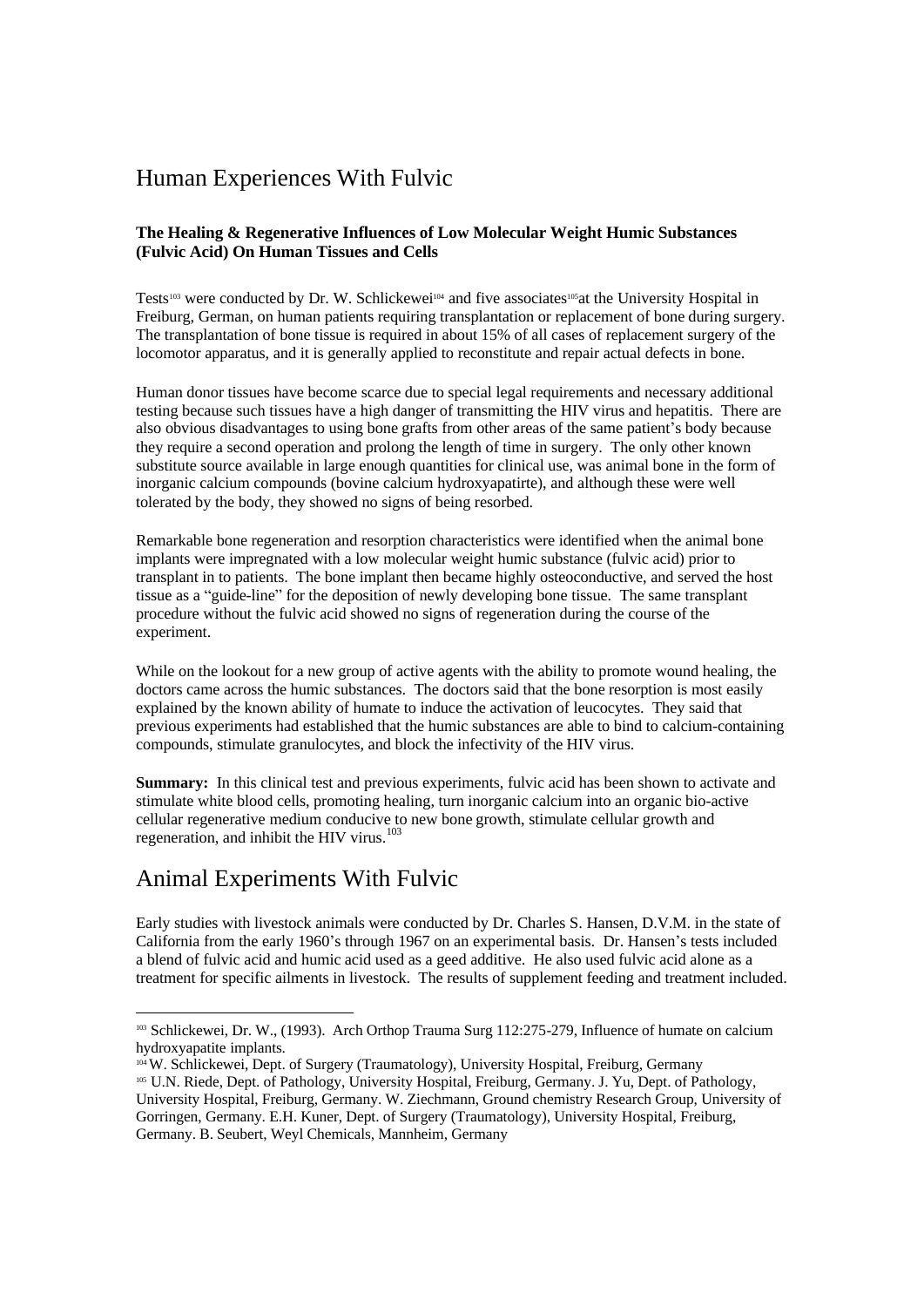Dairy Cows

After 2 months on supplement no bacterial or viral infections. Herd of over 300, after 3 months on supplement, increased butterfat production by 15% Herd on supplement cut back on high protein rations with no decrease in production. All cows on supplement experienced more complete digestion. Cows with bacterial infection (mastitis) treated with 1 pint of fulvic acid solution recovered to full production in 12 to 24 hours. When using antibiotics to treat mastitis the recovery was only 50%-70% after 2-3 weeks.

#### Hogs

Animals on the supplement experienced better and more complete digestion. The free choice supplement in 36 hrs acted as an excellent vermifuge (deworming agent). The supplement completely eliminated Necro, a bloody diarrhea in hogs.

#### Mink

Animal on the supplement experienced more complete digestion. When on the supplement were less vicious, more docile. Supplemented animals ceased fur chewing. Successfully eliminated most diseases common to mink herds.

#### Poultry

Supplementing to feed acted as a vermifuge. Pullets given supplement were free of most diseases. Pullets on supplement experienced more complete digestion of other feeds in diet. Pullets on the supplement produced eggs of superior shell hardness and quality.

The results of these early tests support the known benefits which fulvic acid provides to all living systems, plant or animal. They indicate that fulvic acid may very possibly become the most important factor in health management in the future.

## Information Concerning Possible Toxic Minerals

*"Poisons in small doses are the best medicines, and the best medicine in too large doses are poisonous." A famous quote by Wm. Withering*

1. Consumption of plant derived mineral fulvic complexes by humans for many years has shown that they will not build up in the body tissues as do metallic minerals. The following observations and theories describe the reasons why:

a) Cells have the ability to accept of reject minerals, including aluminum, lead, arsenic, mercury, etc., at their discretion when presented as organic fulvic complexes. It should be considered that these minerals may not necessarily be present to "nourish" cells, but are needed to act as "electrodes" in the fulvic electrolyte solution. In that capacity they are probably most essential for bio-reactions, electron transfer, catalytic reactions, and transmutations.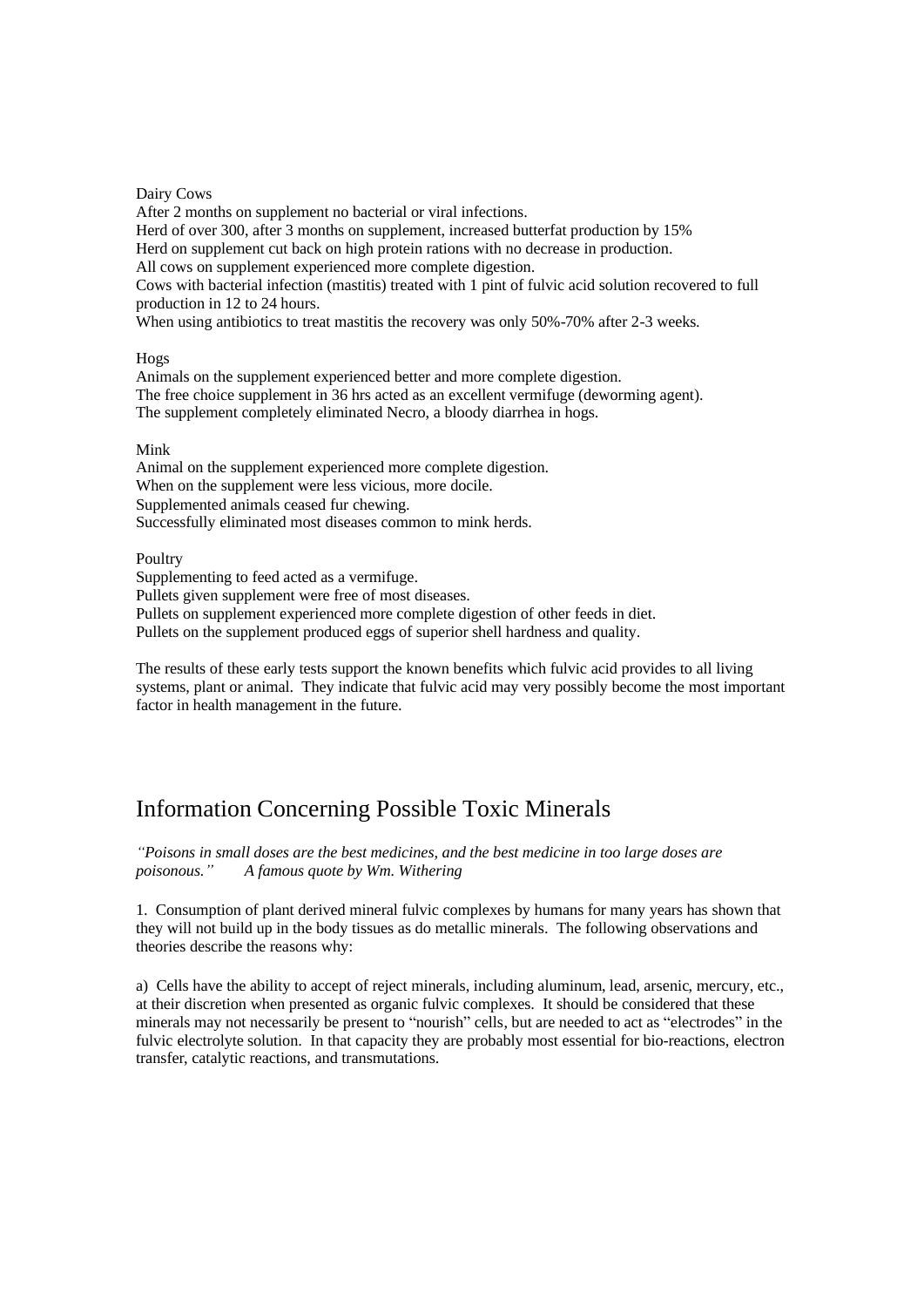b) Fulvic acid carries complexed minerals in "trace" amounts only, at similar levels as is commonly found in healthy plants grown in mineral rich soil under optimum organic growing conditions. These "trace" mineral complexes should not be confused with metallic minerals.

c) Fulvic acid has the ability to complex and remove toxic metals and other minerals from the system. Fulvic acid mineral solutions have been ingested by people for many years, yet have never been shown to cause toxic mineral build-up in humans.

d) It is obvious that when metals, minerals, and trace elements become complexed into fulvic acid, they take on an entirely new property of availability, unlike their original form.

e) It is when fulvic acid **is not** present that one should seriously worry about toxic build up from any source. This could account for the health problems that are causing concern today in our "fulvic starved" society.

2. Aluminum makes up 12% of the Earth's crust, and is the most abundant metallic element

a) Aluminum is found in biological quantities in most plants grown in soil. Most of our food crops contain 20-200 ppm or more of aluminum. In crops today this concentration would normally be in the absence of fulvic acid.

b) Known biological function of Aluminum is to activate the enzymes succinic dehydrogenase. It increases survival rate of newborn infants, and according to professor Gerharkt Schrauzer, head of the department of chemistry at UCSD, is an essential mineral for human nutrition.

c) The Harvard University newsletter recently published a statement that none of the scientific reports regarding the relationship between Alzheimer's disease and aluminum stated what form the aluminum was in.

d) In a study that appeared November 5, 1992 in the science journal, NATURE, Frank Watt, ct al (University of Oxford) used a highly accurate laboratory technique to quantify the levels of aluminum in the brains of Alzheimer's patients. To their great surprise, they found the same levels of aluminum in the brains of non-Alzheimer's control as they did in Alzheimer's patients. Watts believes that aluminum contaminated stains gave faulty results in the early studies that highlighted aluminum as a health risk.

3. Science is just learning about other supposedly toxic minerals

a) It is now generally accepted that arsenic is in fact, in trace levels, and essential element for optimal health and longevity. The levels of arsenic that most people ingest in food or water are not usually considered to be of health concern.

b) Despite all the adverse health effects associated with arsenic exposure, there is some evidence that low levels of exposure may be beneficial to good health. Test animals maintained on a diet deficient in arsenic did not gain weight normally, and they became pregnant less frequently than the control animals maintained on a diet containing a more normal (but low) concentration of arsenic. Also, the offspring form the deficient animals tended to be smaller than normal, and some died at an early age.

c) Arsenic has been found to be essential for survivability of newborn babies and also neonatal growth. Arsenic has been shown to promote the growth rate in animals.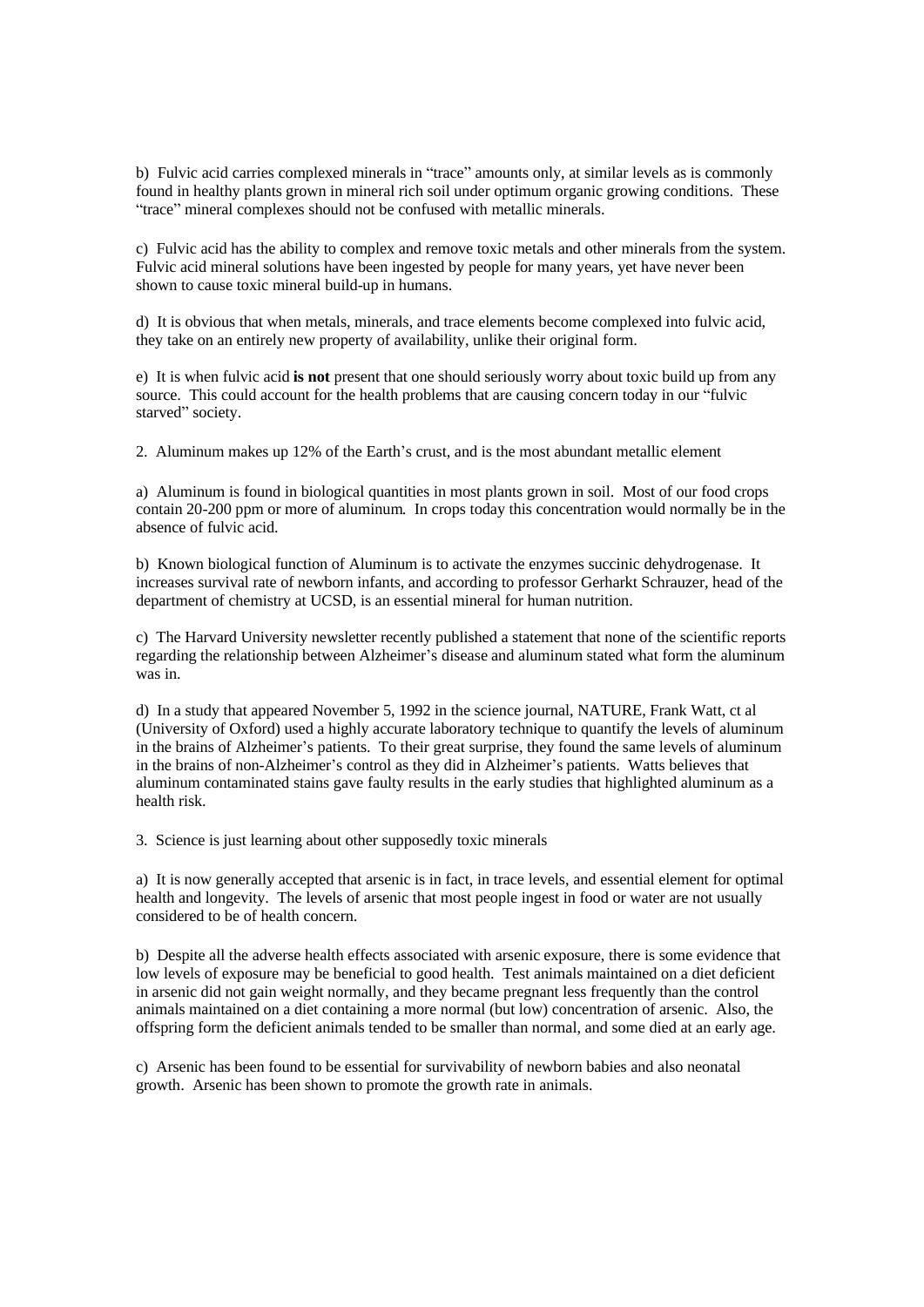d) Like most plants, tobacco contains trace amounts of cadmium and lead. It is interesting to note that people that smoke tobacco have about twice as mush cadmium in their bodies as do non-smokers. Higher levels of lead are also found in smokers. It would stand to reason that burning converts the natural organic plant forms of these metals.

e) The metabolic antagonism between mercury and selenium results in the protection from selenium poisoning by mercury and the protection against mercury poisoning by selenium. A mutual antagonism between the two exists.

f) Taking in too little zinc is at least as important a health problem as taking in too much zinc. Without enough zinc in the diet, people can experience loss of appetite, decreased sense of taste and smell, slow wound healing, and skin lesions. In severe cases in children, too little zinc can cause poorly developed sex organs and dwarfism.

#### References:

Agency for Toxic Substances and Disease Registry, Public Health Statements: Arsenic, Aluminum, Mercury, Zinc, Selenium, Cadmium, Lead.

Kehoe, R.A., et al.: Manganese, Lead, Tin, Aluminum, Copper and Silver in Normal biological Material. J. Nutr. July, 1940. Pages 85-98.

## Aluminum, Friend or Foe?

#### **False Information**

Undocumented information bring disseminated throughout the health food industry regarding aluminum toxicity, has caused undue concern to health conscious individuals everywhere. Because of the persistence of such claims it would be well to examine the issues form the standpoint of documented evidence and reason. Aluminum is one of the most abundant elements on Earth, with one seventh of the Earth's crust being made up of that element. It is never found in its pure form but is always combined with other elements, silica being one of the most common.

#### **Healing Clays**

Aluminum combines with oxygen and silica, to make up the major elements in montmorillonite clays; which people have beneficially used (externally and internally) for thousands of years. Any clay compound found in health food stores contains very high levels (tens of thousands of parts per million) of aluminum. Aluminum is a major component in all soils and enters the food chain at every level, be it plant or animal. If natural compounds of "organic" aluminum were toxic or hazardous to human health, life as we know it on planet Earth would cease.

#### **Where Did It Start?**

Aluminum received a bad rap when a foundry worker in England who pulverized aluminum pellets into powder, died of aluminum toxicity. Without goggles, mask or protective clothing he continued his occupation until he became dysfunctional. At his death an autopsy revealed abnormal quantities of aluminum in his lungs, cells and tissues, all of which contributed to his untimely death. Health advocates immediately manned the torch and spread the word that aluminum is a toxic poison which should be banned in any form from contaminating food, drink or medicine.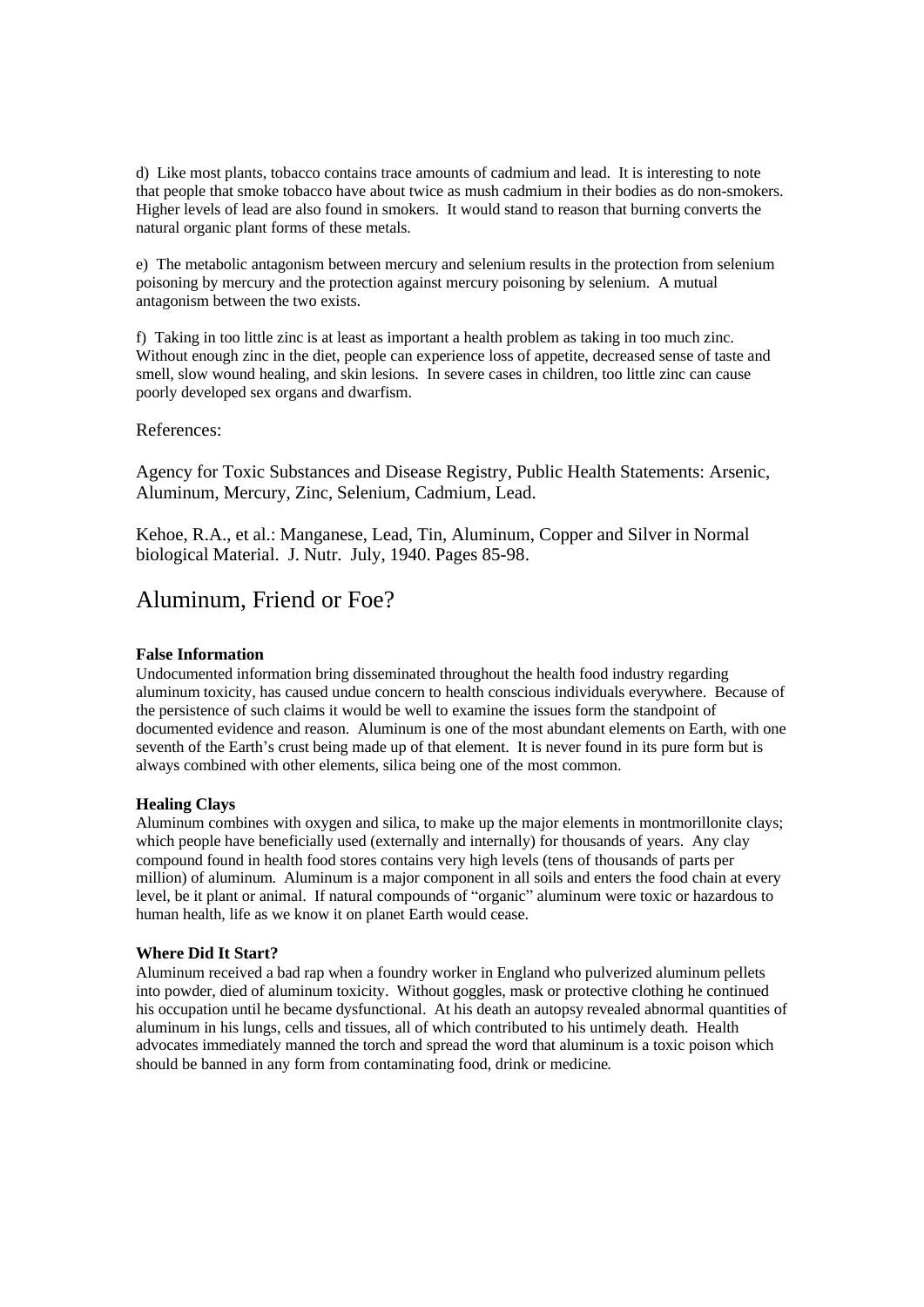#### **Iron Toxicity**

Any major or trace element used under identical circumstances to that of the English foundry worker would produce toxicity. Essential trace elements are "essential" only when used in trace amounts. When used in excess they become toxic (poison). The same is true with the "major" elements such as iron. When used in excess they become toxic. The fact that most natural compounds of aluminum are inert and pas through the system without harm…coupled with the fact that aluminum is never found in nature in the pure form, points to the absurdity of the claims that all forms of aluminum are toxic (poison).

#### **Animals Studies**

Controlled studies on rats receiving high levels or aluminum in the form of potassium aluminum sulfate, revealed no appreciable differences between the control groups receiving the aluminum-free diet and animals receiving the "high" aluminum diets. The researchers reported;

"Minute traces of aluminum were found in the various tissues on **all of the diets**. The aluminum-containing diets were fed for four generations, with no noticeable differences form the animals on the normal diet in behavior or in growth curves beyond a slightly greater initial growth in the rats receiving aluminum."

An investigation similar to that above was conducted on dogs. As was the case with rats, smaller amounts of aluminum were found in the tissues of the normally fed dogs, and these amounts were not appreciably changed except in the liver, following prolonged ingestion (three months) of aluminum in amounts of 230 ppm and 1550 ppm daily (6 and 2 animals respectively). No detrimental effects were noted in the health of the animals.

A few analyses for aluminum in human autopsies are reported. These in general are in accord with the figures reported for the rat and dog, with the exception that the figures for the liver are lower and for the heart and brain higher.

#### **Poison From the Garden**

Most food crops contain 20-200 parts per million of aluminum; **with beans testing 1640 parts per million***<sup>106</sup>* (46.5 mg Per ounce). The internationally recognized, Oregon State University scientist, Dr. Melvin N. Westwood, states; that of the thousands of analysis of plant and fruit fibers which he has tested…not one sample has ever shown the absence of aluminum. Nor does he believe that samples run in an "aluminum-free" culture could be grown without the presence of aluminum… since **all** seeds contain that element.

All green-leafy vegetables used in salads and green-drinks contain "high" levels of aluminum. Onions are especially high in aluminum, and the strawberry receptacle is loaded with natural compounds of "organic" aluminum. Reported in parts per million; mint leaves contain 160 ppm…plantain leaves 56…beets 28…beet leaves 72…with various marine algae 40-98 ppm of aluminum. Even our good friends such as spinach contain 102 ppm of aluminum. If natural forms of aluminum are toxic… why do we classify most of the above as health foods? And here again what of the question of build-up in the body?

#### **The Alzheimer's Myth**

 $\overline{a}$ 

Beans and other legumes are especially high in aluminum (1640 ppm) which simply stated, means that if natural forms of aluminum contributed in any way to Alzheimer's disease, all ethnic groups eating

 $106$  dry beans – Bertrand, G. & G. Levy. The Content of Plants, Notably Food Plants, in Aluminum Compt. Rend. Acad. Sci. (Paris), 192 (1931), No. 9 pp. 525-529; Compt. Rend. Acad. Agr. France, 17 (1931), pp 235-238, (E.S.R.) 66, p.193.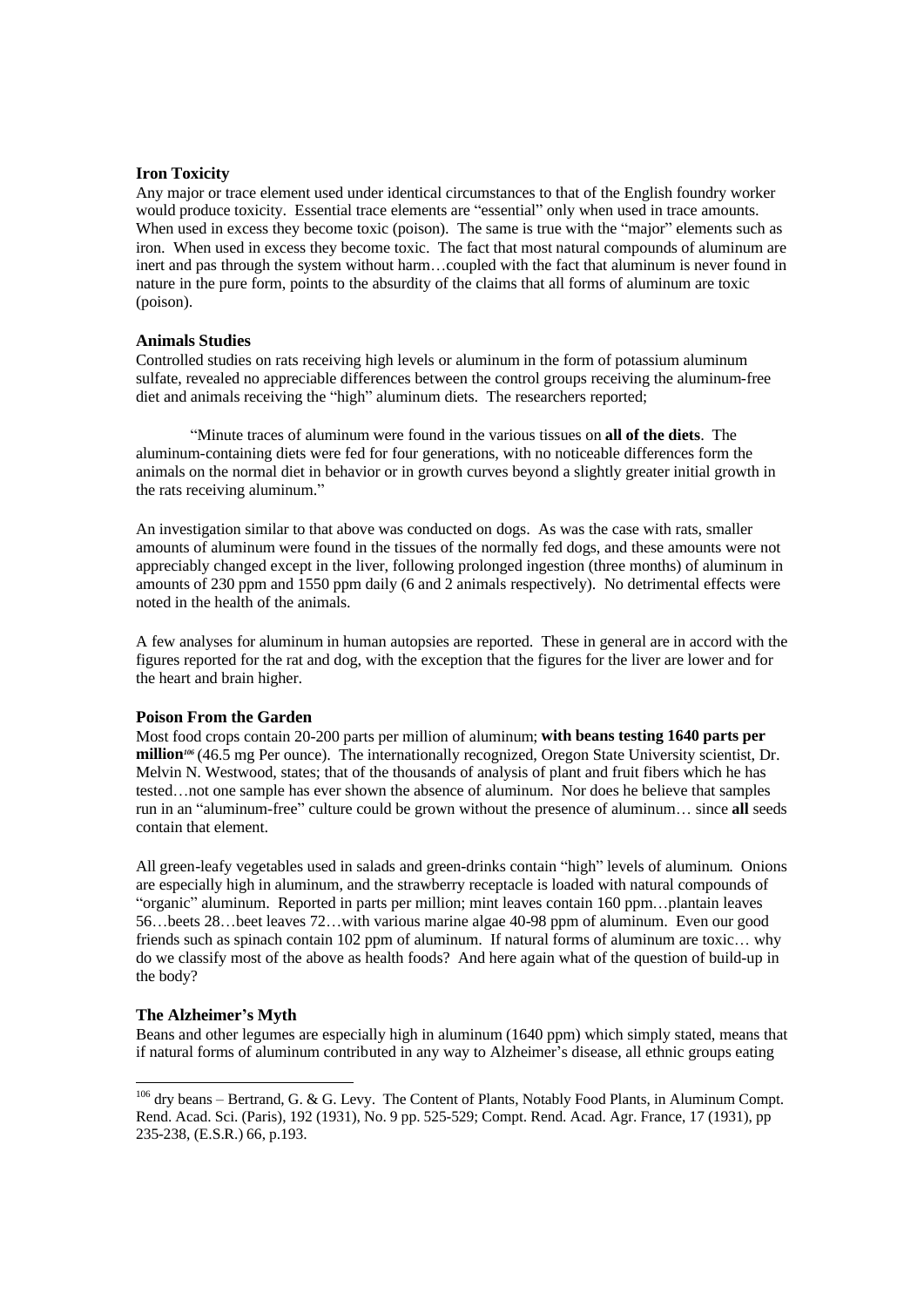legumes as a staple part or their diet would manifest epidemic numbers suffering from Alzheimer's disease. We would suggest that anyone believing that all forms of aluminum are toxic should use extreme caution in eating anything from the garden.

#### **The Team**

Nutrients always work as a team. When there is an abnormal concentration of one element, it results in an upset metabolic balance. Human effort to produce super concentrates of any nutrient with total disregard to the overall systems ability to deal with the same element in high concentration is a deadly poison. Organic arsenic in trace amounts is essential, yet in higher concentrations is a poison. We should not mistakenly assume that because certain elements are lethal in high concentrations, that they are also harmful in "trace" amounts. such concentrates, results in harm to the user. Selenium in trace amounts is absolutely essential. The same element in high concentrations is a deadly poison. Organic arsenic in trace amounts is essential, yet in higher concentration is a poison. We should not mistakenly assume that because certain elements are lethal in high concentrations, that they are also harmful in "trace" amounts.

#### **To Be, Or Not To Be (Natural & Unnatural)**

All trace elements found in organic beds of ancient origin must e assumed to be of importance. These elements have been placed there by nature and not by man. Because we find natural forms of aluminum in all our food chains we cannot assume that "plant derived" aluminum is non-essential. To refine out aluminum, arsenic and other trace elements from minerals extracted from naturally occurring organic beds, is to change from a "natural" to an "unnatural" state.

To refine out aluminum, arsenic and other trace elements from minerals extracted from naturally occurring organic beds, is to change from a "natural" to an "unnatural" state.

Since organic aluminum is in all plant foods without exception…one of the surest methods of determining whether a product is natural in the presence (or absence) of aluminum. **If there is no aluminum it cannot be natural**. All we need to clear our vision concerning the essential nature of trace elements is to review the literature with respect to trace-elements once considered non-essential and see the surprising number of those same elements that have since been discovered to be "very" essential. To be "slow-learners" is better than to be "no-learners" even if we do have to eat humblepie.

In all likelihood, Aluminum (as contained in plants) may yet prove to be one of our closest friends. (Especially in the complex with fulvic acid.)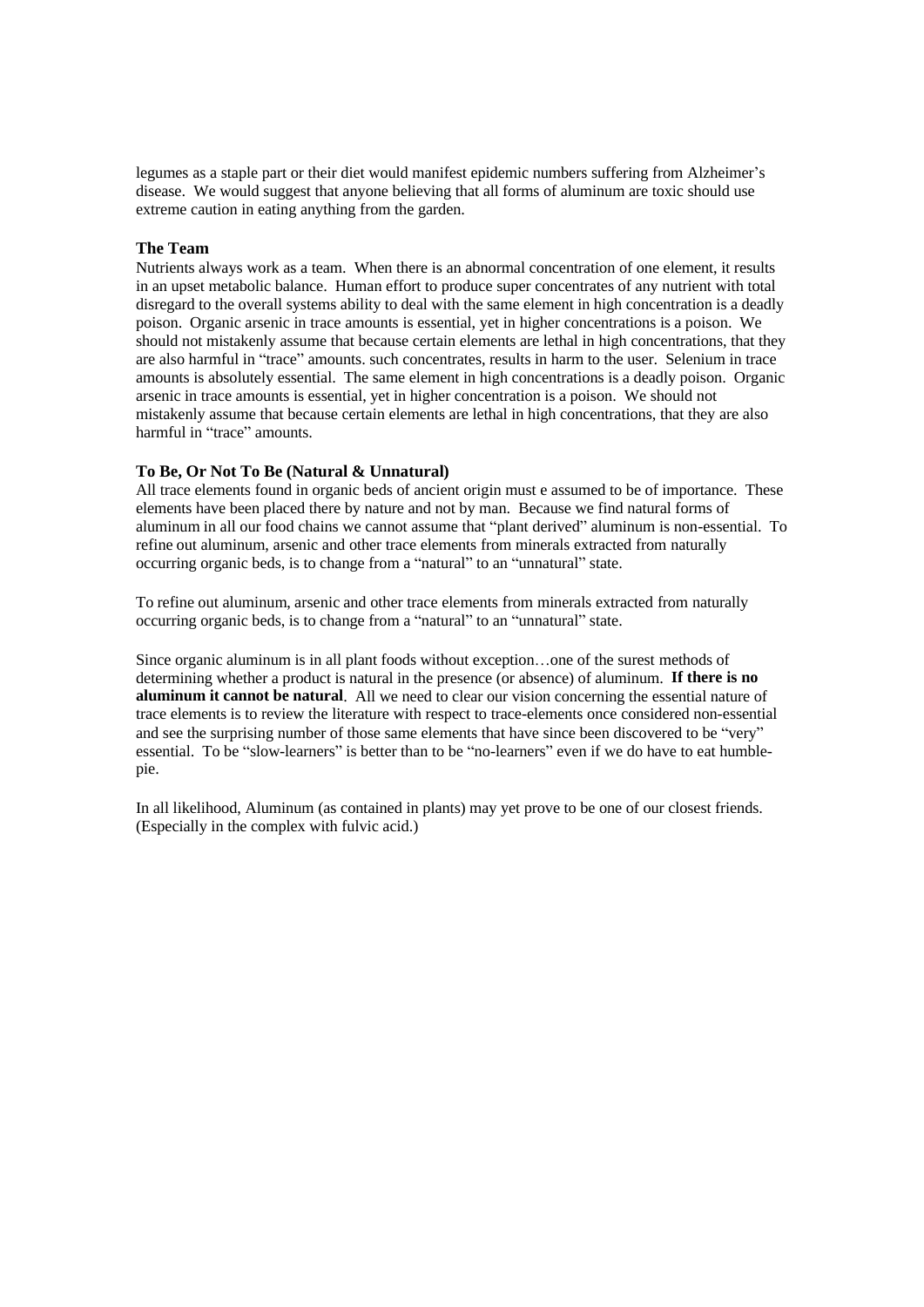## Colloidal Minerals vs. Complex Minerals.

#### **Definition of Colloid and Colloidal**

"A colloid is: A state of matter in which the matter is dispersed in or distributed throughout some medium called the dispersion medium. The matter thus dispersed is called the disperse phase of the colloid system. The particles of the disperse phase are larger than the ordinary crystalloid molecule, but not large enough to settle out under the influence of gravity." *107*

"Colloids as defined in physical chemistry are: A. a colloidal system, one which a finely divided soled is suspended in a liquid: such colloids range from solutions to gels B. a colloidal suspension. C. a substance that when suspended in a liquid will not diffuse easily through vegetable or animal membrane." *108*

According to Remington's Pharmaceutical Sciences: "colloidal mineral particles each consist of many aggregates, and each aggregate contains many molecules." Thus it stands to reason that colloidal minerals exist in particle sizes many times larger than some other mineral forms.

Because of their size, colloidal minerals are not absorbed by the body.*<sup>109</sup>*

*"A colloidal mineral is one hat has been so altered that it will no longer pas through cell walls or other organic membranes." <sup>110</sup> Dr. Royal Lee*

#### **Fulvic Acid and Colloid Questions and Answers**

**Q.** What is a colloid?

<u>.</u>

**A.** Colloids are solid particles of extremely small size that (when mixed with a liquid) will not settle out. If the particles dissolve they are no longer colloidal but are dissolved solids. Undisclosed colloids or particles will always reflect light to a greater or lesser degree. Depending on the number & size of the particles present.

**Q.** How can the ordinary person determine if a solution contains colloidal minerals?

**A.** All colloids in suspension reflect light. Using a laser pen-light a person can direct its beam through a solution supposedly containing colloids. If colloids are present the beam will be distinct and very visible, depending upon the strength of the solutions. If there are no colloids present there will be no visible beams. Any product claiming to be colloidal minerals…but which produces no visible beam with a laser, is falsely labeled colloidal.

**Q.** Do plants produce & use colloidal minerals?

 $107$  definition of a colloid – Dorland's Illustrated Dictionary,  $24<sup>th</sup>$  Edition.

<sup>&</sup>lt;sup>108</sup> definition of colloids – Random House Dictionary of the English Language, Current Edition <sup>109</sup> colloids and their size – Max Motyka, M.S., Albion Laboratories.

<sup>110</sup> colloids – Lee, Royal, D.D.S. *The Mineral Elements in Nutrition*. The writings of Dr. Royal Lee.(Accredited as being one of the most respected men in the area of nutritional knowledge to have ever lived.)+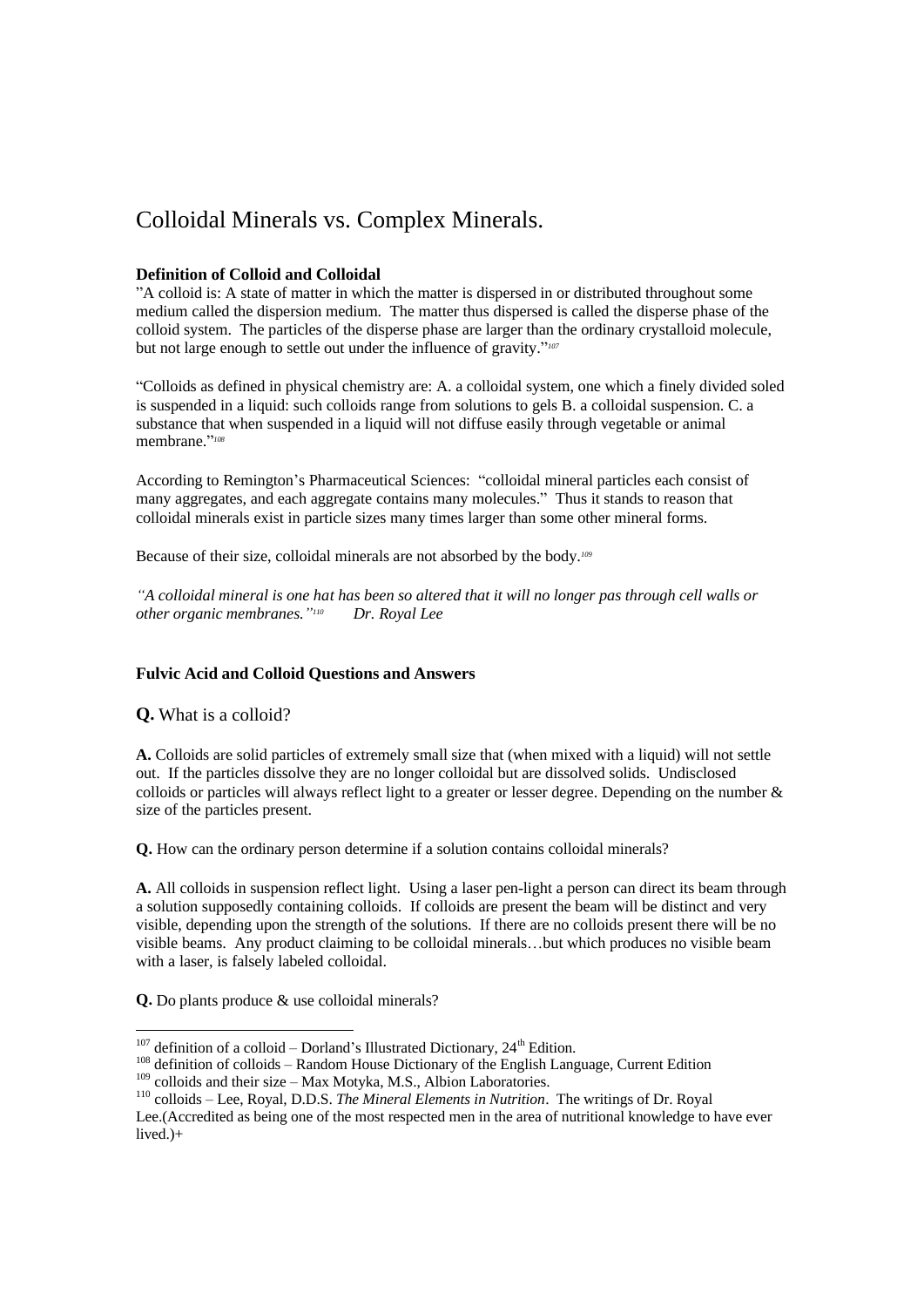**A.** Plants do not produce or use colloidal minerals.

**Q.** How then, do plants get needed minerals?

**A.** Plants do not produce nor use colloidal minerals but are supplied dissolved mineral complexes from soil microorganisms that can and do use colloidal minerals. Though photosynthesis, plants manufacture sugars and exude some of these mucopolysaccharides at the root level. Being slippery the mycopolysaccharides lubricate the soil and help the roots enlarge and grow. Microorganisms relish polysaccharides and rapidly increase in numbers. In return, the microorganisms supply soluble, organo-complexed minerals that plant need for health and vital growth.

**Q.** What happen when the microorganisms that supply essential organo-complexed mineral are destroyed?

**A.** The plants lose their flavor, nutrition and vitality, and humans develop deficiency diseases in epidemic proportions.

**Q.** Has the microorganism-produced bio-chemical been identified that is responsible for complexing and mobilizing minerals for assimilation by plants, and in turn animals and humans?

**A.** Yes, this extremely complex substance has been isolated. It is called fulvic acid and is produced in extremely small amounts in organically rich soils teaming with vital microorganisms.

**Q.** Can, or has Fulvic acid ever been synthesized?

**A.** No, nor is it ever likely to be, considering the extremely complex nature of the material.

**Q.** Has Fulvic acid ever been extracted commercially?

**A.** Yes, but beware of counterfeits.

**Q.** How is it extracted?

**A.** It is extracted from ancient composted material form once living matter and contains all the major and trace elements present when these organically rich deposits were laid down. Fulvic acid chelates, solubilizes and complexes all monovalent and divalent minerals into bio-nutrients of the highest degree of absorbability for both plants and animals. It is the strongest natural electrolyte know, and is capable of potentizing and enhancing the beneficial effects of the various nutrients, herbs or tinctures with which it may be combined. Without it life would cease to exist as we know it.

**Q.** In what amounts can it safely be used?

**A.** Since it is a catalyst as well as a cell nutrient and an extremely effective anti-oxidant, it should be used with all prudence and reason.

**Q.** Does Fulvic acid contain colloidal minerals?

**A.** No, Fulvic acid does not contain colloidal minerals (suspended particles) but contains complexed and dissolved minerals and trace elements in the some form our Creator intended for us to use them.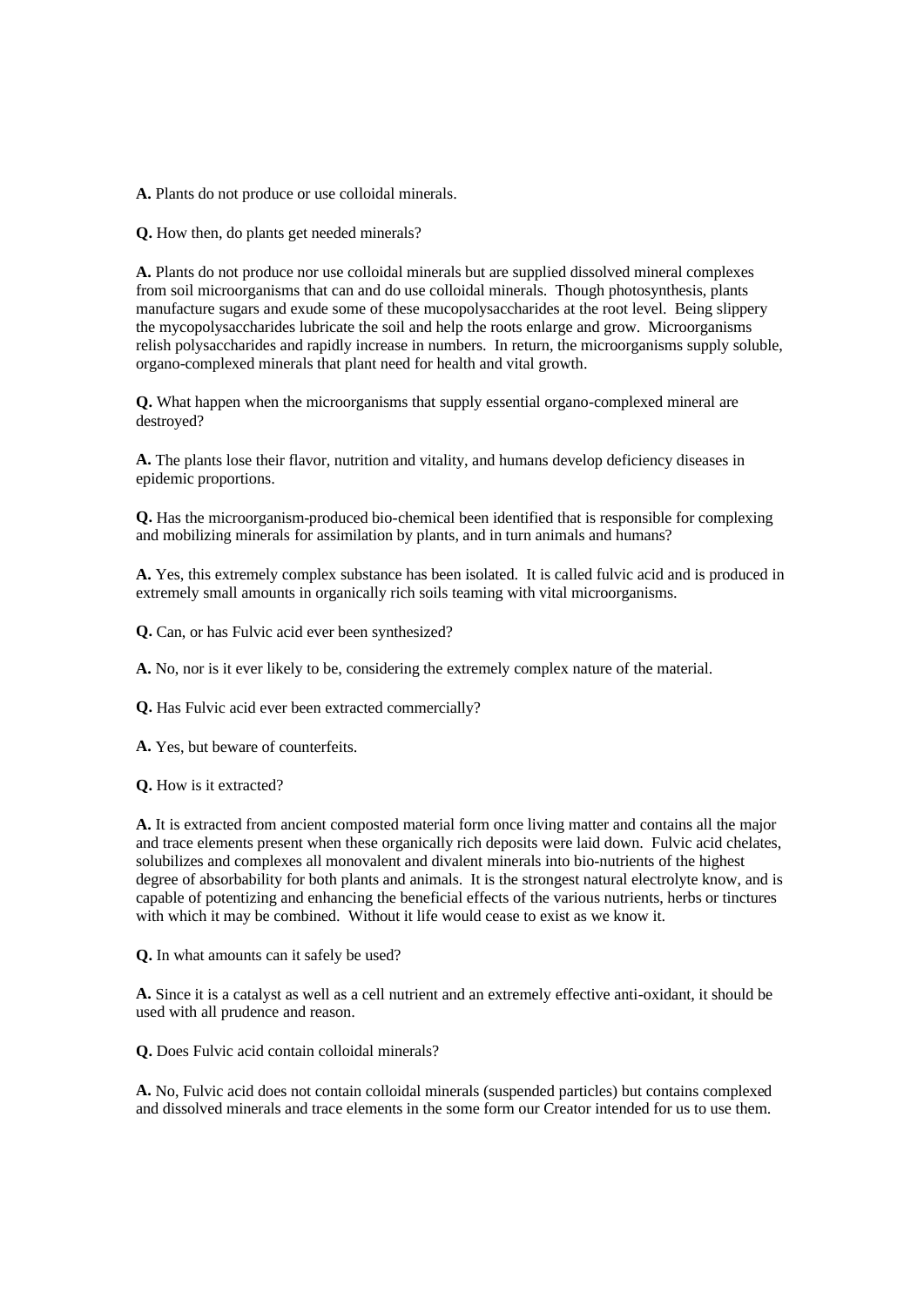**Q.** When Fulvic acid is used to complex or dissolve other metals or minerals, will it then respond to the laser light?

**A.** When Fulvic acid is used to complex other metals or minerals, they become complexed and dissolved…becoming a part of the life-giving molecule of which Fulvic acid is composed. Therefore metals and minerals complexed with Fulvic acid will not respond to the laser light; hence a Fulvic solution containing hundreds, pr thousands of parts per million (ppm) of dissolved metal or minerals will not respond to a laser light. There are no suspended particles in solution to reflect light.

## Myths

**Myth:** Plant roots turn metallic minerals into colloids.

**Truth:** Fulvic acid created by microbes turn metallic minerals into molecular complexes, which in turn are available to plant roots.

**Myth:** Extracts from ancient humic deposits contain colloidal minerals.

**Truth:** Extracts from ancient humic deposits contain fulvic acid mineral complexes in varying ratios and concentrations.

**Myth:** Colloids are readily absorbable by human or plant cells.

**Truth:** The term "colloids" was incorrectly used by some confused individuals, and the industry has continued to build upon it. True colloidal minerals are not readily absorbable, except for a low number in some samples that have been reduced to ionic size. These would still be metallic in form and not good for the body. The term colloids is being mistakenly used to refer to fulvic acid complexes, which are readily absorbable and in the perfect electrolyte form to react with cells.

**Myth:** The T.J. Clark, Rockland Mine, and related small claims in Emery Count, are the only ones of their kind to have ever been discovered.

**Truth:** There are considerable other deposits far richer than these claims. Fulvic acid is continually being formed wherever substantial amounts of humic material, microbes, and suitable culture conditions exist. It can be found worldwide.

## Analysis of Fulvic Acid

#### **Structure Problem**

-

An accurate evaluation of the trace minerals and elements in the chelated structure of fulvic acid is complicated by the fact that no scientific attempts to identify its molecular structure have succeeded to date.<sup>111</sup> It is known that fulvic acid is a substance that is continuously formed by microbes from decaying plant and animal matter. Many of the beneficial effects of fulvic acid to plants and animals are also know and the list is increasing dramatically. Still only the microbes who formed fulvic acid know how to make it and how it is structured. Every human attempt to either duplicate it or unmask its structure has failed.

 $111$  Murray, K., & Linder, P.W. (1983). Fulvic acids: Structure and metal binding. I. A random molecular model. *Journal of soil Science*, 34, 511- 523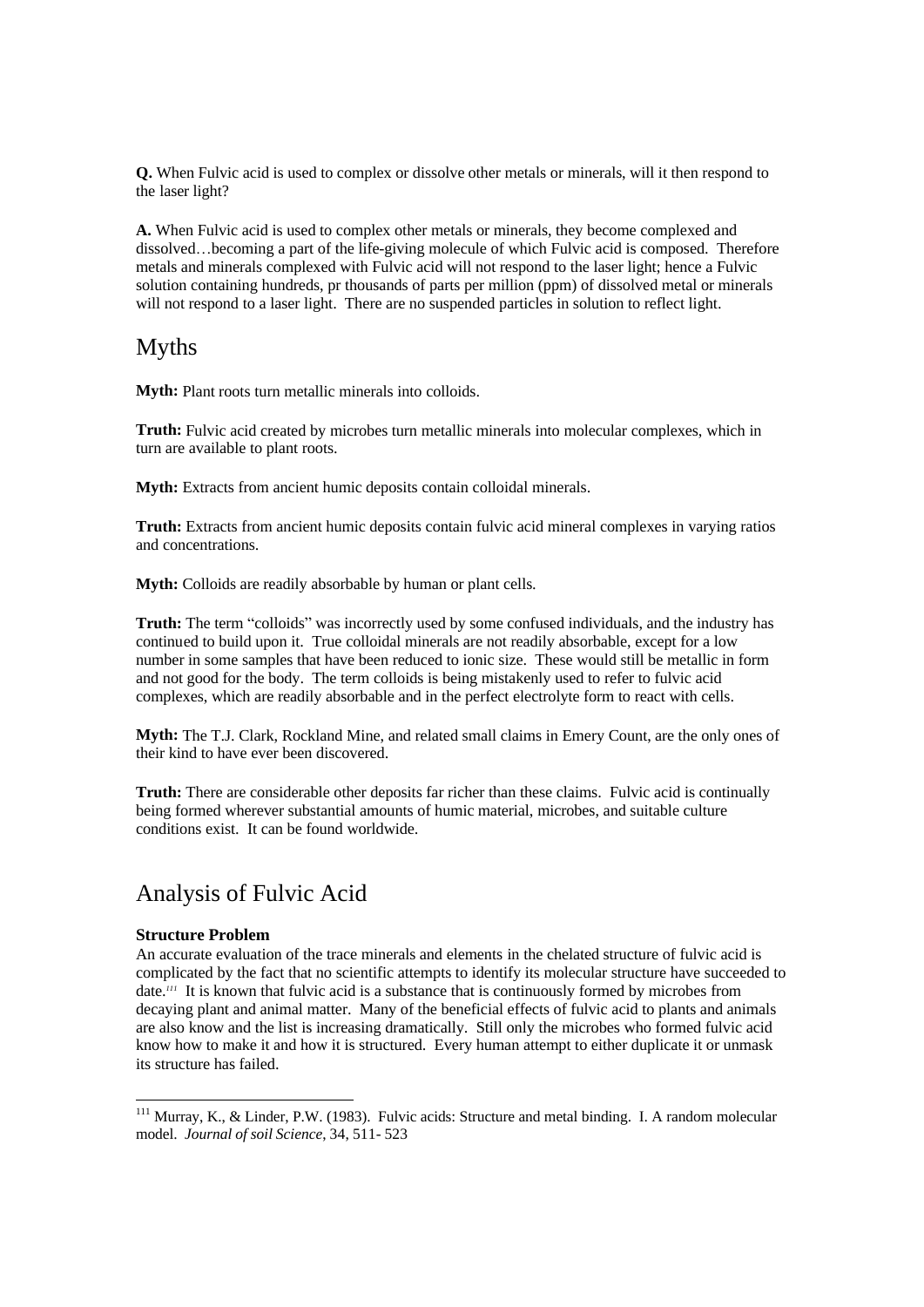#### **Mineral Affinity**

Though fulvic acid is usually found having a molecular weight of less than 700, it is capable of complexing or chelating 2 to 6 times more metals than other higher molecular weight complexing agents.*<sup>112</sup>*

Russian scientists conducted some comparative studies on weathering which involved the chelation of inorganic minerals into the fulvic acid complex. The fulvic acid was brought to a neutral solution by the 100<sup>th</sup> day of the testing but continued to actively chelate through 200 days. Another 200 days were added to the experiment and the chelating action still continued. The experiment was concluded without knowing how long the action would continue.*<sup>113</sup>*

#### **Cellular Action**

1

It is known also that fulvic acid is readily admitted into living cells. This may be in part to its low molecular weight, its electrical potential, its bio-transporting ability or factors yet to be discovered. It is known however hat once inside the living cell it participates in selective trading or supply of minerals and other nutrient factors inside the cell.*114* In addition to supplying essential nutrients to the cell it has been shown that the fulvic acid can chelate toxins reducing them to a harmless state. The fulvic and humic acids are effective in neutralizing such a wide range of toxic materials from heavy metals, radioactive waste, petro-chemicals and industrial waste that tests are soon to be conducted on a new system designed to compost land fill refuse using the fulvic and humic acids to safely render all toxins harmless. On the cellular level fulvic acid is superior for neutralizing toxins, heavy metals and other harmful substances and carrying these intruders out of the body.*<sup>115</sup>*

#### **Conventional Testing Approaches**

Having established the ability of fulvic acid to chelate or complex with minerals and other micronutrients, and its ability to carry these factors into the cells while picking up harmful substances in exchange for safe disposal out of the cell, let us now turn to the challenge of finding out what the fulvic acid had chelated with. Reports from a distributor of a mineral solution which contained an unknown amount of fulvic acid reveled that conventional Mass Spec tests submitted to several laboratories resulted in large variations for the same samples of the material. The variances in the total minerals shown were from under 40 to over 50 and this on the same sample. The variance in the amounts of each mineral present in the analysis ran from 50% to 60% difference in detected amounts. These kinds of results were of no value at all. This experience is not unusual with any conventional testing of fulvic or humic acid. Whether one used Mass Spec, Atomic Absorption, Fire Assay or other conventional detection approaches to find out what is complexed into these natural organic acids, and in what specific amounts, you will never come up with a uniform result. There are obvious factors in both the fulvic and humic acid complexes which at times mask elements from view and at other times show such high readings as to be totally out of reason. The key to unlock this riddle is yet to be discovered or announce to the scientific community. It may be reasonable to assume that this discovery will appear upon the heals of the discovery of the molecular structure of fulvic and humic acids.

<sup>112</sup> Rashid, M.A. (1971). Soil Sciences, 111, 298-306. Hoffman, M.R., Yost, E.C., Eiscncich,S.J., & Maier, W.J. (1981) *Environmental Science Tecnology*, 15, 655.

<sup>&</sup>lt;sup>113</sup> Ponomarcva, V.V., & Ragim-Zadc, A.I. (1969). Comparative study of fulvic and humic acids as agents of silicate mineral decomposition. *Society Soil Science*, 1, 157-165. (Trans. From Pochvovedie. (1969), 3, 26-36)

<sup>&</sup>lt;sup>114</sup> Rashid, M.A. (1985) Geochemistry of Marine Humic Substances. New York: Springer-Verlag.; Vaughn, D., Malcolm, R.E., & Ord, B.G. (1985) Soil Organic Matter and Biological Activity. (p. 77-108) Dordrecht, Netherlands: Martinus Nijhoff; Vaughn, D., Ord, B., & Malcolm, R.E. (198) *Journal of Experimental Botany*, 29,1337-1344.

<sup>115</sup> Rashid, M.A. (1985). *Geochemistry of Marine Humic Substances*. New York: Springer-Verlag.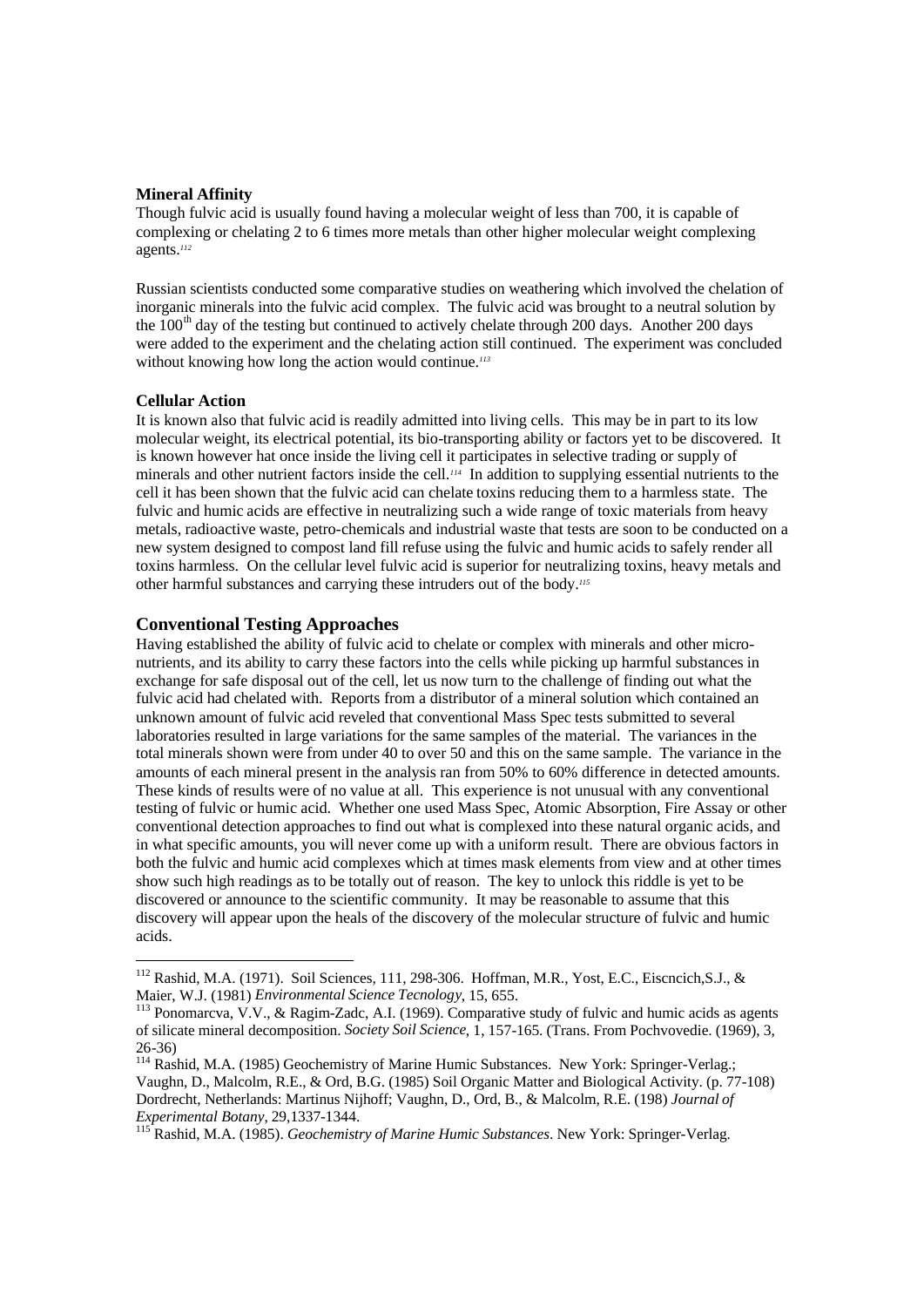#### **Analysis Information And Observations By Two Major Produces Of Fulvic Acid Containing Mineral Extracts.**

What Westwood Enterprises says about analysis of their product:

1. "Through the cross reference of various tests we have had run on the fulvic acid mineral complex that we produce, we are confident that it contains 60 trace minerals elements. The nature of our source for fulvic acid clearly reveals that it is resting in the material from which it was originally formed by the microbes. This fact insures that it has chelated all the elements and minerals in its complex from the balance of these elements which exists in living things."

2. "We do have various Mass Spec laboratory reviews that were done on our product. Those reviews vary significantly in both quantity (ppm) and number or variety of minerals and elements from one lab to the next even on the same sample. An overview of all reports, and an averaging of data shows what we felt to be a reasonable estimation. These tests do show however that in a cross section of all reports, there are in excess of 60 trace minerals in our natural fulvic acid solutions.

3. "In reviewing our Mass Spec laboratory reports for publishing, we have determined that they also contain confidential information relating to, and combined, with proprietary research on new products and procedures which are yet unknown to the industry. Reports for public review will be available in the future."

What T.J. Clark & Company says in regard to an analysis:

-

1. "Using a metal assay (analysis), as a tool to select a trace mineral product fro human consumption is not a valid use, except to show the levels of potentially toxic materials."

2. "There a literally millions of potential complexes that can exist in this environment. It is impossible to break these colloids down and give you an accurate picture of each one. Most of these complexes have not been identified an the knowledge does not exist to explain their function." Analysis explanation, from T.J. Clark official literature and directive.

3. "With the standard method of testing, known as spectroscopy, the results are only approximate and are variable from lab to lab. To our knowledge there are only two super electron microscopes in the country that could possibly detect particles down to the size of the very small colloids found in our product. No known method can establish the exact from they are in."

4. "These assays are limited in their ability to detect the very small colloids and none of them are equipped to determine the complexed from they are in, or if they are truly plant derived." In a Technical International, Inc., on the T.J. Clark & Company letterhead.

## Radioactive Reactions with Fulvic and Humic Substances

#### **According to Szaloy, radioactive elements react with humic substances and require only a brief time until equilibrium is reached.***<sup>116</sup>*

F.W. Pauli stated that the solubility, migration, and accumulation of uranium are influenced by humic and fulvic acids. The fuel discharged from the light water reactors is contaminated with substantial

<sup>116</sup> Szalay, A. (1958). *The significance of humus in the geochemical enrichment of uranium. Preceedings of the 2nd International conference on the Peaceful Uses of Atomic energy*, 2, 182-186. (London: Pergamon)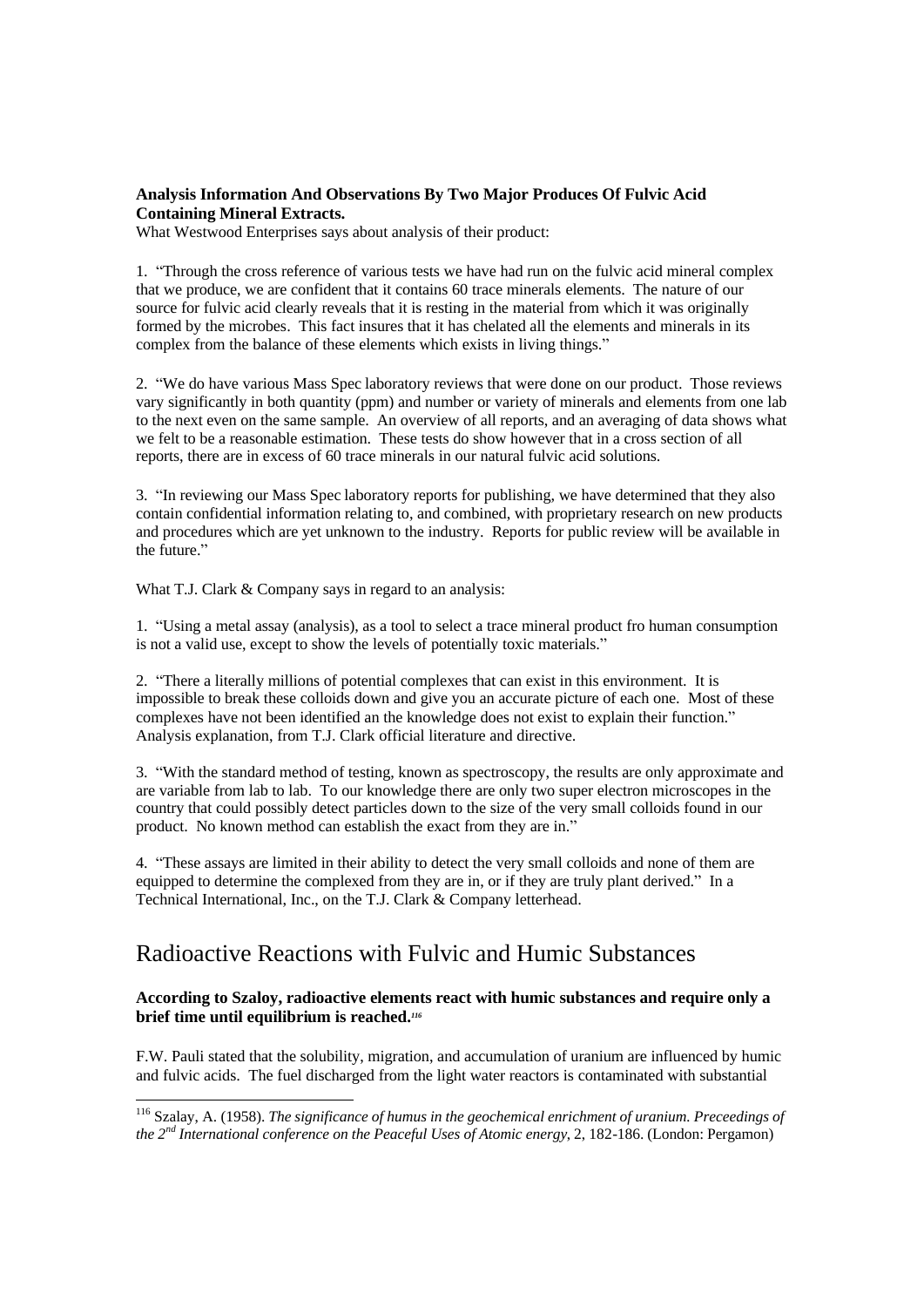amounts of plutonium and uranium. These ions react with humic compounds at a much more rapid rate than do copper, nickel, lead, or cadmium ions.*<sup>117</sup>*

Pillai and Mathew agreed that it would not be unrealistic to presume that the geochemical behavior of plutonium and uranium is influenced by humic substances. They reported the presence of plutonium in purified organic material extracted from coastal sediments and indicated the possibility of the accumulation of plutonium on organic surfaces because the concentration of plutonium increased over time. As they confirmed that the organic matter solubilized the plutonium, they discovered that the addition of organic matter inhibited the hydrolysis and precipitation of the added plutonium. It was further reported that this scenario duplicates the action with uranium and other radioactive elements.<sup>118</sup>

Rashid stated that nuclear reactor wastes contain unused uranium, the basic fuel, and long-lived fission product nuclides and actinides, including plutonium, strontium-90, zirconium-95, iodine-129, cesium-137 and cesium 135, all in abundance. Activated metals such as cobalt-60, iron-59, and manganese-54 also are present in reactor waste. He states that the basic reactions of these materials with humic substances are parallel to those of other transition and trace metals.<sup>119</sup>

"*Radioactive elements have an affinity for humic and fulvic acids. They form organo-metal complexes of different adsorptive stability and solubility. Uranuim and plutonium are influenced by humic substances as are other polluting metals, each being solubilized and absorbed, thereby annihilating that specific radioactivity." 120*

## Reported Claims of Effective Treatment of Symptoms

-

<sup>117</sup> Pauli, F.W. (1975). *Heavy metal humates and their behavior against hydrogen sulfide. Soil Science*, 119, 98-105.

<sup>118</sup> Pillai, K.C., & Mathew, E. (1976). *Plutonium in the aquatic environment: Its behavior, distribution and significance. In Transuranium nuclides in the environment* (pp. 25-45). Proceeding of the Sumposium, International Atomic Energy Agency, Vienna.

<sup>119</sup> Rashid, M.A. (1985). *Geochemistry of Marine Humic Substances*. New York: Springer-Verlag.

<sup>&</sup>lt;sup>120</sup> W.R. Jackson PhD. (1993) *Humic, Fulvic, and Microbal Balance: Organic Soil Conditioning* (pp. 762-763).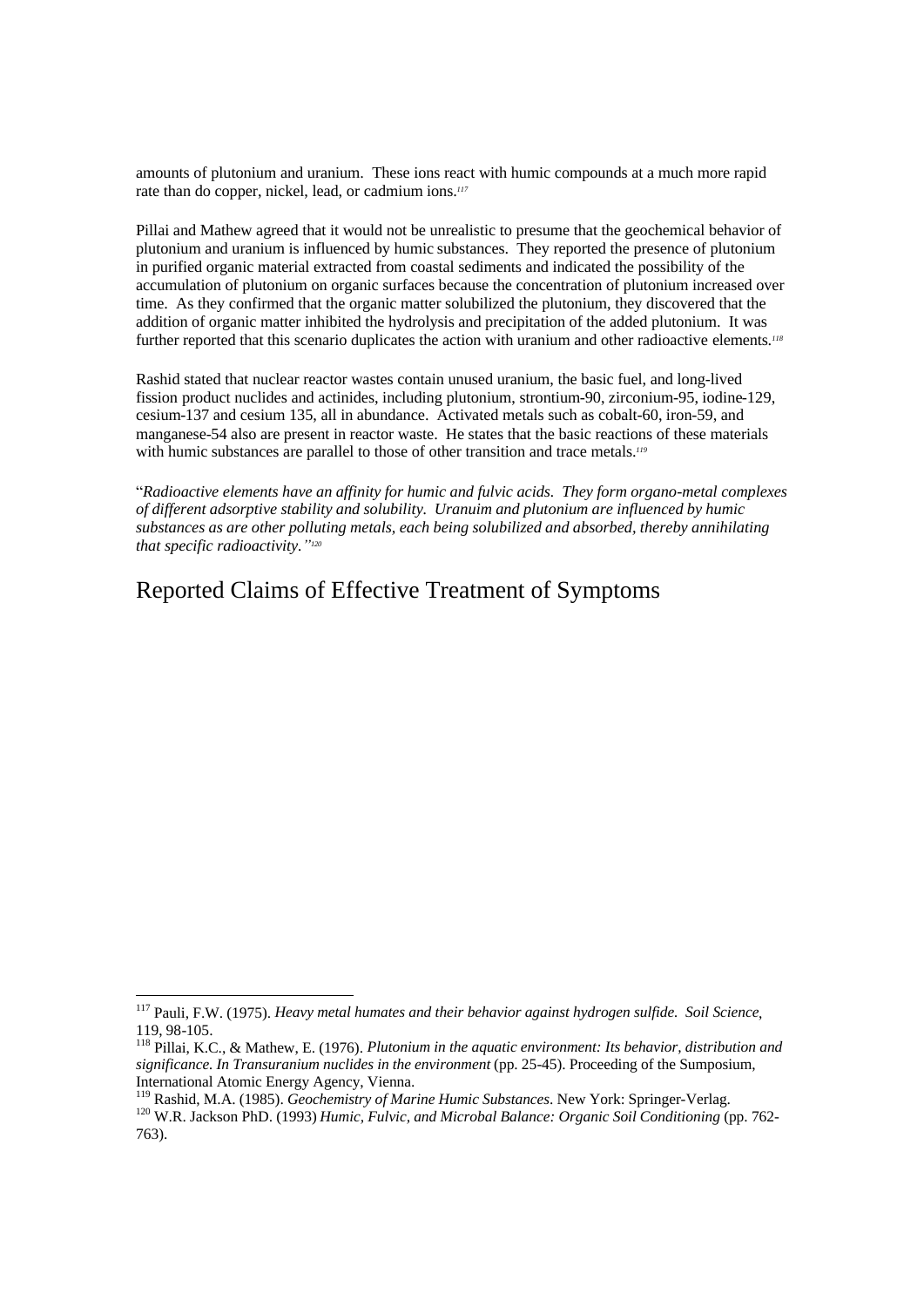| Anemia                      | Cystitis                   | Higl |
|-----------------------------|----------------------------|------|
| Angina                      | Dermatitis                 | Mig  |
| Arteriosclerosis            | <b>Diabetes</b>            | Mul  |
| Arthritis                   | Diarrhea                   | Mus  |
| <b>Burns</b>                | Diverticulitis             | Ner  |
| <b>Blood Clots</b>          | Eczema                     | Nery |
| <b>Bursitis</b>             | Edema                      | Ope  |
| Cancers                     | Fractures                  | Para |
| <b>Chemical Burns</b>       | <b>Gall Stones</b>         | Shin |
| <b>Chronic Fatigue</b>      | Gastritis                  | Sunl |
| Chronic Indigestion         | Gout                       | Stro |
| <b>Chronic Psoriasis</b>    | Heartburn                  | Tox: |
| <b>Circulation Problems</b> | Hemorrhoids                | Ulce |
| <b>Common Colds</b>         | <b>High Blood Pressure</b> | Vari |
| Colitis                     | H.I.V. Virus               | Yea  |
| Croup                       | Hypoglycemia               |      |
|                             |                            |      |

h Blood Sugar raine Headaches tiple Sclerosis scle Cramps vous Disorders vous Stomach n Sores nsite Infection igles burn  $ke$ ic Buildup ers icose Veins st Infections

## Fulvic Acid & Vegetal Silica

#### **Most Calcium Supplements Don't Seem To Be Effective**

IT has become obvious that calcium supplements are not working properly. People continue to suffer deficiency and degenerative diseases in spite of efforts from the medical profession to remedy the problem. People that have had large amounts of calcium in their water supply, milk, and other mineral sources, show no improvement either.

How is the human body meant to obtain calcium? It is a well known fact that the human body was meant to eat a diet high in fresh fruits, vegetables, and grains. In that knowledge is the answer and key to the problem.

#### **Fulvic Acid & Vegetal Silica**

Fresh food crops grown in balanced organic soil, high in compost and teaming with microbes would contain ample fulvic acid and vegetal silica. Yet today our crops are grown in near sterile soil with few microbes, little fulvic acid, and are picked, refrigerated and stored until they are often not very fresh anyway. Yet how would vegetal silica and fulvic acid help with calcium?

#### **Vegetal Silica Transmutates Into Calcium**

The public will be interested to learn that major calcium benefits are best derived from vegetal silica and not from calcium. As more and more information is discovered about the profound importance of silica in the human diet, noted researchers are suggesting that silica should be listed as an "essential" element. Among those researchers is Professor Louis C. Kervran, a former Minister of Health in France. Aided by the official laboratories of France, Kervran and associates concluded that the calcium needed by animal cells seldom is derived from mineral calcium, rather, it is the product of "biological transmutations" from silica and other elements.

#### **Professor Louis C. Kervran's Research**

They found that chickens totally deprived of calcium produced soft shelled eggs. When "mica" was added to their diets, the hens' ability to lay calcium rich, hard shelled eggs was restored. Mica contains no calcium; but, it does contain potassium and silica, both of which can be biologically transmutated into calcium.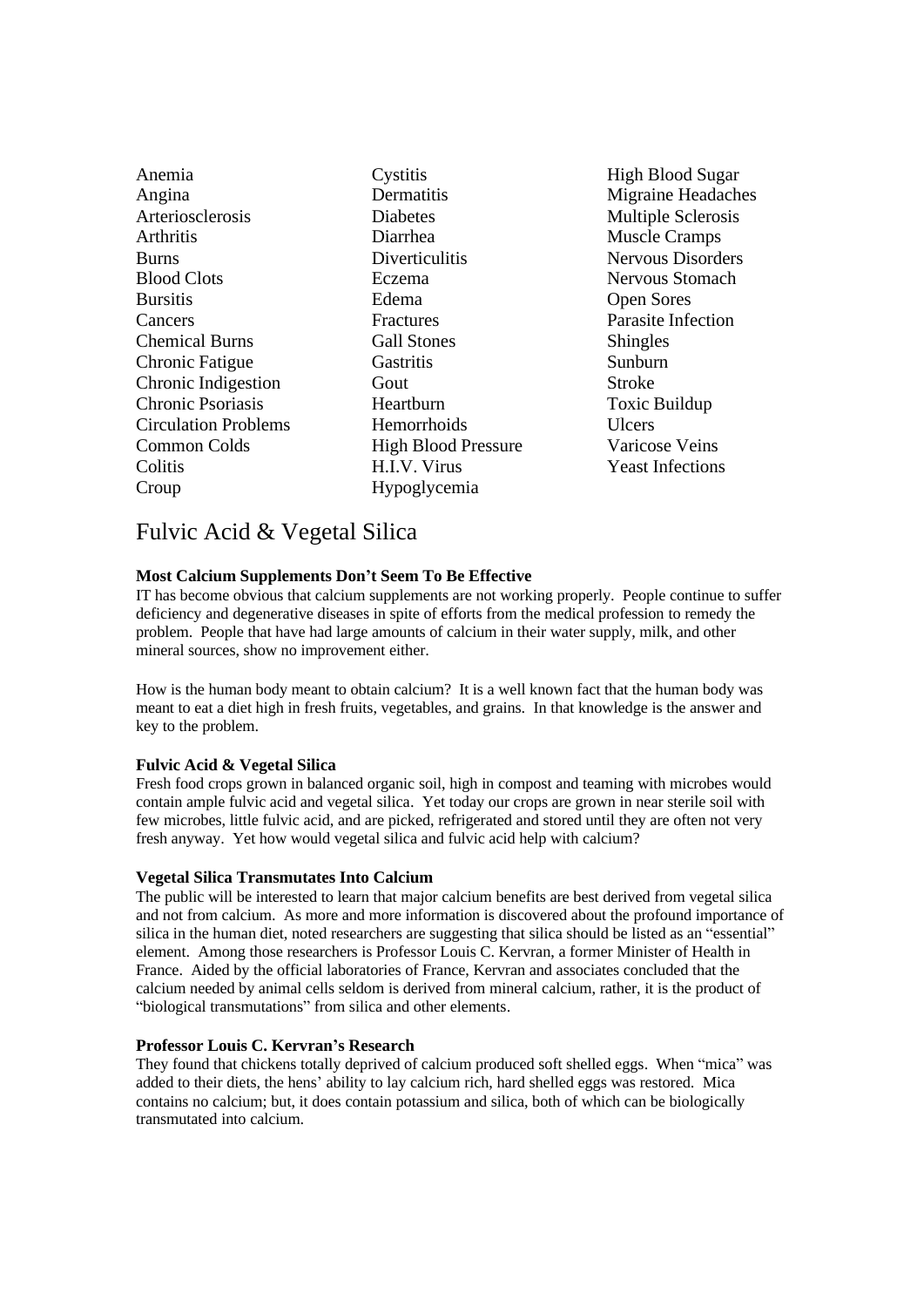Kervran found tat an analysis of incubated chicken eggs revealed that hatched chick's contained 400% more calcium than did the egg from which they came. Examination of eggs prior to incubation, revealed the yoke and the white to be separated from the shill by a membrane rich in organic silica. After incubation, the membrane was no longer present. The silica had transmutated into calcium, which accounted for the four fold increase of calcium in the hatched chicks.

These same researchers conducted other controlled animal experiments. When vegetal silica was added to the diets of animals with broken bones, the bones healed much faster and stronger than the bones of a control group of animals deficient in vegetal silica but rich in mineral calcium.

#### **Absence Of Silica In Conjunction With Degenerative Disease**

Patients with degenerative diseases nearly always show a considerable deficiency of silica in their bodies. It has been found that geographical areas rich in vegetal silica have lower cancer rates, while the opposite is true of locales with high calcium intake and low soluble silica.

It becomes obvious then, that fulvic acids complexed with vegetal silica, which is in nature perfect organic plant form, can provide components necessary for transmutation to calcium in our bodies. Fulvic acid has been found to be especially good at dissolving organic silica. Fulvic acid also provides the perfect electrolyte to allow bio-reactions associated with transmutations of minerals to take place in the cell. It is believed through observations, that vegetal silica complexed with fulvic acid has the unique ability to help dissolve metallic minerals in diseased tissue and transmutate and relocate useable new mineral complexes to other areas needed by the body.

#### **Vegetal Silica Vs. Mineral Silica**

Professor Kervran also found that vegetal silica transforms to mineral silica as plants age or over mature. Experiments showed that the mineral silica became more harmful because it decalcifies the body.

So it is important to realize that only young fresh rapidly growing plants contain soluble vegetal silica. And it is important to know that this from of silica in conjunction with natural enzymes and bio-factors found in fulvic acid, most likely maximizes benefits essential to production of calcium in our bodies.

It is also important to understand that most commercial sources of vegetal silica are unreliable as to the age and maturity of plants, and often contain mature mineral silica. Farmers and suppliers will often sell whatever they can get to meet market demand. They don't really understand the implications.

It is important to bear in mind that it is imperative to have a very reliable source to obtain high concentrations of helpful vegetal silica. It must be harvested from actively growing young plants to be of proper benefit.

Ultimately the answer to the calcium crisis lies in the human consumption of crops grown under optimum organic conditions with abundant natural fulvic acid and trace minerals that would be high in soluble vegetal silica. In the mean time supplementations with fulvic acid complexed with vegetal silica extract will accomplish similar results.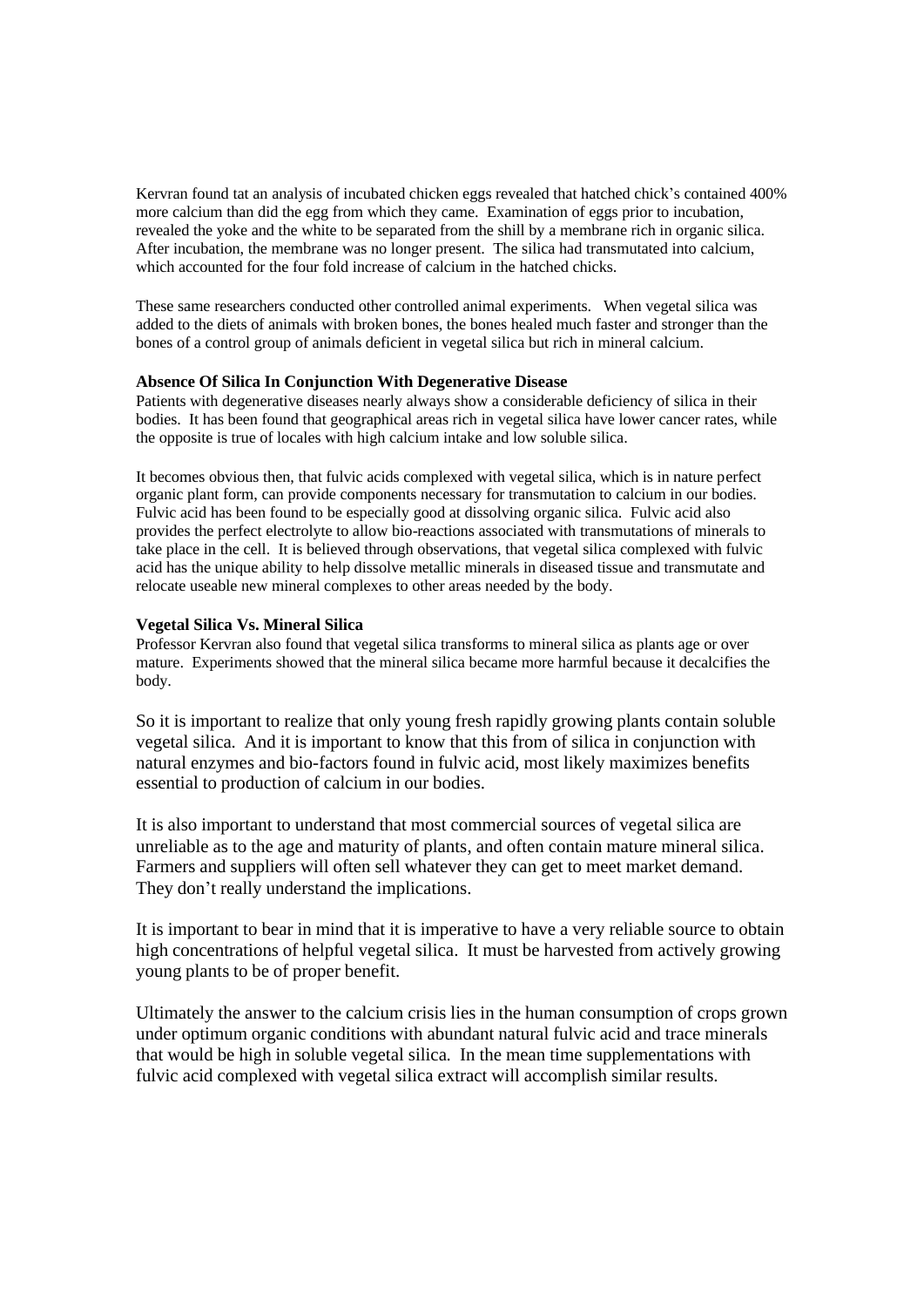## Noted Observations Concerning Fulvic Acid, Vegetal Silica, & **Arthritis**

Fulvic Acid and vegetal silica appear to have the unique ability to interact positively with degenerative calcium deposits and unhealthy cone structures in the body.

Arthritis sufferers taking a combination of fulvic acid and vegetal silica have noticed an immediate and marked increase in discomfort, and this has continued for 1 to 2 weeks or sometimes longer after beginning of use.

This discomfort is believed to be due to the breakdown of calcium deposits in the joints and its ongoing and subsequent mobilization, dissolution, and removal.

It is further believed that these calcium deposits react with the fulvic acid minerals, and silica and transmutate in to more suitable forms that become beneficial to the body.

After the painful period, the discomfort begins to diminish and noted relief of symptoms begins.

Some arthritis sufferers notice the beginning of relief in 2 to 3 weeks. Others may take longer, yet show signs of relief after several months of use.

Some people notice significant relief of arthritis symptoms in about 30 days.

A significant number of people report total relief in 1-5 months.

## Science Has A Lesson To Be Learned

#### **The Wisdom of Man, and the "Theory" of Chemical Fertilizers**

#### **The Story of Justis von Liebig**

The man that is given credit for being responsible for the origin of chemical fertilizers is Justis von Liebig. You might call him the "Father of N-P-K" (nitrogen, phosphorus, potash), because of his agricultural studies and discoveries with regards to the use of these three elements. He lectured before the British Association fro the Advancement of Science. His reasoning was that one could analyze the produce of an acre and return the nutrients removed, along with adding a little extra. He argued that man and animals received nourishment and support from plants, whereas plants derive their means from only inorganic substances. These lectures took place in about 1841. Eventually he was convincing enough that they accepted his "build up program." Agricultural science went on from that day to build their entire basis on his premise, and has continued to this day in these practices without ever looking back.

In 1843, Justis von Liebig recorded the following observations concerning his previous work, but it was too late, few listened:

"I had sinned against the wisdom of our creator, and received just punishment for it. I wanted to improve his handiwork, and in my blindness, I believed that in this wonderful chain of laws, which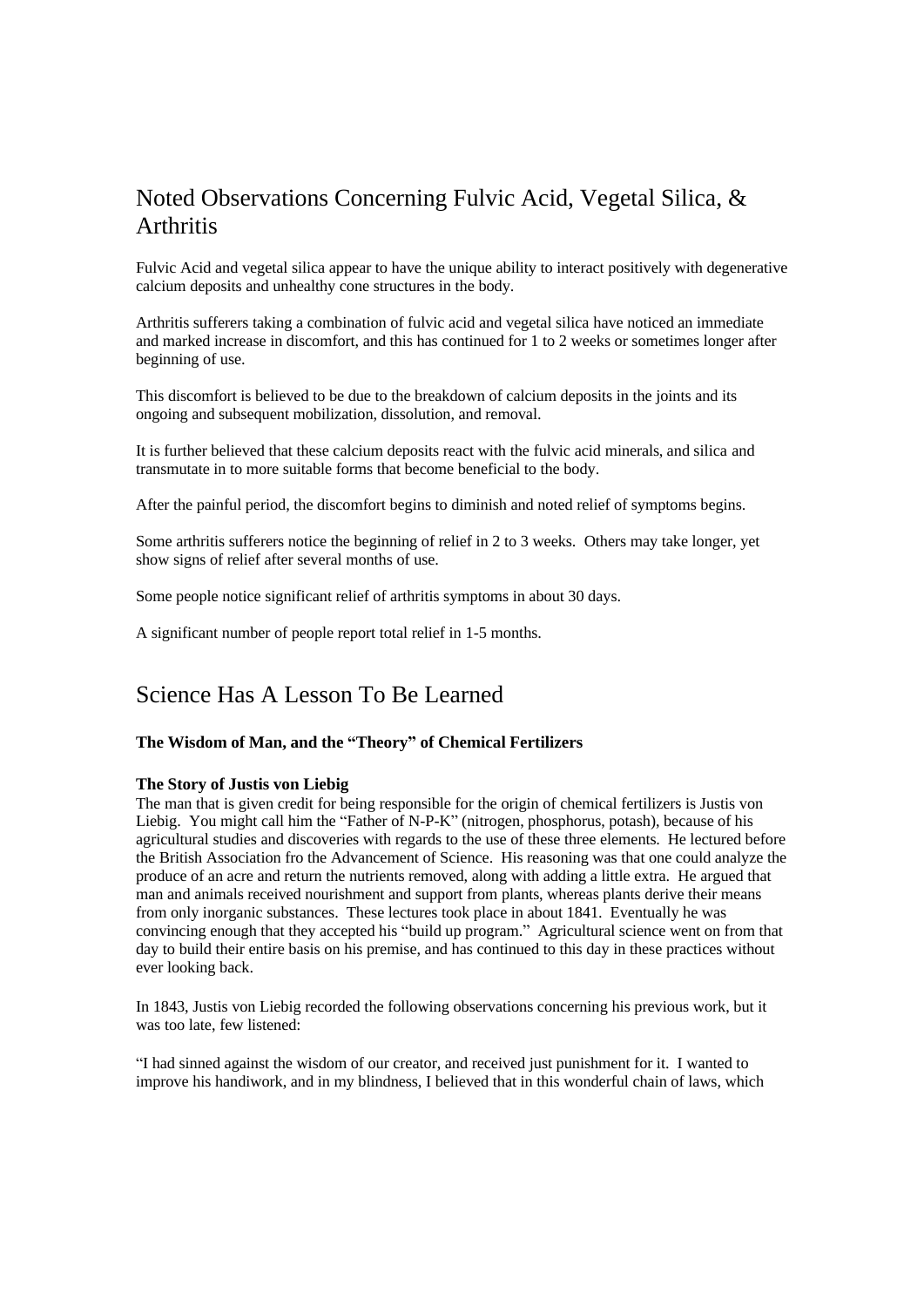ties life to the surface of the earth and always keeps it rejuvenated, there might be a missing link that had to be replaced by me-this week powerless nothing.

"The law, to which my research on the topsoil led me, states, 'On the outer crust of the earth, under the influence of the sun, organic life shall develop'. And so, the great master and builder gave the fragments of the earth the ability to attract and hold all these elements necessary to feed plants and further serve animals, like a magnet attracts and holds iron particles, so as no piece be lost. Our master enclosed a second law unto this one, through which the plant bearing earth becomes an enormous cleansing apparatus for the water. Through this particular ability, the earth removes from the water all substances harmful to humans and animals-all products of decay and putrefaction, of perished plant and animal generations.

"What might justify my actions is the circumstance, that a man is the product of his time, and he is only able to escape the commonly accepted views if a violent pressure urges him to muster all of his strength to struggle free of these chains of error. The opinion, that plants draw their food from a solution that is formed in the soil through rainwater, was everyone's belief. It was engraved into my mind. This opinion was wrong and the source of my foolish behavior.

"When a chemist makes mistakes in rating agricultural fertilizers, don't be too critical of his errors, because he has had to base has conclusions upon facts which he can't know from his own experience, but rather, he has to take from agricultural texts as true and reliable. After I learned the reason why my fertilizer weren't effective in the proper way, I was like a person that received a new life. For along with that, all processes of tillage were now explained as to their natural laws. Now that this principle is known and clear to all eyes, the only thing that remains is the astonishment of why it hadn't been discovered a long time age. The human spirit, however, is a strange thing; 'Whatever doesn't fit into the given circle of thinking doesn't exist'."

#### References:

- 1. Liebig, J. v. 1841. Organic chemistry and its application to agriculture and physiology. Translated by J.W. Webster and Owen J. Cambridge.
- 2. Liebig, J. v. 1843. Translation and observations from family members; Available 1992, Switzerland. Provided by David Larson and Charles Martin. Translated to an unpublished memo.
- 3. Liebig, J. v. 1856. On some points of agriculture chemistry. Journal of the Royal Agriculture Society, 17, 284-326.

## Testimonials Of Reported Benefits Of Fulvic Acid

Note: Many of these testimonials refer to "Enzyme-Min" or "Liquid Chelate Minerals." These are trade names that have been used for mineral solution extracts that have been found to contain consistent high quantities of natural fulvic acid. We have copies of all testimonials on file.

#### **Arthritis**

With a family medical history or various degrees of arthritis, I could see little hope when I started getting the same diagnosis for pains in numerous areas throughout my body. I have arthritis in my shoulders, elbows, thump joint and feet. I could hardly walk for the pain in my feet. My activities were limited because of the arthritis in my shoulders and elbows. I couldn't move my left thumb for years because of an arthritic spur, and if anyone touched it or I accidentally hit it I would just about cry with the pain.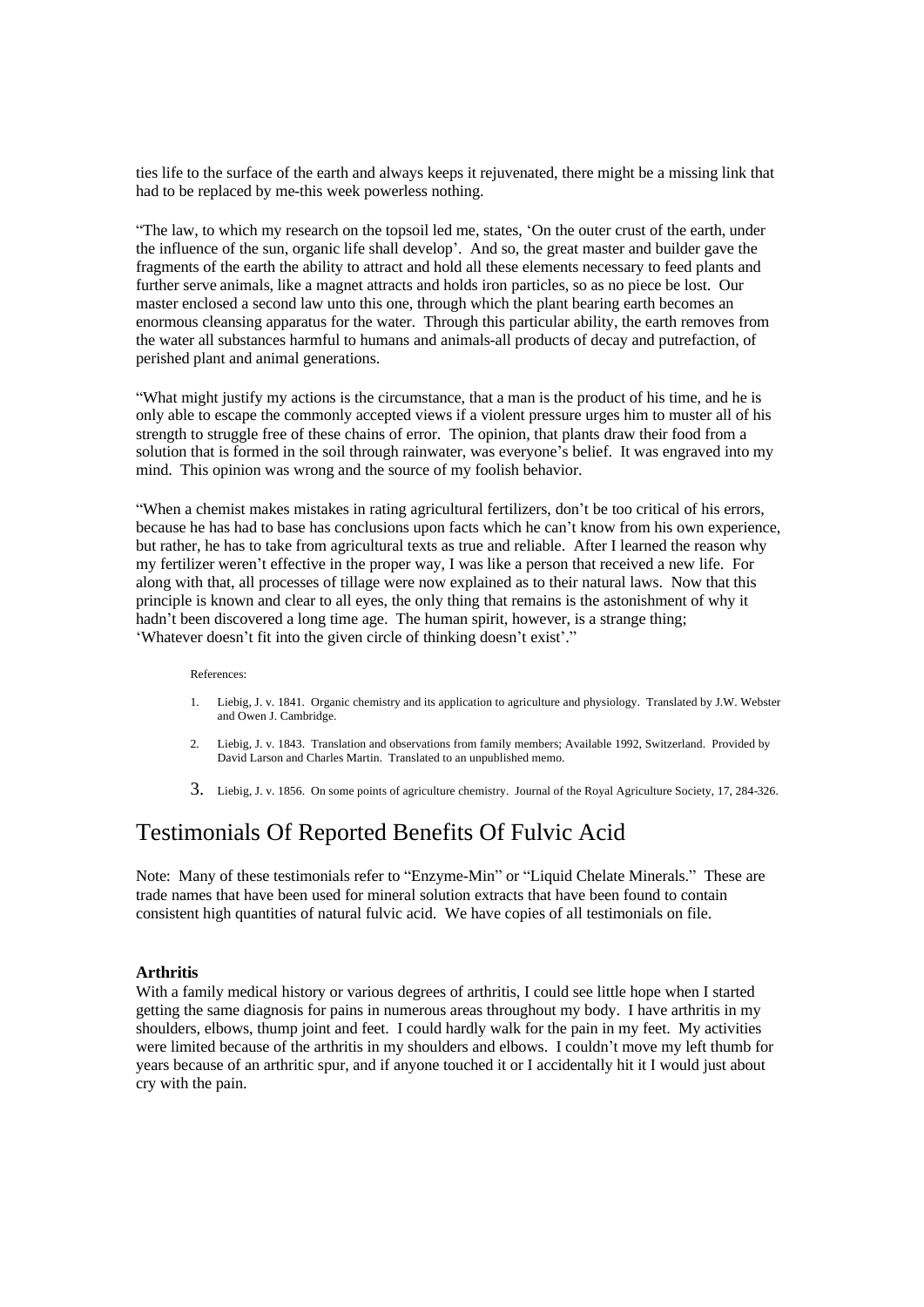I was introduced to Chelate Minerals, and now I am able to move my joints relatively pain free. I am able to feel soreness upon pressure, but not form movement of the affected area. I believe Chelate Minerals have affected a balance in my system that has caused relief of the arthritic pain. L.A.

#### **Psoriasis**

I would like to tell my own true story of a severe case of Psoriasis I experienced for almost 2 years. I had never had anything like it during my entire life. It is frequently believed to be hereditary, but no one in my family had ever experienced anything like it either.

Anyway, about 2 years ago I noticed a slight rash on my wrists and arms. It itched quite a bit and was really annoying, but still hadn't spread any further.

Nevertheless as time passed, I was concerned and somewhat alarmed because I had known a case of Hodgkin's disease (a malignant disease of the lymph glands) what had started with a rash on the hanks. Luckily it was diagnosed in time and the fellow received the right treatment and is still going strong to this day!

To get back to my own story, I was becoming more apprehensive and uncomfortable as days went by. Soon I noticed large spots on my legs and thighs. They were actually purple in color. Then a problem spread to my scalp. It was very dry and cracked and most of the skin from the entire scalp could be pealed off everyday! Only to return the next day in the very same condition! It was almost unbelievable, by now the itching was becoming unbearable and spreading over my entire body!! I consulted my local Doctor and he was not sure what it was, but he thought it might be a skin condition called Rosacea and said it probably would not last long and would disappear as fast as it started.

I left his office filled with despair! I knew it was not going to go away that easy!!

The only thing that wasn't severely affected at first was my face. I thanked God for that! I still had to function in society in spite of my affliction. I tried to treat it! All kinds of over-the-counter medicines, special Psoriases and Seborrhea shampoos and everything seemed to be to no avail! I even dark Aloe Vera juice and applied the gel but still no relief! To tell you the truth I really didn't know what my problem was! It itched so severely, it almost felt like it was down into my bones! I couldn't seem to satisfy the itch by scratching. The lesions were now beginning to weep and ooze and sometimes bled from the scratching. By now, I was becoming very irritable, I couldn't sleep nights. I would get up and run back and forth through the house because of the agony and I felt like my adrenaline had increased by 1000%!

Finally after several months the condition seemed to have reached a peak. I arose one morning and my whole body was a fiery red all over, my scalp, my face, it was even in my eyebrows and my eyes were almost closed shut. My wife Betty said: "We're going to the Doctor at St. Mary's Hospital in Grand Rapids. You can't go on suffering like this anymore!! "When I showed the Doctor he said: "To be honest with you, I don't know what it is. It almost looks too severe for Psoriasis. I believe you had better get to Ann Arbor, Mich. Immediately. It may be difficult to get an appointment, but just lift up your shirt and I well guarantee you they will take you in right away!" Well we went to Ann Arbor and I had to pull up my shirt. They took me into emergency immediately and 5 Doctors examined me! They took a biopsy from one the lesions on my back. Then they wanted to admit me but there were no rooms. They wanted to put me up in a motel or hotel, but my wife said: "No, I'm not going to leace you here 200 miles from home for them to experiment on! We will go home and try to contact a good Dermatologist tomorrow."

We went bright and early the next morning to one in Benton Harbor Mich. I told him: "I don't have an appointment, but I have heard that you were the best in the state!" He laughed and said: "That gets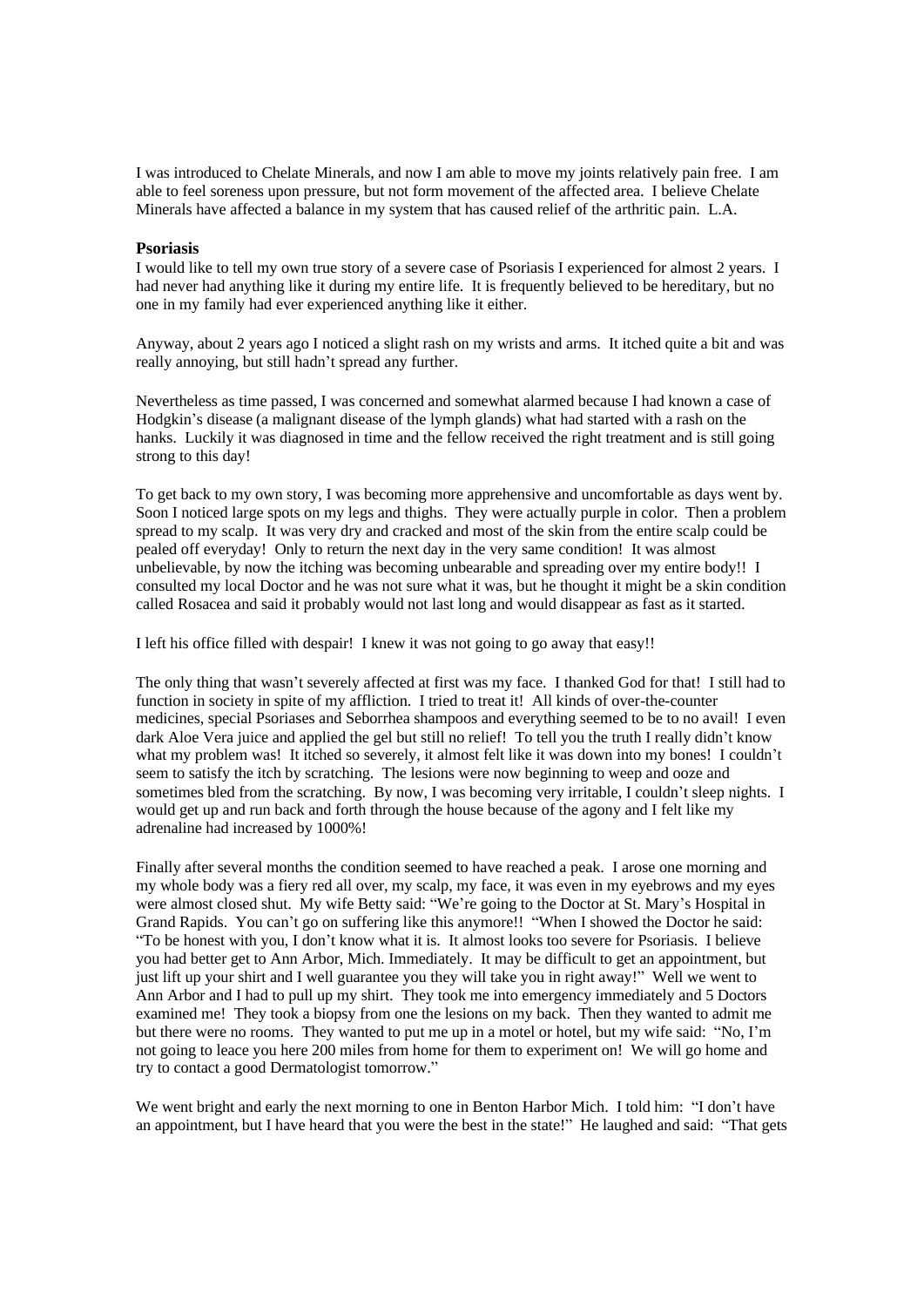you right in!" Anyway he didn't know for sure if I was Psoriasis, but I told him he could get in touch with Ann Arbor and get the results of the biopsy. He did and it was Psoriasis. He gave me Cortisone shots to help relieve the itching and Cortisone creams to apply topically. He said he didn't believe in drastic treatment they had proposed in Ann Arbor. To this day I don't know what it was. Perhaps radium, I'm not sure! I continued to keep my appointments every 2 weeks. The itching let up some, but it was not lasting, I was very disappointed and very concerned, so I finally quit going! I had nowhere to turn anymore!

Finally, by the Grace of God I was introduced to a product called 100% Liquid Chelate Minerals! Trace minerals in liquid form... not a man-made product, but put down there by "mother-nature". I was excited! I started taking 4 tbsps. a day with a full glass of water. At first I was somewhat discourage because I couldn't see any help right away. But I kept on! I knew it would take time to get my body back in balance and get these poisons out of my system. I prayed to God that I had finally found the answer! In 6 months I was completely cured. With no re-occurrence since! Thanks be to God! I will always recommend these minerals. F.B.

#### **Shingles, Allergy**

Please send us another case of Liquid Chelated Minerals…..

We have 1 customer whose little boy (5 yrs. old?) has had shingles in the head and possibly some allergy. This liquid has done more for him than anything else they tried. The Mother said the other morning when he arose with red eyes they said something about it. He said, "Well, I'm out of my juice."

My husband is taking it, too. He thinks he can stand the heat and the cold better than he used to. Send us the bill and we'll return a check. A. A.G. and M.G.

#### **Twenty Years of Illness**

The early years of my life were spent in excellent health! I had few colds and had never really experienced a chest cold. I actually even missed quite a few of the normally contagious childhood diseases. I considered myself pretty fortunate!

My first severe illness came when I was stricken with Bulbar Polio at the age of 24. Our first son was 14 months at the time. Statistics said that 95% of those cases died. I guess I was one of the other 5% because 5 Doctors said I make what they called a "miraculous recovery." I was very grateful!

But somehow, that illness seemed to trigger a chain of events that lasted for years and years! When I returned home from the hospital it wasn't long until I started experiencing terrible allergies. My nose was stuffed and the water just poured from my eyes. I had to stay down in bed for 3 to 4 days at a time. It was in the form of the most miserable head cold anyone could imagine!! Anyone hat saw me couldn't believe it! My Doctor couldn't either, but he kept giving me anti-biotics and there was still no help. After it ran it's course I would get better again for 2 or 3 weeks, only to come down again with a worse attack than the last.

In the meantime we had 2 more children and it seemed that they were both born with allergies! One little one was only 3 years old when he started with severe asthma, which he suffered terribly with for over ten years. The youngest baby came down with fierce bronchial attacks about once a month when he was only a few months old. This went on and finally developed into severe asthma also lasting many, many years. So we kept on with the Doctors and at that time it was costing us \$100 a month fro medicine and shots for the little ones. That was a lot of money then, and we sure couldn't afford it, especially when they weren't getting any help at all.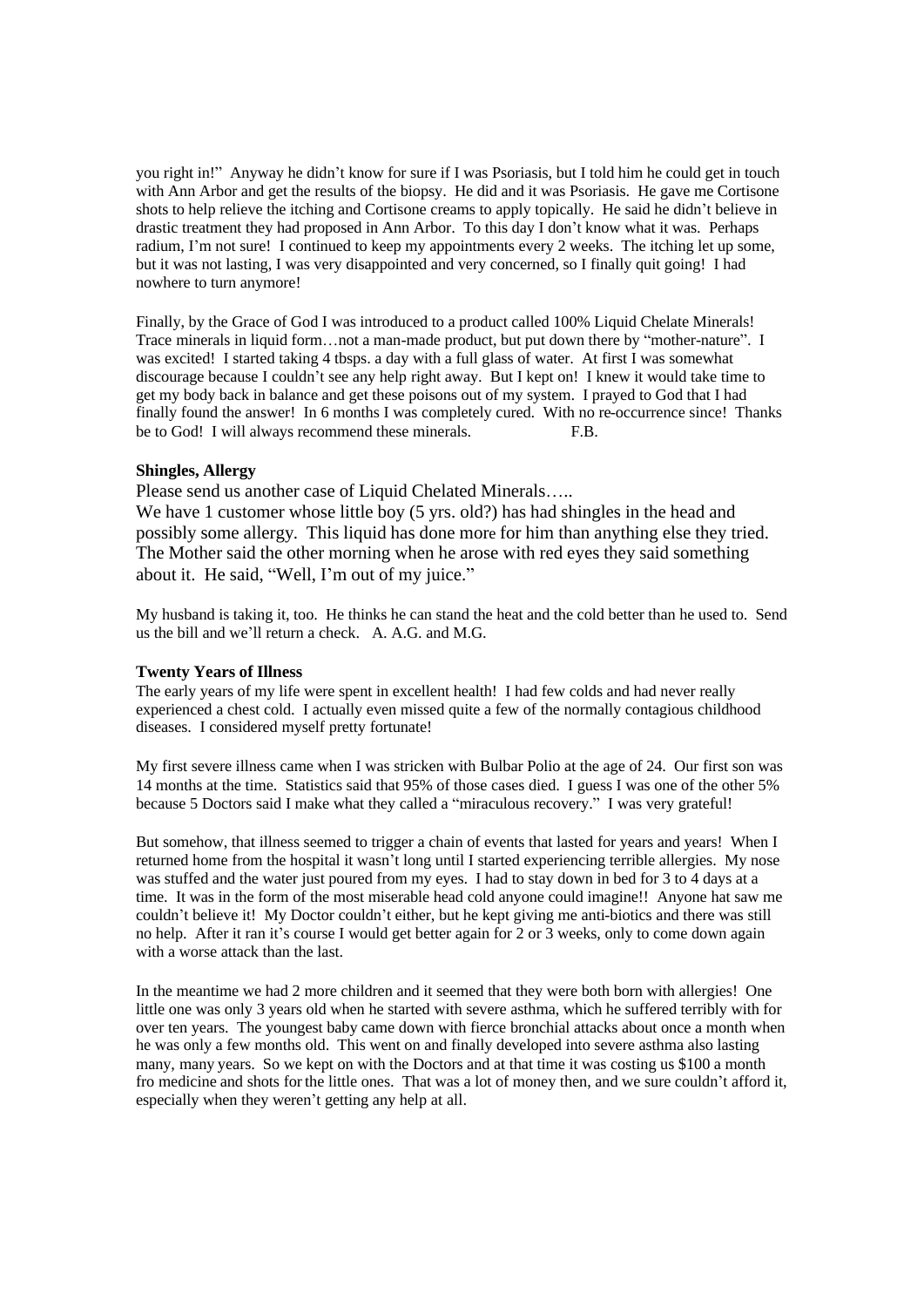In 1962 our second son was burned so severely in a barn fire we almost lost him! For 54 days he hovered between life and death in the hospital. Skin had to be removed from parts of his body to graft his side and leg and whole thigh. Believe me, things were beginning to get to me by then! My nerves were so bad I didn't see how I could get up and face another day! I was worried almost to death!! Well, he finally recovered very well. Every day of our lives we thank God for that!

However, years went by and by health seemed to be failing continually. I started feeling very bad! I was "all in" all of the time! My heart would pound so, I would hear it with my head on the pillow at night. I found myself constantly checking my pulse! My heart was beating so fast, I felt like I was constantly running!

It was then that I started consulting different Doctors. Many tests were made and they could never seem to find the real cause. Finally a heart specialist from Kalamazoo examined me and diagnosed an over-active thyroid. A goiter was growing inwardly around my windpipe and without surgery cancer could be possible. I didn't want the operation bit I was afraid not to have it. He said I didn't have heart trouble per se, but the thyroid was giving me with my heart! After the surgery I was told I would fell better than I had in years. It would take about a year! Somehow that year went by and I was still sick! I couldn't walk any distance anymore. I had to give up going upstairs because I was so "all-in" and sick to my stomach when I reached the top! I was actually terrified because I knew how sick and "out-of-breath" I would be even if I took it slow in climbing! I was sure I would have a heart attack!

To make a long story shorter, I finally ended up with an angiogram. Our family Doctor figured I must have a bad valve in my heart. If tests proved what he suspected I would be going to Cleveland fro hearth surgery! Thanks be to God, he was wrong! They found that I was very low in thyroid! Once more I was spared! They increased my thyroid dose, but as time went on I still didn't fell good like I had prayed I would. And to add insult to injury I developed the most painful case of Diverticulitis which plagued me for three years!

In 1983 my husband was introduced to a "miraculous" product called Liquid Chelate Minerals! We were both about at the end of our rope in more ways than one, so it sounded like a God-send to us. Anyway, it was the answer to our problems! Cold you believe that?? He was completely cured of an "incurable illness" and we will tell about that in another story! I was cured of my 20 years of illness including Diverticulitis! Oh, it took a lot of arguing and coaxing by my husband to get me to persist! I thank him now! And again I say, "Thank God from whom all blessings flow! Liquid Chelate Minerals!! Trace minerals…this is what we had been lacking all of our lives! All of our family had! We will never go intentionally go another day without them! B.B.

#### **Baby's Nervous Stomach**

We would like to relate our experience of using Liquid Chelate Minerals. We are blessed with our  $7<sup>th</sup>$ child in Oct. 1984. At the age of 2 weeks we again started our trips to the Chiropractor for temporary relief of his nervous stomach. The children each had the same problems, some were better. Those who have helped us know of the countless hours spent trying to comfort a crying little baby. We have tried herb teas, carrot juice, nursing, and formulas, but always ended up with the Chiropractor treatments. Now in December we heard about the Chelate Minerals and I started using them as I am nursing him. The  $3<sup>rd</sup>$  day I could see a change and he is a good baby since. It is a blessing to use this product.

#### **When Nature Speaks, We Should Listen**

I used to be able to work and help my husband do anything on the farm that a farmers wife can do. But in 1971 I painted 2 rooms upstairs with the windows open but the paints was strong and my lips began to get numb! (Nature was speaking to me, but I gave it no heed!) So I went on and finished my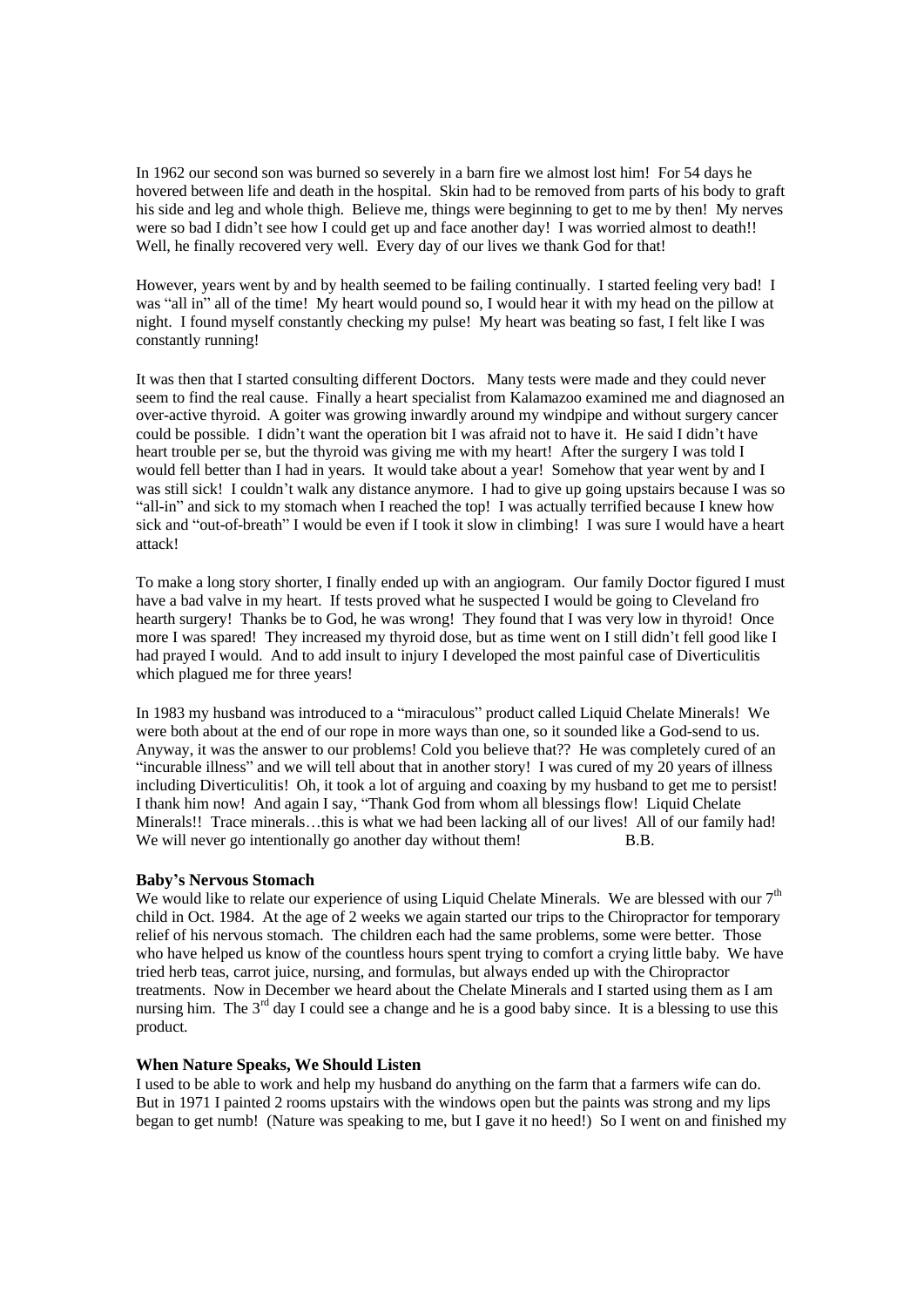job. I was able to keep going until a month later, I painted a few chairs in the kitchen and then got sic with pneumonia. I was in bed for a week and slowly recovered but never regained my full strength back again.

Then in 1974 I helped my husband build a cement block building. I mixed the mortar with the cement mixer, then carried the mortar to him as he laid the blocks. It was a very warm day and I was barefooted as always in the summertime. But those cement drippings and dust etc…really poisoned my system! I felt a queer feeling in my legs at times, but again I did not listen to nature speaking to me!

One day before the building was finished, my leg began hurting so bad I could not stand on it anymore! So I went to bed and was there 3 weeks. I had awful swollen legs and the one opened at one place and ever since I have a running sore. I used many good remedies and many good salves. My friends wanted me to have a blood test to see what was really going on. So I did, and that showed cancer internally at the very beginning. Then more other tests shoed low blood sugar, etc…So I really got help from tat Nutritional Doctor in Ashley, Ind.

Now that we have been helping so many other people and providing remedies for their cancers, which helped them to recover, and now that I was supposed to have cancer myself, we decided that we had better practice-what-we-preach! So I took better care of what I ate, and avoided those goodies, and drank lots of herb tea. Sure enough, that did the trick. But I still had a running sore, so along came a good brand of Aloe Vera products. I drank the juice and got really good results for my low-bloodsugar. But that kind of faded out in about 4 years. Now, after battling for 10 years, trying may good things, some helped a little, then faded out again, I was tired of being a guinea pig! Then on top of all that, a friend insisted that I try these 100% Liquid Chelated Minerals. So I used them faithfully for 6 weeks, and by then I was sure they were doing something good for me.

Now I have a lot more energy and my sores are healing from the inside out. My Diverticulitis is better, and if I avoid those sweet goodies, I have o more such awful let-downs from my low-bloodsugar! I am so thrilled about these minerals! I think that everybody should know about them and use them also so they too can enjoy a better way of life. I once more enjoy to work as I please.

My husband used 1 tablespoon in a glass of water in the morning, just for the usual benefits of them for a few weeks. Then he decided to take 2 tablespoonfuls and noticed the differences in his energy and his walking. He feels great! We thank God for such wonderful products available for all mankind. M.T. and L.T.

#### **Multiple Sclerosis**

My name is C.A. I am a resident of Southeastern Michigan. As a young child I began having numerous physical problems, mainly with painful muscle spasms in my legs and feet. My mother didn't belief in running to the doctor for what she called "every little ache and pain," and brushed aside with it as just growing pains. As I grew older I became subject to severe and persistent headaches, again it was shrugged off as "stress" or "overtired" or "you're not eating right." When I was in my junior year of high school, another problem evolved, I would have spells of vertigo so bad I would become so disoriented people would think I was drunk, and would avoid me rather than help me. Mother said my complaints were just ways of trying to get attention. My friends said I could win the award for Miss Aches and Pains of 1950. When I was out of school and finally earning my own living, I went to a doctor, searched fro an answer to my problem (not extensively enough) to no avail. I was becoming convinced maybe "it was all in my head." I learned to live with al the discomforts as a part of my everyday life, chalking them off as just one of my "silly little quirks." In 1970 I was advised by my ophthalmologist to contact the clinic for multiple sclerosis, at Northwestern University in Chicago, Illinois (I lived there then). After many months of testing, a positive diagnosis was made.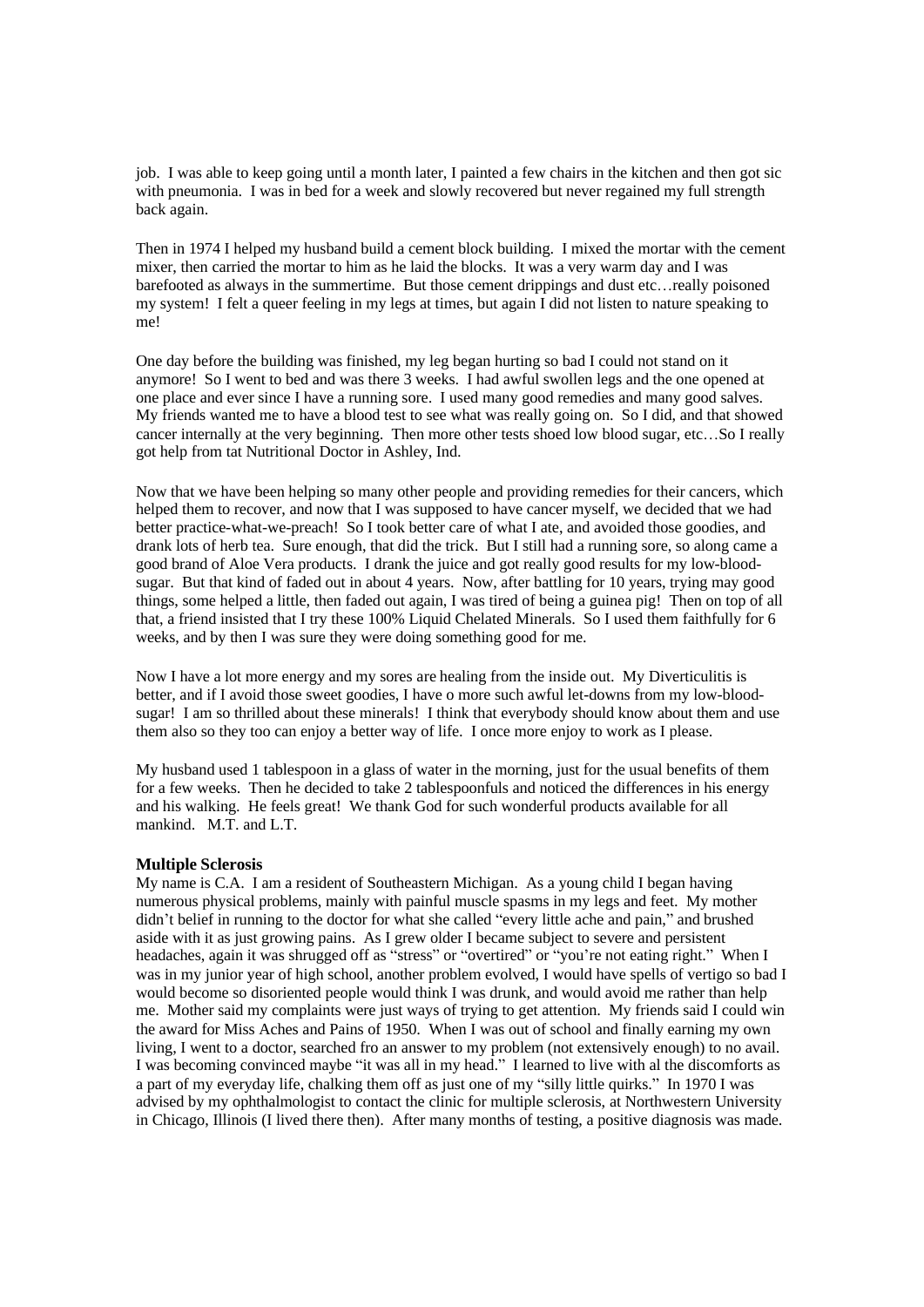I had the answer for all the years of discomfort, with no cure. I was put on medication mild enough for me to be able to function in my routine as, the mother of four children. My days were very active leaving me with the headaches and painful leg cramps to hinder a restful sleep, which I desperately needed. If I was to take stronger medication I would be too sedated to function as my routine required.

In February of 1984, I was introduced to Chelate Minerals. As unbelievable as it may sound, within weeks of taking Chelate Minerals, I was free of a "migraine" headache that had been with me for roughly seven weeks without relief. I have not been roused from deep sleep because of painful spasms. With my prescribed medication, and the Chelate Minerals, I seem to function better than I have in years. C.A.

#### **Severed Arm**

#### Dear Sir: (April 29, 1990)

This letter is in regard for a wonderful product you have on the market! In July of '89' my husband severed his arm real bad. In doing so he also cut his nerves of his main artery, which caused a means of paralyzation.

The Drs. consider it a miracle to see another day of work with his arm. His bones were also deteriorating until a friend suggested Chelated Enzyme-Minerals. She gave us half of a gallon to see how it would work.

We were amazed when 3-4 weeks later his therapist and Drs. could not believe the change he had made.

We have a problem, we are out of these minerals and we would like very much to have some more. Would you please send some minerals and the bill too. Sincerely L.B.

#### **Tumor, Hearing, & Sight**

"For many years I had been bothered by excessively oily skin. After starting the use of the mineral I noticed an increase of oil followed by a normalizing of the abnormal condition. The return of the condition still occurs when I discontinue the use of the mineral for several days. The problem is held in check with regular use of the mineral.

Having been in contracting for many years I developed extreme tenderness of the joints and muscles of my arms. So much so that using a hammer or other equipment, which caused jarring was very painful. The condition might be best described as "bursitis" for lack of another term. In any event, use of the mineral has since eliminated both the tenderness of the arms and muscles.

Before starting on the liquid mineral Enzyme-Min I was scheduled for major surgery at the V.A. Hospital in Salt Lake City. They removed a growth from the right ear and grafted in a new ear drum. Shortly thereafter I began developing other problems. My bowel elimination ceased to be normal and my entire right side from the waist up began to deteriorate. Though never having to seek professional help. I was having frequent dizzy spells and developed pain in the kidneys. A tumor formed on the right thyroid and my energy level dropped out of sight. Not wanting a repeat of the aftermath of the first operation I was determined to find a solution through natural means. Having heard of the mineral I began using it about and one half years after the ear operation. With my hearing nearly gone, and my eyes getting worse I was hesitant and embarrassed to be in the company of others where I was expected to enter into conversation.

The use of the mineral coupled with good nutrition has nearly brought my eye sight back to normal. My hearing has improved and my elimination is normal once again. The tumor has decreased in size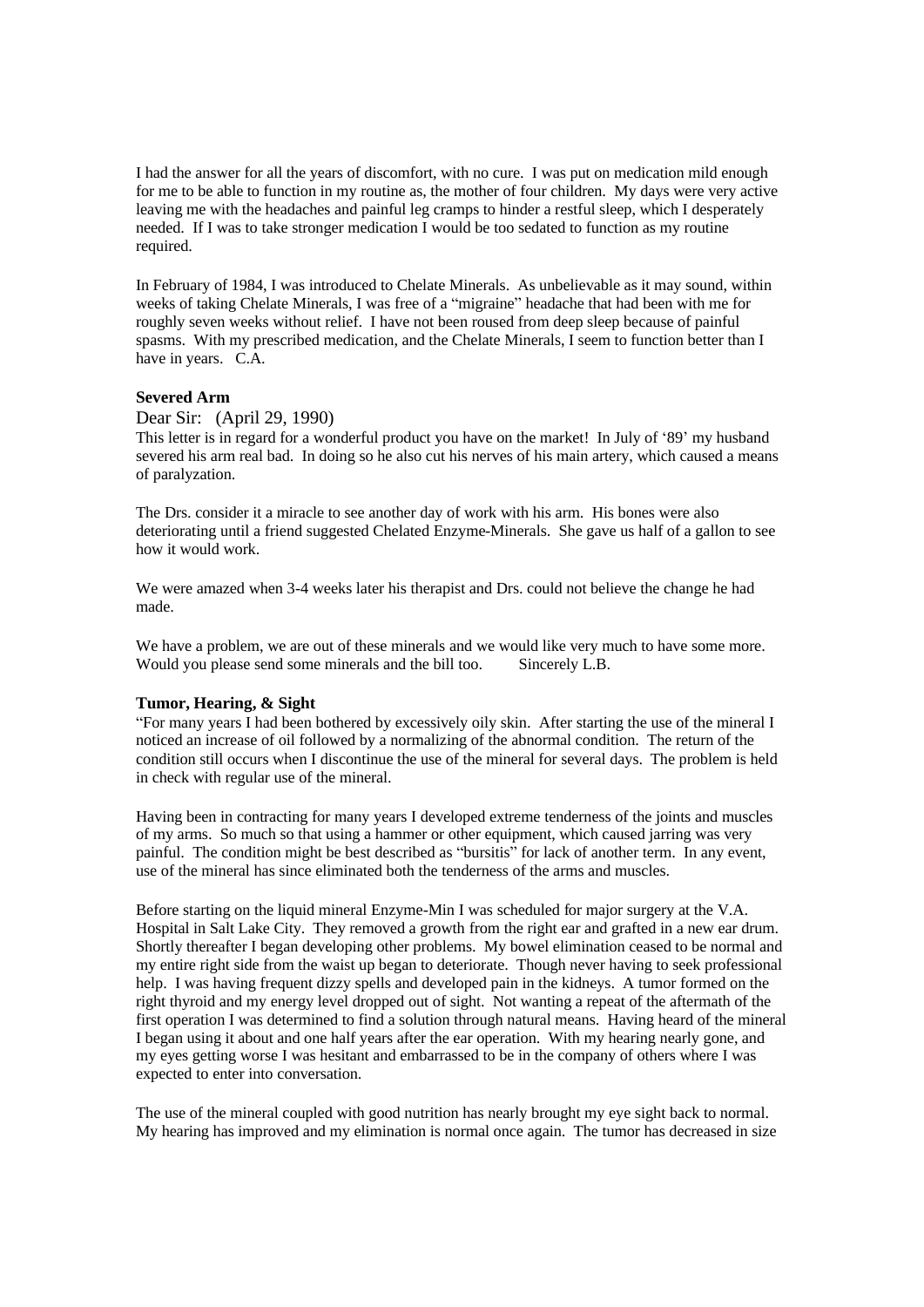and the kidneys behave nicely. The dizzy spells are no more. I am of the firm opinion that every one needs minerals of he proper kind. I find in Enzyme-Min a natural product that is unexcelled in restoring health from deficiency diseases. I would not be without it. K. D.W.

#### **Paralysis**

I want to write this testimonial to share with others what the Lord has done for me in the last 4 months with the use of Liquid Chelated Minerals.

I am 36 years old and had Polio when I was 4 ½ years old. I am partially paralyzed. My right leg cannot move form the hip down, but the left is all right. My right arm is O.K., but the hank won't work right. Then the left arm is weak, but the left hand is good. The fact that I have grown up in this condition, I have learned to improvise and am able to do many tings for myself, fro which I am very thankful!

Of course, because of the Polio, I had severe curvature of the spine. This affected the heart and lungs by crowding them. So the Doctors did several major back surgeries to straighten up the spine somewhat and fused it, which make it rigid now.

In 1974 when I had my last back surgery, the nerves that controlled the function of my balder and bowels was damaged. Therefore, the bladder was paralyzed and the function of the bowels was very limited. For 3 months after my surgery I was on a bladder-training program and with it was able to learn how to satisfactorily drain my bladder good enough to get by. Nevertheless, the ability to empty my bladder has been very limited and slow ever since. They told me the nerves would eventually repair themselves back to normal. But that was 10 years ago and it wasn't any better, in fact at times it seemed worse!

So this is where the Liquid Chelate Minerals come into the picture! When I was first introduced to these minerals, my prayer was that it would help in this area. After taking it for 2 months, I first noticed an improvement in the bowels, but it wasn't until 3 ½ months that I could see any difference in the ability to drain the bladder. It is functioning much more normally now. Of course it is not altogether like it should be yet. But I am rejoicing because I see continual improvement! So you can see I am a believer in Liquid Chelate Minerals! I believe the minerals supply the body with the right materials to repair those nerves that had been damaged and messed up.

This is just one thing the minerals have done for me. I have been taking these minerals since April 1984 and I have more energy, feel better and my breathing has been helped also.

The first thing that happened to me was the evening of April 20 when I took my first dose of 2 Tbsps. In a glass of water at about 6:00 PM…I had been having what I considered mild sciatica pains in my right hip and leg. They were quite uncomfortable at times and I would usually lie down a little in the afternoons. But, I was still able to do most of the things I normally did. On this particular night when I was getting ready for bed around 10:00 PM, I noticed the pain was gone, although there was still a soreness in the general area. In a couple of days, the soreness was gone too! Another thing that happened, my paralyzed leg I have always had full skin feeling to touch until about 2 years ago. Because of my poor circulation, gradually it seemed my leg was getting numb and going dead. I was losing all feeling over the bottom and outside edge of my foot and along the outside of my leg. After taking the minerals for  $3\frac{1}{2}$  months, I had what is called a "healing crisis" in my foot and leg for one whole day! I never had any pains in my foot all these years. But it lasted only one day, the next day or so I noticed a tingly felling in my foot as if it had been asleep! I can say now that there is definitely more feeling in my foot than before. It isn't quite normal yet, but is still improving.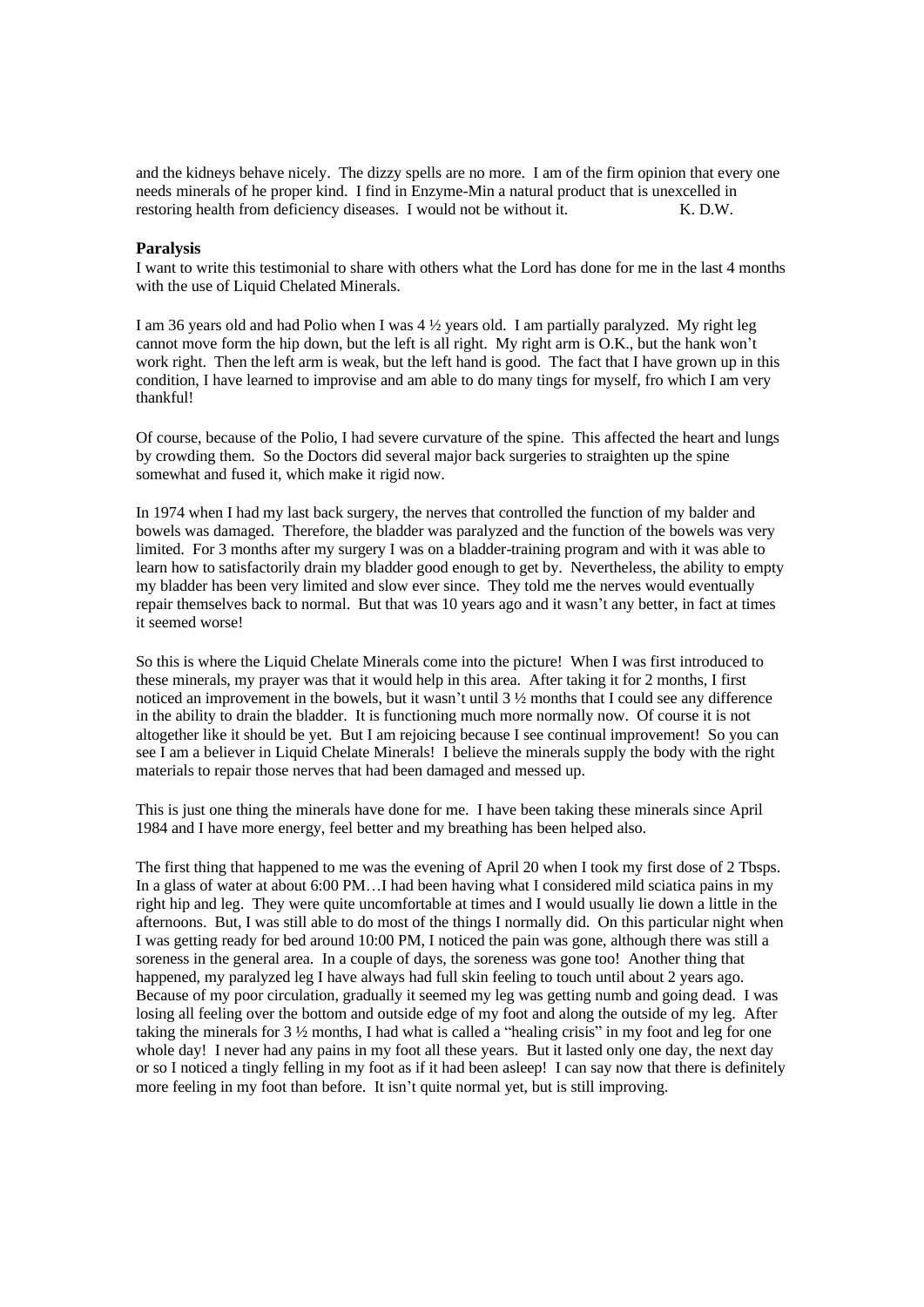After only 8 weeks on the minerals, I had a check-up and my Doctor was very pleased! My pulse was lower than it had ever been, my blood pressure was better, it was usually very low. I have always had to sleep in an artificial respirator because of respiratory arrest and my lungs being so poor, I was always susceptible to pneumonia. My Doctor was amazed at the air flow through my lungs at this time!! So I want to thank the Lord for these Minerals for I believe that it was the Lord what brought them to me at this specific time. Sincerely, E.B.

#### **Heart By-Pass**

I had polio at age 5 months, which affected my right side. I was paralyzed from my pelvic bone down. I had a very good left leg that allowed me to do anything I wanted. I limped, but so what. I went to college and married and raised a son and a daughter. In 1975 I was advised that I would have to live with a condition that affected my left leg. Pain, loss of control and so forth. This was after a 4 hour exam by a specialist; after seeing several other doctors. No one knew my problem. In 1980 I had a tumor taken from below the knee of that left leg. I was sure that had been my problem. When I recuperated I was no better. I took to a wheel chair. Then in 1981 I had 2 artery by-passes. One in May and one in July. POOR BLOOD CIRCULATION. In 1982 gangrene set in my left foot, which let to being introduced to Chelation Therapy, at \$50.00 a treatment. I did not take them every week because of cost. I stayed 2 months without treatment which made me a lot worse. When I returned for Chelation Therapy, it was too late. Twelve weeks later I lost my left leg below the knee. About a year ago, I heard of Liquid Chelate Minerals. I was so excited, I went to a meeting, got into the business and have been on the minerals since. I had been told I needed another by-pass, my husband was retiring and I could not afford the Chelation Therapy treatments at 2 a week or \$100.00. Anyway, I am doing great on the minerals. So is my 81 year old mother, who was near death after an ulcer surgery and arthritis. We are both doing very well. I will never have another by-pass, not recommend them to anyone. I push Chelate Minerals to all who will listen. I also think a lot of tea-tree oil. I recently broke out with hives due to stress, and within a few hours it was 50% cleared up. It has so many uses, it is unbelievable! I thank the good Lord because I feel now that I will live much longer because he made all this possible. The price of Chelate Minerals is so reasonable compared to Cehlation Therapy it is almos unbelievable. Mrs. D.D. (October 18, 1985)

#### **Allergies and Immune System**

I have always had "borderline" health, but in 1983 my immune system crashed! I became allergic to literally everything.

Foods had to be rotated very carefully, making sure I would not eat any food in the same "food family" more than once a week.

My Husband had to replace our has stove, and completely enclose our gas furnace and water heater as the gas made me depressed and ill.

We had to get rid of plastic items, or shut them in the basement. We got rid of plyester, rayon, acrylic, nylon, dacron (anything synthetic). We got rid of scented Kleenexes, scented toilet paper, soaps, shampoos, deodorants and hair sprays. We got rid of chemical cleaners, waxes, magic markers, typewriter correction fluid, etc. Any of these would cause me to have trouble breathing, make me depressed, sick, weak, or any combination of prblems. If I were to read a newspaper, I would become so weak that I would have to be helped to bed.

One day I was sitting at the dining room table when, for no apparent reason, I became ill and weak. I collapsed with my head on the table and cried out for my family to discover what had changed in the last few moments. As it turned out, my daughter had begun to use a Magic Marker upstairs in her room.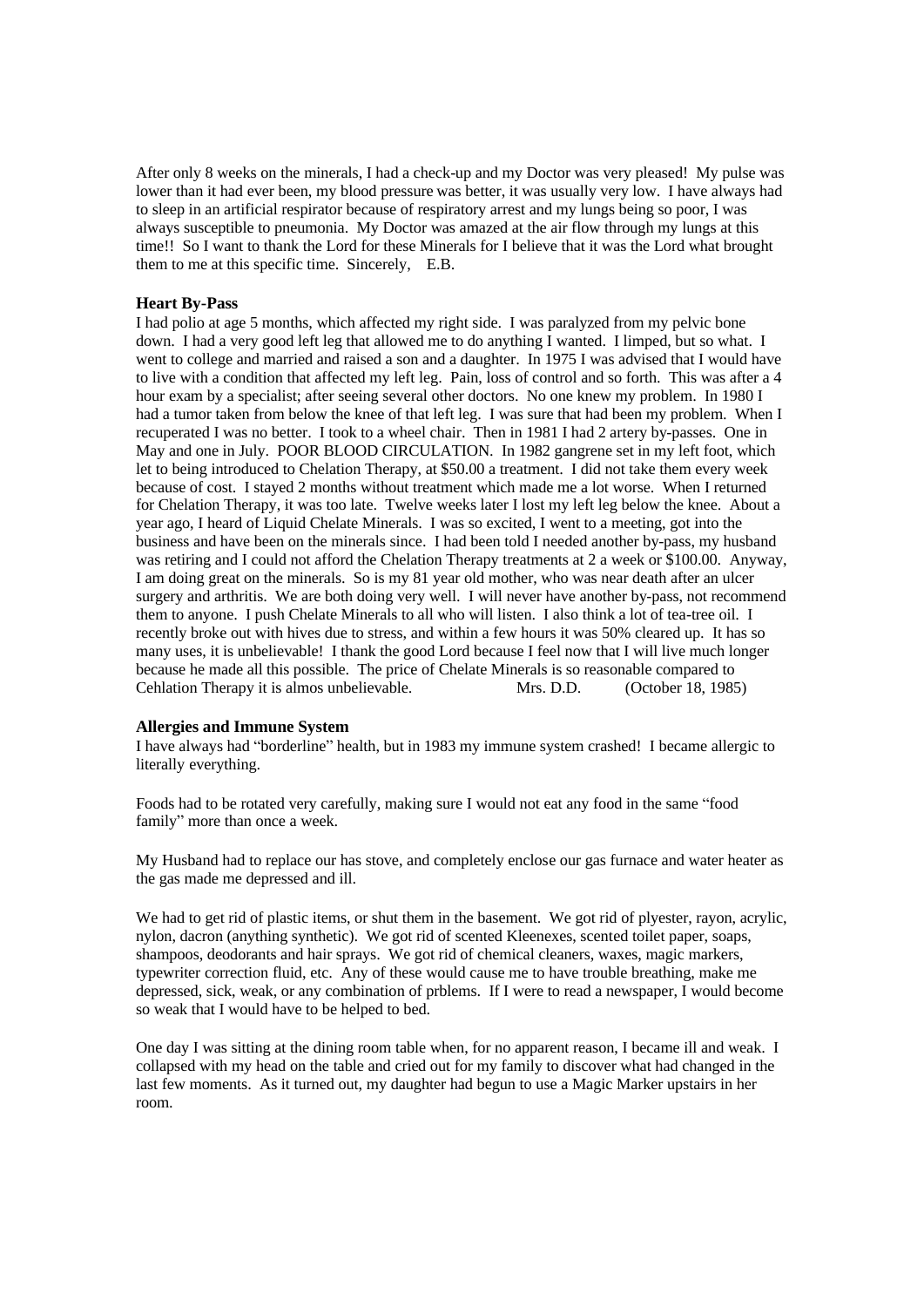One time a friend came to visit me. She left off her deodorant, hair spray and perfume, but for some reason I became weak and sick in her presence. We determined that it was the scent of her fabric softener on her clothes and she had to leave.

I caught every virus that made the rounds, and I was months at a time getting over each one. I spent most of my days sleeping. I was too weak to clean house or fix meals. I crawled upstairs. When our house was completely empty of food, I would force myself to go to the gorcery store, just to barely make it home again.

At a time in my life when I was most in need of help, not a single human being was able to help me. I had given my life to Jesus twelve years earlier and I knew that He could help me, and help He did. It was not a quick miracle, but a miracle nonetheless. Everyone I know who had what I had eventually died from it.

Through intensive research, I learned that hereditary factors, being bottle-fed, sugar, white flour, white rice, aritficially fertilized and hybrid crops, pesticides, mineral removal in commercial freezing processes, hormones, and anti-biotic laden animal products, preservatives, artifical flavors and colors, and other synthetic chemical toxins brought about a combination of severe nutritional deiciencies that prevented the production of necessary ddigestive enzymes and hormones. This affected carbohydrate digestion particularly.

The by-products of improper disgestion were accumulating in my cells as a result of a cellular nutritional imbalance. These large molecules would clog up capillaries in my lungs and cause breathing difficulty, or clog up capillaries in my brain and cause thinking problems.

Since I wasn't digesting carbohydrates properly, my body began to burn up the proteins in my tissues to meet the lack. This created a shortage of already digested proteins (amino acids) to make digestive enzymes, so the digestive problem got worse, not including proteins and fats. This shortage left my body unable to make enough antibodies against viruses and bacteria, not to mention hormones and other important factors.

I was literally starving to death in a slow fashion in spite of all the nutritious food I had learned to eat. My abdomen was bloated with water and toxins and I looked like the Ethiopian children, and the rest of my body looked thin and haggard.

It was no wonder that I also developed cancer. My condition is so highly misunderstood by the medical professtion and lay people alike, that I just kept most of my problems quietly to myself as I continued to pray, study and research.

Since I became a Christian, God has prepared my spirit to be willing to accept new and different ideas, regardless of what other people think. He has also prepared my mind to understand complex concepts, so when I heard about Liquid Chelate Minerals, I understood how they would be instrumental in helping to improve my health.

By this writing, spring of 1986, I have improved enormously. I am only a few months away from graduating with a Bachelor of Science Degree in Nutrition. I hope to contiue my education in Biochemistry with the prayer of being able to present my findings to the medical community.

I highly recommened Liquid Chelate Minerals as a nutritional supplement for prevention and improvement of many health conditions. A paraphrase of Amos 8:6 is: "Woe to those who sell the refuse of the wheat (white flour) to the poor!" Sincerely, J.A.

(March 14, 1986).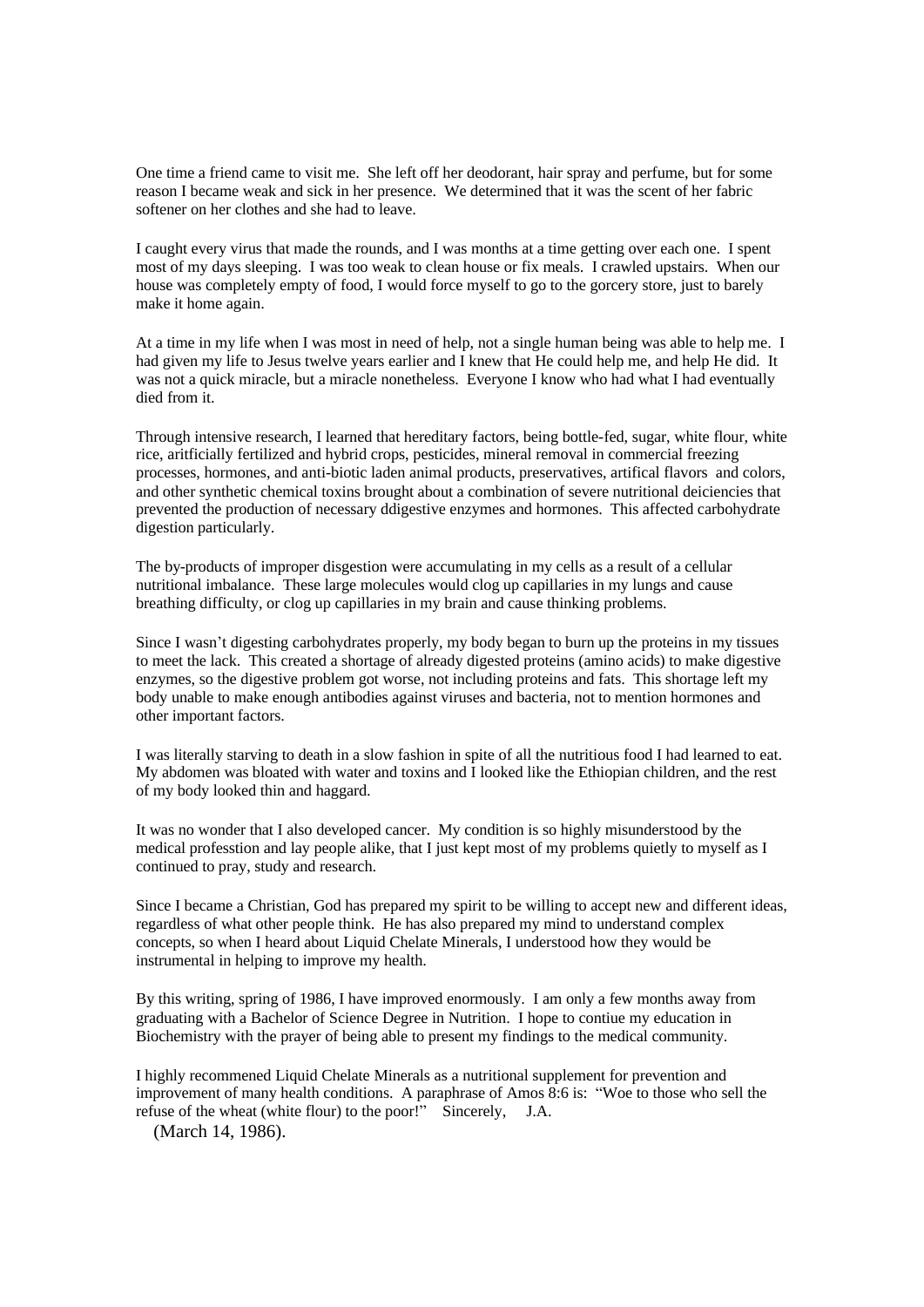#### **Hemorrhoids, Headache, Poison Ivy**

I started using the liquid mineral as a "food supplement" about 4 years ago. I noticed it gave me more energy and better digestion and assimilation. It gave me a greater over all sense of well being.

Hemorrhoids: My husband, who is a delivery man by trade, was experiencing difficulties of an unknown nature. He was passing blood from his bowels as well as his bladder. Examination & x-ray could not pin-point the problems. He was told only that he needed an operation for hemorrhoids (piles). This he refused. Being urged to try the mineral he consented and began using 3 or 4 oz. per day. Within a few days time the bleeding had stopped and his general health began to improve.

Headache: Before taking the mineral on a dialy basis I experienced constant headaches. Suspecting I needed a change of prescription I visited an optometrist who examined me and siad glasses was not the problem. After starting the mineral on a daily basis and taking potassium supplement the headaches disappeared. Carelessness in eating habits, and neglect in taking the mineral, causes a return of the symptoms. This can always be corrected by resuming the use of the mineral. I can honestly endorse the ENZYME-MIN supplement as indispensable in our home.

Poison Ivy: In moving from Oregon to Utah my scout-age sons were unable to identify poison ivy. Their scouting trips resulted in near disaster when they returned home covered with tell-tell rash and itching. Having tried the mineral on sun-burn, sores and other miscellaneous items I was determined to see if it would work equally well on poison ivy. Pouring about a quart of the liquid into the bath tub, and adding enough water to effectively bathe and soak in the mineral I left the rest to the boys. Not only did it sop the itching, but within hours the redness and rash had disappeared and the skin returned to normal. After suffering the sam fate twice the boys have learned the difference between poison ivy and oak-brush. Our family feels the mineral is as essential to the good life as water and sunshine.

Mrs W.U. Medford, Oregon

#### **Uterine Tumors**

During the spring and summer of 77 my daughter was being treated by a local doctor for female problems. Frequent spotting had caused us concern and the treatments seemed to do little good. Having previously had some experience with the liquid mineral as a food supplement, and having heard of its use as a douche, I recommended it to my daughter. Being warned to expect some unusual matter to pass from the vagina after its use, my daughter called me about the  $5<sup>th</sup>$  day. She was concerned and excited. She had passed several large pieces of foul matter about the size and thickness of silver dollar. The nature of the material suggested tumorous matter. She had called for reassurances that all was well. Continued use of the mineral orally and as a supplement stopped the spotting and helped to normalize her menstrual periods. The contemplated hysterectomy was avoided by use of this natural product.

My daughter's experience corresponds somewhat with that of a woman from Idaho who was faced with an operation. She had been bleeding for some months and had been diagnosed as having a large vaginal tumor. Having heard of a doctor in Arizona who had been successful in making an appointment. Upon receiving instructions on the use of the mineral as a douche she began immediately to use it. Returning to Idaho still faced with the pending operation she passed a large fibrosis tumor just hours before the operation was to have occurred. Confronting her doctor she said she did not think she needed the operation. Examination by the disbelieving doctor proved her right. I having received the knowledge of the woman's experience second hand was prompted to suggest a similar approach for my daughter. The results was more than impressive. We have used the mineral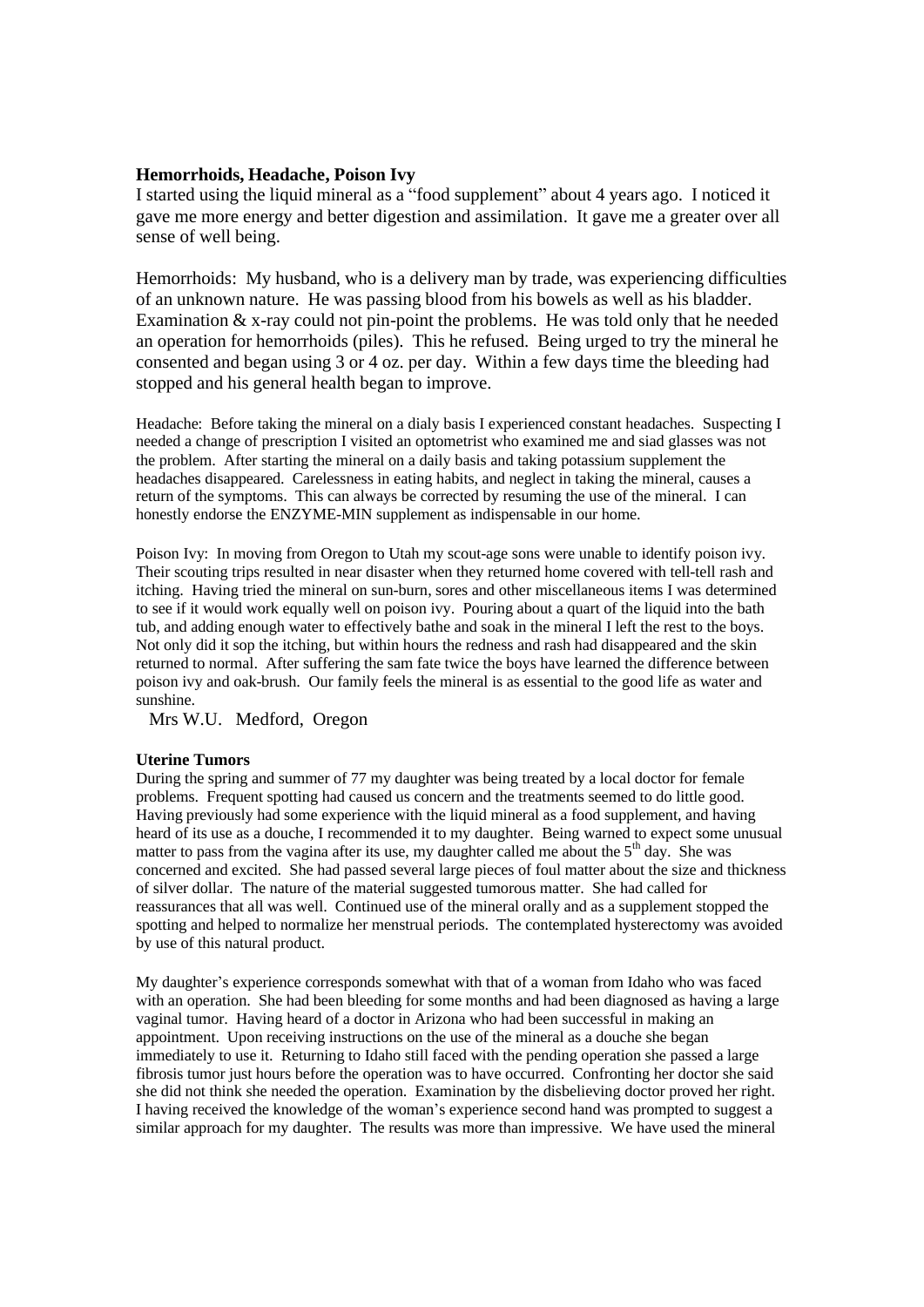for several years with outstanding results. I would highly recommend it to anyone concerned with better health.

D.W.G., Nutritional Consultant Provo, Utah

#### **Burns, Fungal Infections, Neonatal Supplement, Etc.**

My first acquaintance with the mineral was as a salve giving excellent results in treating burns, insect bites, scrapes & bruises as well as bee stings and infections, etc.

Burns: My husband, being skeptical, would never use it until he accidentally received second degree burns from touching the hot stack of the truck he was driving. Within a couple of days he had an ulcerated, open wound or sore which gave him much pain. Upon my insistence that he use the salve he became irate at my wanting him to use such a quack treatment on the badly infected sore. Finally giving in, he did use the salve and within minutes the pain was gone. Within hours the burns had visibly stopped draining and had begun to heal.

Fungal Infections: My husband's next dramatic encounter with the salve was when his hand become infected with a fungus infection similar to the "Jungle Rot" experienced by our troops in the South Pacific during World War I. There were open sores which gave him great pain if exposed to air. Consultation with an MD brought the usual prescriptions and medication but no relief. After two weeks the infection had spread to the other hand. Upon the suggestion that he try the salve he was less hesitant to give it a try. He dressed the open sores and wrapped them. Within one week the sores had healed with the exception of one small spot that soon cleared.

Pregnancy: After introduction to the liqid mineral marketed under the trade name ENZYME-MIN, I found myself pregnant with my  $5<sup>th</sup>$  child. Knowing the body requires greater amounts of minerals and nutrients to manufacture and sustain the growing child I resolved to take the liquid mineral supplement on a regular basis. I suffered one miscarriage, and the birth of my previous children had been attended by stressful conditions which made me anxious about my present condition. My fears were ungrounded when our  $4<sup>th</sup>$  son arrived on schedule, with a beautiful body complete with well develped hair and fingernails. He was in perfect working order both mentally and physically and was anxious to get on with the world. He is now 1 year old and thinks he's regular people. He began walking at 7 months and running at 9. His legs have never had the customary bow found in most toddlers but have always been straight and strong. I believe without a doubt, that the continued use of the liquid mineral as a food supplement and diet aid has been the major factor in my son's weel being. He has surpassed our other children in agility and quickness to walk and is beginning to take his place in the world.

Athletes Foot: Our oldest son now 14, contracted a bad case of athletes foot. Upon suggestion he soak his feet in the liquid mineral the problem was corrected. All signs of the infection disappeared in a matter of 2 days. Needless to say it is now standard treatment for such infections around our house. Mrs. R.B. Moab, Utah

#### **Headaches**

Headaches: My periodic headaches date back to 1956 when I began developing severe headaches of the right side at intervals of 30 to 40 days. They would last 3 or 4 days and end with a discharge of amber fluid from the right nostril. They were always proceeded by vague but recognizable symptoms that warned me of the impending attack. I sought competent medical advice before our moving to the Northwest, but to no avail. While in the Northwest I sought clinical diagnosis and numerous tests were run including spinal taps and brain scans for possible tumors. The attacks continued with such severity that I would sometimes black-out at unexpected times. After a number of years, we moved back to Utah Valley where I became acquainted with the liquid mineral. Regular use of the mineral produced dramatic results. The first attack following regular use of the mineral, was much less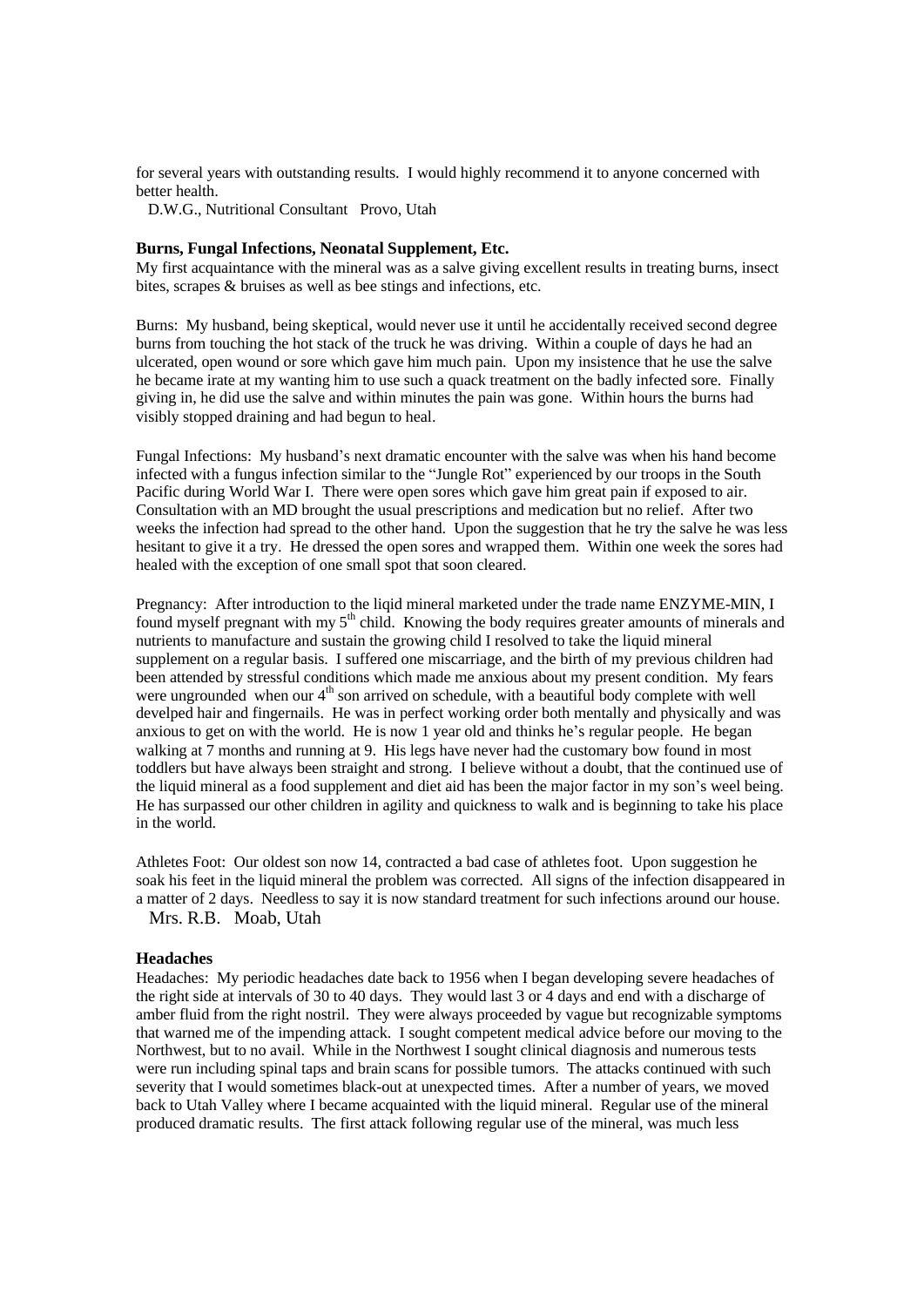intense than usual and of shorter duration. The second attack was milder still with no additional attacks after about 60 days. I have had no reoccurrence of the problem since starting the mineral with the exception of times when I fail to take it for a couple of weeks. These mild recurrences are always a sharp reminder that I need to renew my commitments to the mineral.

Arthritis: Besides the headaches, over the years I have also been bothered by arthritis of the hip & shoulder. This has been verified by x-ray and at times caused numerous sleepless nights of pain and anguish. After using the mineral for about one to two months all arthritis symptoms disappeared. Their infrequent return is always a reminder that I have been careless in taking my mineral.

```
 E.S. Provo, Utah
```
On May 2, 1994 in the evening, my daughter broke her leg, swing dancing. Her leg had been in pain since Oct. '93 when she was running in cross country. In the spring, she began developing a lump where the pain was located. She assumed the pain was from shin splints  $\&$  she would tough it out. The fall was from a lift over the boy's head, came down on her shoulder  $\&$  wrist with her leg just following along for the ride, but it was enough of a hit to break it through. The Dr. diagnosed it as a break caused by a weakness in the bone called non-ossifying fibrosoma. (I think that's the right term).

Originally he said it would take 10 weeks to heal, but as time went on he realized nothing was happening & began pursuing other possible diagnosis. Other experts were called in from coast to caost to counsel. In August he began thinking about a biopsy or bone marrow transfer. We received your products & began them on Aug. 29. She went in again on Sept. 1. He thought he saw the tiniest shwadow of a change, decided to wait 2 mor weeks. On Sept  $15<sup>th</sup>$  the change on the x-ray was very noticeable. Healing had finally begun. No biopsy would be performed & no bone marrow transfer necessary. The sepcialists still thought a biopsy was needed to rule out adomantionoma (bone cancer), but their doctor said cancer doesn't heal, and there's definite healing there. Since then it has continued to heal. He declared the break healed in Feb. S.S. Vale, Or.

#### **Burn To Eye & Clouded Cornea**

The subject accidentally touched her curling iron to the surface of her right eye. The burn that resulted caused her cornea to cloud through and she immediately experienced severe pain. She was rushed to the doctors and upon examination he prescribed some ointment and also something for the pain. He was very concerned about the clouded condition of the cornea and expressed serious concern about damage to her vision. Nearly four hours had passed by the time she returned home. Upon arriving home it was decided to abandon both prescriptions (which were not used at all) and a moist gauze soaked in fulvic acid solution was applied directly to her eye and then over her closed eye. Within 15 minutes the pain was relieved and she slept for several hours. The gauze was kept on her eye that night and in the morning the cornea was perfectly clear and vision normal. M.S.

#### **Burn**

My 4 year old son was badly burned on his forearm when he accidentally backed into our gas heating stove. The burn extended from his wrist to just beyond his elbow. It consisted of one long blister that had popped as soon as it was formed, surrounded by redness. In the very center of the blistered area, there were patches of brown and black.

He was very upset and in a lot of pain. I filled a dish tub with Enzyme-Min and sat him on the couch with his arm in the tub. I kept ice under the dish tub to keep the Enzyme-Min cool. After about 20 min. he fell asleep with his arm still in the tub and slept for about  $\frac{1}{2}$  hr. We continued to soak it when he awoke.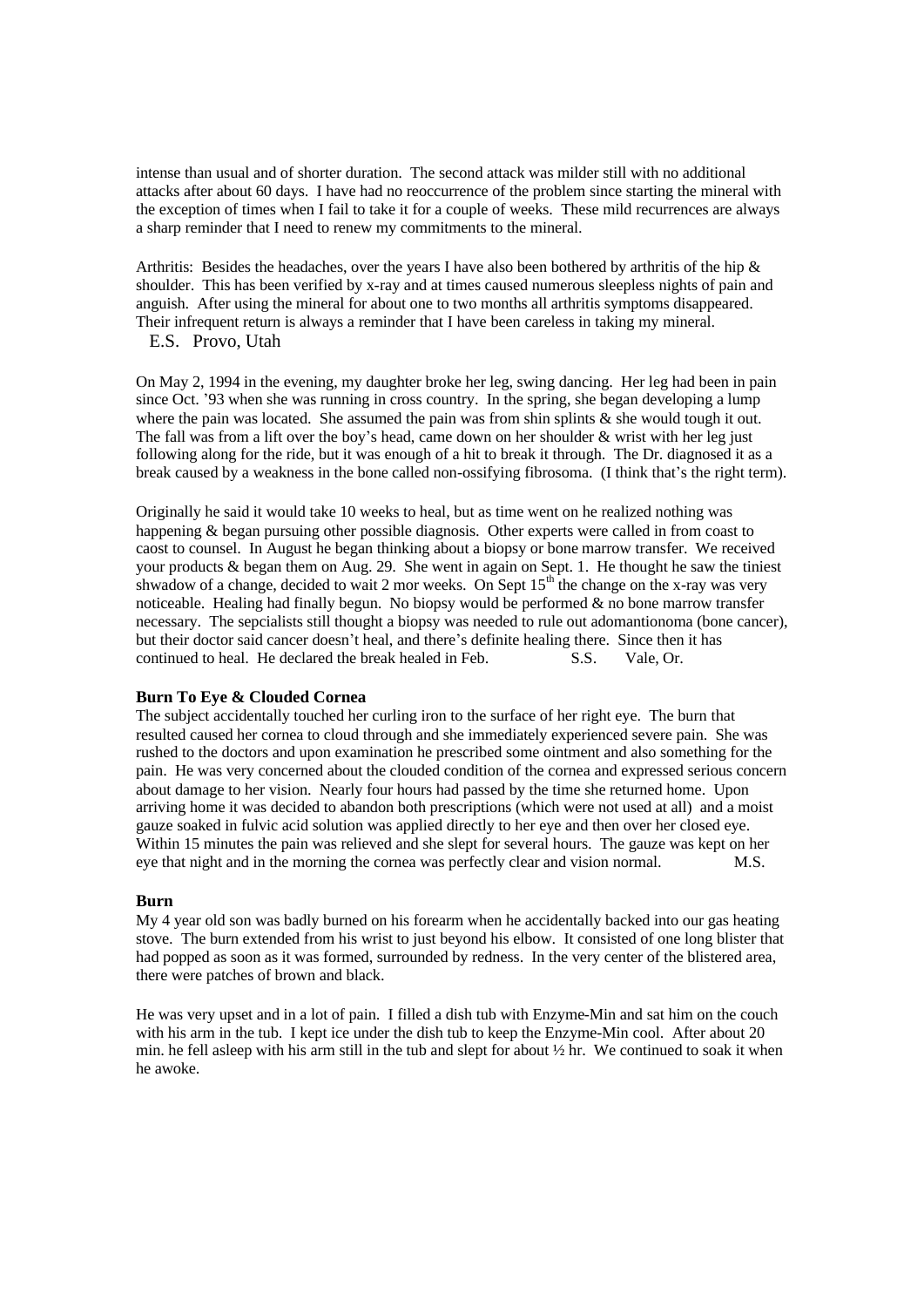After the pain was gone, (1-1/2 hrs.) I let the burn air dry. I then cut some Aloe Vera leaves lengthwise and taped them to the burn with gauze and medical tape. He wore that for the rest of the day and all night.

The next morning, when we removed the bandage, the burn was completely dry and scabbed over. I looked like it had been healing for a week. It has continued to heal beautifully until there's almost no sign of it.

J.T.

| . 6                                             |
|-------------------------------------------------|
| agricultural 4, 9, 11, 18, 36, 37               |
|                                                 |
|                                                 |
| aluminum  17, 23, 24, 25, 26, 27                |
|                                                 |
| amino acids 17, 18, 45                          |
|                                                 |
| animals 4, 5, 6, 13, 14, 16, 22, 24, 25, 29,    |
| 30, 35, 36, 37                                  |
|                                                 |
|                                                 |
|                                                 |
|                                                 |
|                                                 |
|                                                 |
|                                                 |
|                                                 |
|                                                 |
|                                                 |
|                                                 |
|                                                 |
|                                                 |
| cancer  19, 35, 40, 41, 46, 49                  |
|                                                 |
|                                                 |
|                                                 |
|                                                 |
|                                                 |
| cells. 3, 4, 5, 6, 7, 8, 9, 10, 12, 13, 17, 18, |
| 19, 21, 23, 25, 30, 31, 34, 45                  |
|                                                 |
| chelated  4, 6, 20, 30, 31, 32                  |
|                                                 |
| chemical fertilizers 11, 36                     |
|                                                 |
|                                                 |
|                                                 |

| degenerative disease 17                      |
|----------------------------------------------|
|                                              |
| disease  12, 17, 19, 23, 26, 38              |
|                                              |
|                                              |
|                                              |
|                                              |
|                                              |
|                                              |
|                                              |
|                                              |
|                                              |
| electrolyte 4, 5, 6, 19, 20, 23, 29, 30, 35  |
| electron transfer 12, 23                     |
| elements 2, 3, 6, 8, 10, 11, 12, 14, 16, 17, |
| 18, 23, 24, 25, 26, 27, 29, 30, 31, 32,      |
| 33, 34, 36, 37                               |
|                                              |
|                                              |
|                                              |
| enzyme 7, 12, 13, 14, 15, 19, 20             |
|                                              |
|                                              |
| free radical 12, 13, 19, 20                  |
|                                              |
|                                              |
| growth . 6, 7, 9, 14, 17, 21, 24, 25, 28, 43 |
|                                              |
|                                              |
|                                              |
| Hemorrhoids  34, 47                          |
|                                              |
|                                              |
| humans4, 6, 16, 23, 28, 29, 37               |